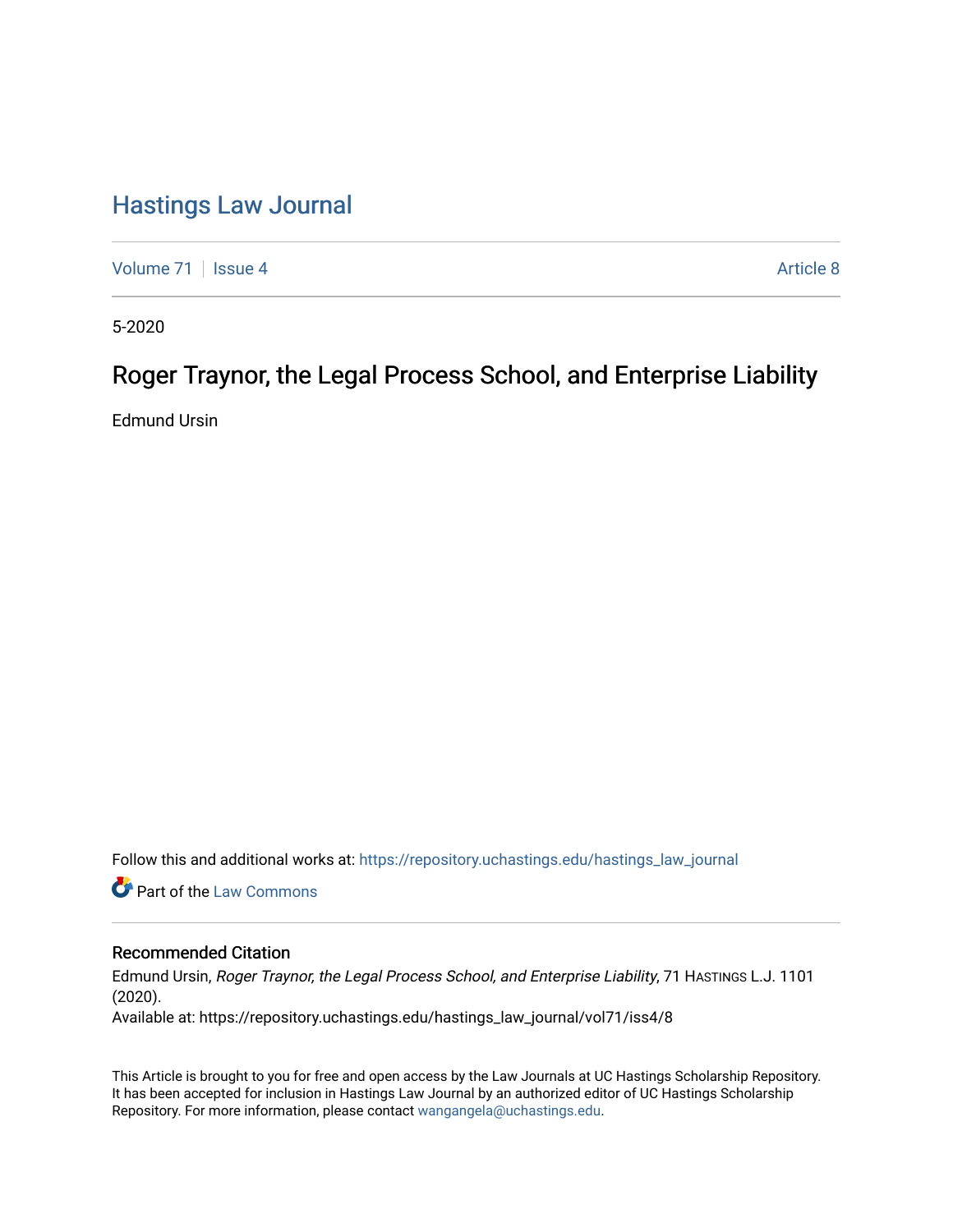# Roger Traynor, the Legal Process School, and Enterprise Liability

#### EDMUND URSIN†

*Roger Traynor, who served on the California Supreme Court from 1940 to 1970, the last five years as Chief Justice, was one of America's great judges. This Article compares Traynor's view of the lawmaking role of courts with the dominant jurisprudential perspective of mainstream legal scholars at time, that of the legal process school.* 

*Today it is widely believed that Traynor was a "firm advocate of the legal process" approach to judicial lawmaking. The thesis of this Article, however, is that Traynor was a legal realist whose jurisprudence of what Judge Richard Posner has termed legal pragmatism was at odds with the legal process approach. In particular, Traynor's 1960s rewriting of tort law to expand avenues for victim compensation, hailed as a "renaissance in the common law" by the editors of the Harvard Law Review, had been opposed by the legal process scholars who insisted that judges base their decisions on "neutral principles." To Traynor, however, "neutral principles" were nothing more than meaningless "magic words" and an impediment to needed reform of the common law and, in particular, judicial adoption of what is now known as the theory of enterprise liability.*

*I have previously written about this subject in* How Great Judges Think: Judges Richard Posner, Henry Friendly, and Roger Traynor on Judicial Lawmaking. *The present Article sharpens the diffuse sketch in that piece by focusing solely on Traynor and on the two articles he considered his most important. The first, the 1956* Law and Social Change in a Democratic Society*, appeared two years after the Supreme Court's 1954 decision in* Brown v. Board of Education *and defended judicial lawmaking against legal formalists who denied that judges are lawmakers. The second, the 1961* No Magic Words Can Do It Justice*, directly targeted iconic 1959 articles by legal process scholars Henry Hart and Herbert Wechsler. The Hart and Wechsler articles had criticized the lawmaking of the Warren Court, including the Court's landmark decision in* Brown v. Board of Education*, for its failure to conform to their demand for neutral principles. In response, Traynor wrote, "What did Professor Wechsler have in mind beyond "magic words," comparing Wechsler to "desperate . . . students at examination time who search for "magic words" among mounting stacks . . . ."*

*In his 2016 book,* Divergent Paths*, Judge Posner writes that my Buffalo piece presents an "accurate genealogy of legal realism" and legal pragmatism from the mid-nineteenth century to the present day. The present Article presents, for the first time, a genealogy of the common law*  aspect of legal process jurisprudence throughout the twentieth century, from Roscoe Pound,

<sup>†</sup> Professor of Law, University of San Diego School of Law. Thanks to Judge Richard Posner for valuable comments on this and my previous articles on judicial lawmaking and to Roy Brooks and Kevin Cole for always helpful comments on previous articles on which I expand in this Article. I am extremely grateful to the many students who have provided valuable research assistance over a number of years.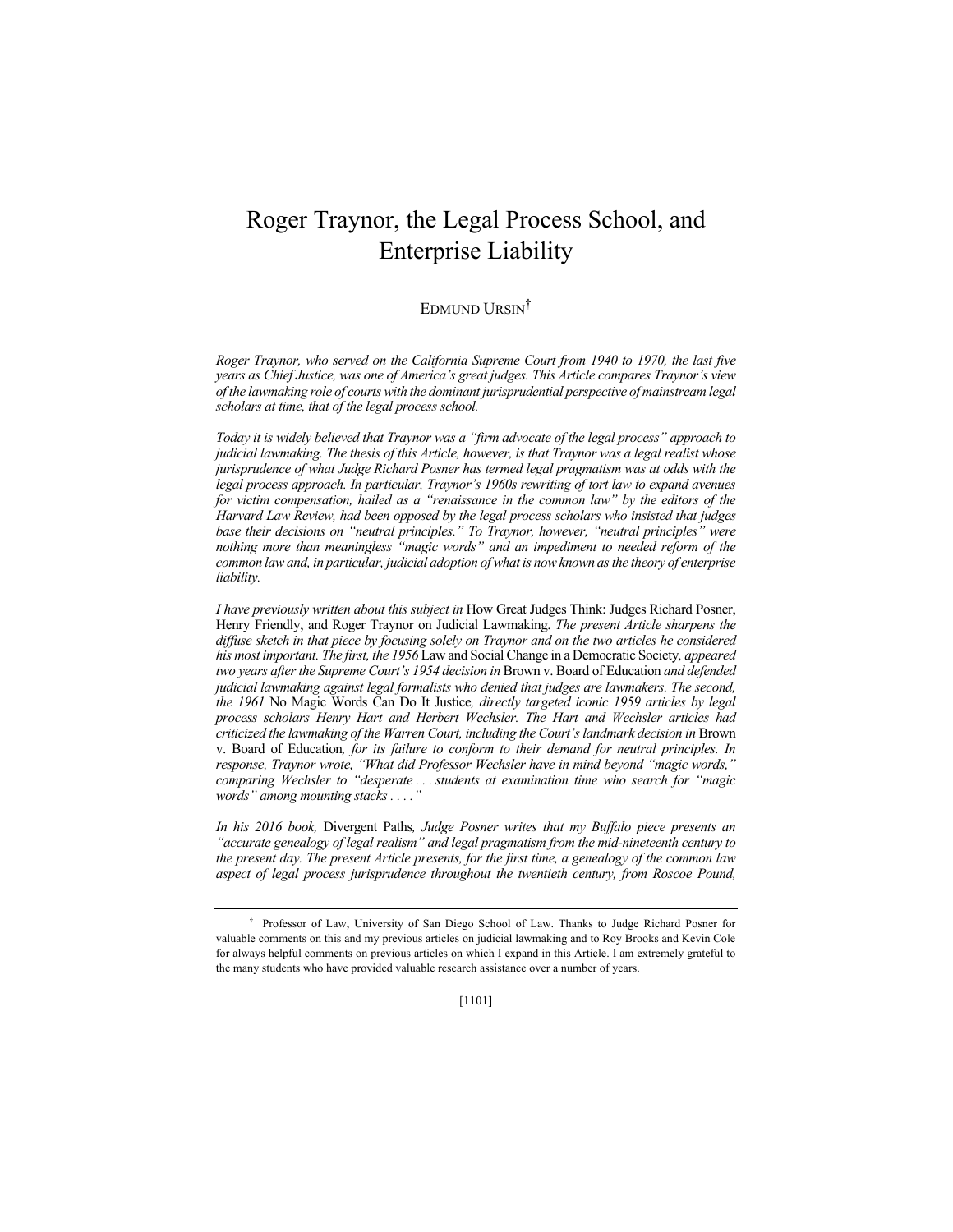*through Justice Louis Brandeis, James Landis, and (later Justice) Felix Frankfurter, to Hart and Wechsler. Legal process scholarship is seen today to have been a public law jurisprudence, concerned with subjects such as the procedures for lawmaking by administrative agencies. My genealogy explains, however, that it was also a common law jurisprudence. And it was this jurisprudence that stood as an obstacle to courts adopting the enterprise liability agenda.*

*The Article closes by demonstrating the successes of legal pragmatism in the courts both through the example of judicial adoption of the comparative rule and by an analysis of the torts decisions of both the liberal (1960–1986) and conservative (1986–2018) iterations of the California Supreme Court—and offersin a Postscript, a preview of the jurisprudence of the post-2019 seven member court that now consists of four justices appointed by Democratic Governor Jerry Brown.*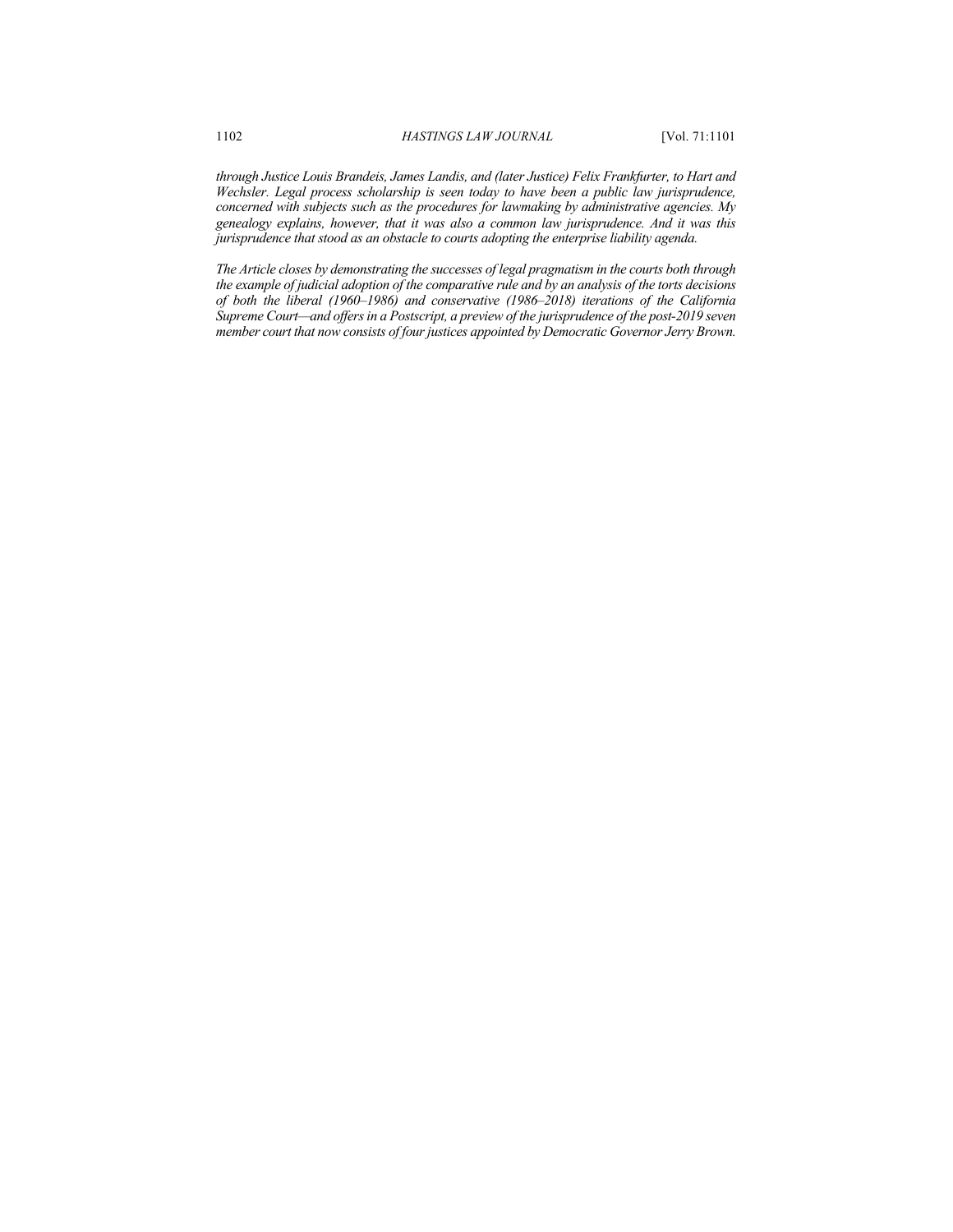# TABLE OF CONTENTS

| ENTERPRISE LIABILITY AND LEGAL PRAGMATISM 1111<br>$\mathbf{L}$         |  |
|------------------------------------------------------------------------|--|
| FROM GREEN AND LLEWELLYN TO TRAYNOR AND JAMES  1111<br>$\mathbf{A}$    |  |
| ENTERPRISE LIABILITY AND LEGAL FORMALISM 1113<br>B.                    |  |
| LEGAL PROCESS JURISPRUDENCE AND ENTERPRISE LIABILITY  1116<br>$\Pi$    |  |
| A. LEGAL PROCESS JURISPRUDENCE AND THE COMMON LAW  1116                |  |
| B. EARLY INCARNATIONS OF LEGAL PROCESS JURISPRUDENCE  1118             |  |
|                                                                        |  |
| 2. From Brandeis, Frankfurter, and Landis, to Hart and                 |  |
|                                                                        |  |
| C. LEGAL PROCESS JURISPRUDENCE AND ENTERPRISE                          |  |
|                                                                        |  |
| JUSTICE ROGER TRAYNOR, ENTERPRISE LIABILITY, AND LEGAL<br>III.         |  |
|                                                                        |  |
| <b>JUSTICE ROGER TRAYNOR AND ENTERPRISE LIABILITY  1130</b><br>$A_{-}$ |  |
| JUSTICE TRAYNOR'S LEGAL PRAGMATISM  1132<br>$\mathbf{B}$               |  |
| JUSTICE TRAYNOR'S REJECTION OF THE "MAGIC WORDS" OF<br>$\mathcal{C}$   |  |
|                                                                        |  |
| ENTERPRISE LIABILITY AND LEGAL PRAGMATISM IN THE<br>IV.                |  |
|                                                                        |  |
| ALTERED NORMS OF JUDICIAL LAWMAKING  1143<br>$\mathbf{A}$              |  |
| THE CALIFORNIA SUPREME COURT: THE LIBERAL ERA<br>$\mathbf{B}$          |  |
|                                                                        |  |
| C. THE CALIFORNIA SUPREME COURT: THE CONSERVATIVE ERA                  |  |
|                                                                        |  |
|                                                                        |  |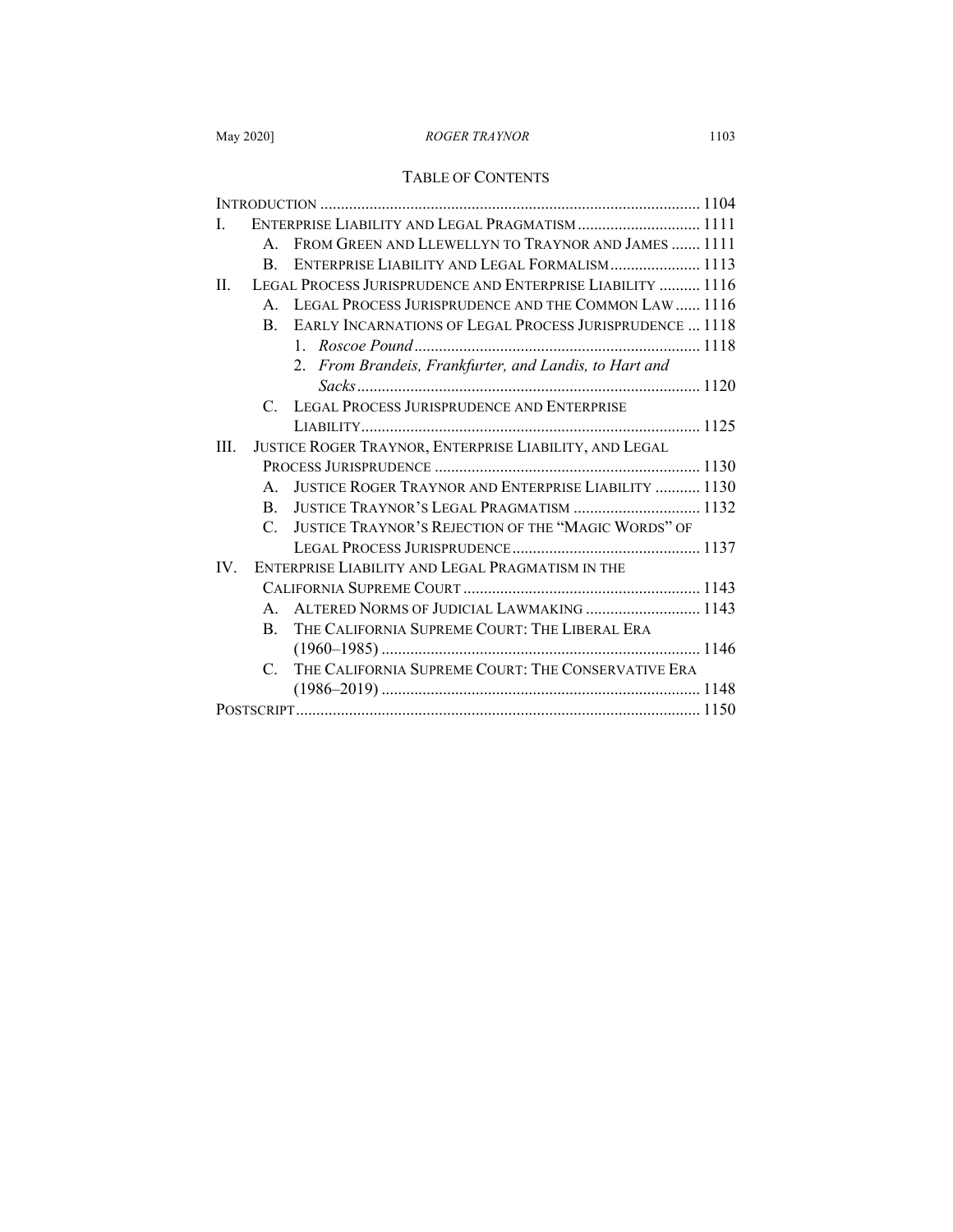### **INTRODUCTION**

Roger Traynor, who served on the California Supreme Court from 1940 to 1970—the last five years as Chief Justice—was one of America's great judges.<sup>1</sup> It was under his guidance that the California Supreme Court became the most innovative and influential state supreme court in the nation.<sup>2</sup> Judge Richard Posner has recently identified Traynor as "great," one of only eleven judges in American history whom Posner listed as great. <sup>3</sup> Similarly, in 1983, Judge Henry Friendly characterized Traynor as the "ablest judge of his generation,"<sup>4</sup> writing that Traynor "modernized every field of law that he touched, and, in the course of his long judicial service, he touched almost all."5 As the editors of the *Harvard Law Review* wrote upon his retirement in 1970, Traynor "inspired a dramatic renaissance of the common law."6 Nowhere was that renaissance more conspicuous than in the Traynor court's rewriting of the law of torts.

Using tort law as an example, this Article will compare Traynor's view of judicial lawmaking with the dominant jurisprudential view among mainstream legal scholars at the time, that of the legal process school of jurisprudence. In 1958, *The Legal Process,* the set of teaching materials by Henry Hart and Albert Sacks, appeared as a "tentative edition" in mimeograph form.<sup>7</sup> These materials dealt—as their subtitle suggests—with "The Making and Application of Law."<sup>8</sup> *The Legal Process* was widely used in elite law schools across the nation in ensuing decades and lent its name to a school of jurisprudence that became dominant in the legal academy at the time.9 *The Legal Process*, and legal process scholarship generally, sought to articulate a uniquely judicial form of

5. *Id*. at 1040. For example, in 1948, six years before *Brown v. Board of Education*, 347 U.S. 483 (1954), Traynor wrote the opinion for his court in *Perez v. Sharp*, 198 P.2d 17 (Cal. 1948) (holding unconstitutional California's anti-miscegenation legislation). This was two decades before the U.S. Supreme Court would follow suit in *Loving v. Virginia*, 388 U.S. 1 (1967).

7. HENRY M. HART, JR. & ALBERT M. SACKS, THE LEGAL PROCESS: BASIC PROBLEMS IN THE MAKING AND APPLICATION OF LAW (Tentative ed. 1958).

8. *Id*.

9. William N. Eskridge, Jr. & Philip P. Frickey, *An Historical and Critical Introduction to* The Legal Process, *in* HENRY M. HART JR. & ALBERT M. SACKS, THE LEGAL PROCESS: BASIC PROBLEMS IN THE MAKING AND APPLICATION OF LAW li, lii (William N. Eskridge & Philip P. Frickey eds., 1994) [hereinafter Eskridge & Frickey, *Historical Introduction*]. In a 1994 *Harvard Law Review* article, Eskridge and Frickey write that *The Legal Process* "provided the agenda, much of the analytic structure, and the name of the 'legal process school.'" William N. Eskridge, Jr. & Philip P. Frickey, Commentary, *The Making of The Legal Process*, 107 HARV. L. REV. 2031, 2031 (1994).

<sup>1.</sup> Judge Henry Friendly ranked Traynor as one of the nine twentieth-century judges he regarded as great, indeed the only member of that august group who was of Friendly's own generation. *See* DAVID M. DORSEN, HENRY FRIENDLY: GREATEST JUDGE OF HIS ERA 121–22 (2012).

<sup>2.</sup> *See* GRANT GILMORE, THE DEATH OF CONTRACT 91 (1974). As measured by decisions that have been "followed"—as used by Shepard's Citation Service's—the court has been the nation's most followed state high court. *See* Jake Dear & Edward W. Jessen, "*Followed Rates" and Leading State Cases*, *1940–2005*, 41 U.C. DAVIS L. REV. 683, 710 (2007). Five of the six *most* followed decisions of the California decisions are tort decisions rendered since 1960. *See id*. at 708–09.

<sup>3.</sup> *See* RICHARD A. POSNER, DIVERGENT PATHS: THE ACADEMY AND THE JUDICIARY 88 (2016).

<sup>4.</sup> Henry J. Friendly, *Ablest Judge of His Generation*, 71 CALIF. L. REV. 1039, 1039–40 (1983).

<sup>6.</sup> *Editors' Dedication*, 83 HARV. L. REV. 1769, 1769 (1970).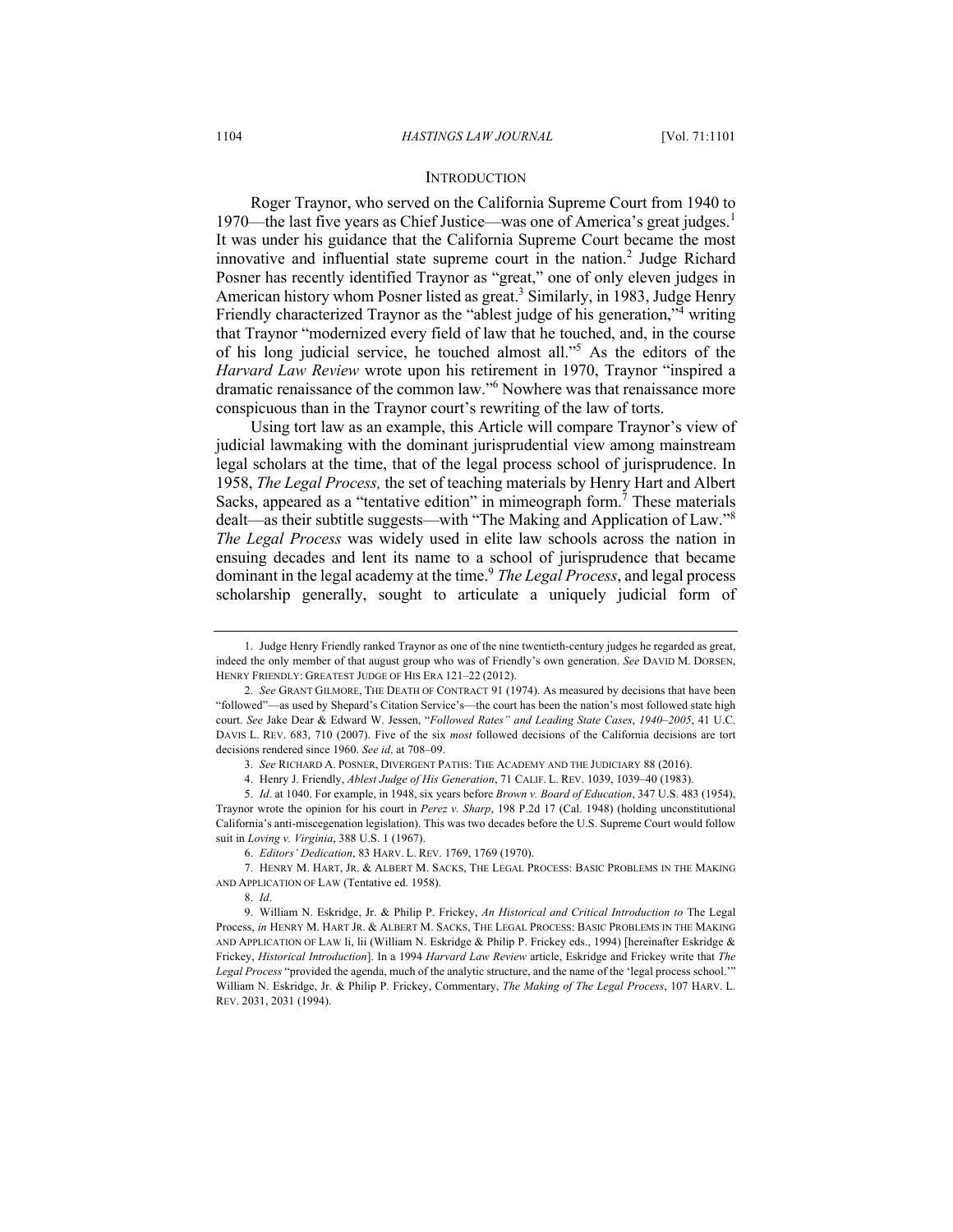lawmaking—and thus to limit the lawmaking role of courts. In this view, judges are lawmakers but, unlike legislators, they are constrained by the demand that they engage, for example, in a reasoned elaboration of neutral or durable principles.

In the *Historical Introduction* to the 1994 formal publication (in unaltered form) of the materials, William Eskridge and Phillip Frickey write "that '*The Legal Process* expressed an approach to law that became deeply entrenched among legal scholars' in the 1950s and for some time thereafter."<sup>10</sup> It represented the "encapsulation of attitudes and thoughts widely held by an entire generation of public and academic lawyers."<sup>11</sup>

In 1997, James McCall wrote that "Traynor . . . played [a] very significant role[] in establishing the propriety of process theory—serving . . . as [an] exemplar[] of the component ideas of process theory."<sup>12</sup> Similarly, the legal historian G. Edward White has expressed the widely shared belief that Traynor was a "firm advocate of the [legal] process theory,"<sup>13</sup> which, if accurate, would add a significant datum to the claim that the legal process view was deeply entrenched in the thinking of a generation of legal thinkers.

This Article will demonstrate, however, that Traynor was not a legal process advocate. Indeed, Traynor's vision of his court rewriting tort law to meet new conditions and new moral values was in fundamental conflict with the

<sup>10.</sup> Eskridge & Frickey, *Historical Introduction*, *supra* note 9, at lii (quoting Jan Vetter, *Postwar Legal Scholarship on Judicial Decision Making*, 33 J. LEGAL ED. 412, 417 (1983)).

<sup>11.</sup> *Id*. at lxix.

<sup>12.</sup> James R. McCall, *Thoughts About Roger Traynor and Learned Hand—A Qualifying Response to Professor Konefsky*, 65 U. CIN. L. REV. 1243, 1246 (1997).

<sup>13.</sup> G. EDWARD WHITE, THE AMERICAN JUDICIAL TRADITION: PROFILES OF LEADING AMERICAN JUDGES 245 (3d ed. 2007); *see also* BEN FIELD, ACTIVISM IN PURSUIT OF THE PUBLIC INTEREST: THE JURISPRUDENCE OF CHIEF JUSTICE ROGER J. TRAYNOR xiv (2003) ("White . . . has written the most thorough analysis of Traynor's judicial thought to date."). John Poulos is something of an exception to the work previously cited in this footnote. In a 1995 article, he sought to align Traynor's jurisprudence with that of the legal process scholars. For example, he wrote that Traynor relied on what Poulos saw as the legal process scholars' "coherent-articulation-of reasons principle." *See* John W. Poulos, *The Judicial Philosophy of Roger Traynor*, 46 HASTINGS L.J. 1643, 1692 (1995). One problem with this is that it is unlikely that Traynor relied on legal process principles, rather than developing his own distinct jurisprudence. Leaving that aside, Poulos correctly notes in that article that Traynor rejected legal process bromides, such as the demand that courts base their lawmaking on the elaboration of neutral, or durable, principles. *Id*. at 1680–81. Each of the previously cited scholars, however, acknowledges tension between Traynor's view that a basic aspect of judicial decision making involved making choices between conflicting social values or policies and legal process scholars' emphasis on durable generalized rules. *See* FIELD, *supra*, at 122; WHITE, *supra*, at 296; Poulos, *supra*, at 1692. For example, despite characterizing Traynor as a "firm advocate of the process theory," White wrote that Traynor "nonetheless saw its limitations as a vehicle for promoting the values of fairness and justice." WHITE, *supra*, at 245. In White's view, Traynor responded to these limitations by emphasizing "rationality [as] the essence of judging." *Id*.; *see also* G. EDWARD WHITE, TORT LAW IN AMERICA: AN INTELLECTUAL HISTORY 188, 208 (2003) (writing of Traynor's "activist theory of judging" and the policy-making role he assigned to judges in tort cases, and characterizing Traynor as "in some respects, the state court equivalent of a 'Warren Court' judge"). James McCall has written that Judge Posner's call "for a renewal of appreciation and study of the pragmatic perspective in judging . . . is tantamount to a request for . . . renewal of [legal] process theory." McCall, *supra* note 12, at 1246 (footnote omitted). However, Posner, like Traynor, rejected the legal process perspective on judicial decision making. *See, e.g*., RICHARD A. POSNER, HOW JUDGES THINK 293–95 (2008).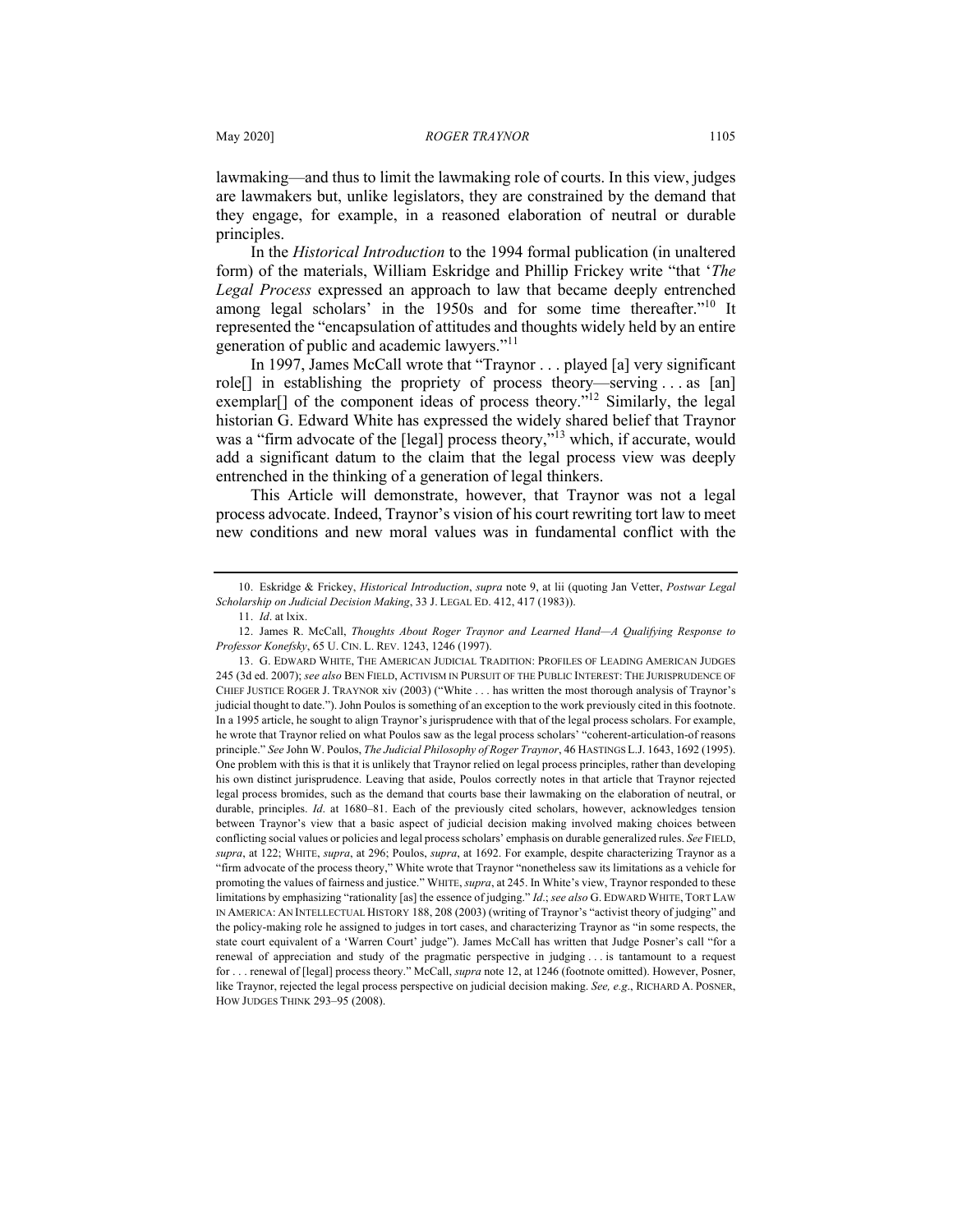jurisprudence of the legal process scholars. The tort theory that expressed those new conditions and new moral values is known today as the theory of enterprise liability. With his prophetic 1944 concurring opinion in *Escola v. Coca Cola Bottling Co.*,<sup>14</sup> Traynor himself was an early pioneer in the enterprise liability project, proposing that courts adopt a doctrine of strict liability for defective products. Roughly speaking, enterprise liability scholars sought the expansion of avenues for victims of accidental injury to receive compensation through the tort system. The goals were to widely distribute accident losses and to create incentives for business enterprises to reduce the accident toll associated with their activities.<sup>15</sup>

Traynor and other enterprise liability scholars were legal realists whose jurisprudence of what Judge Richard Posner has termed "legal pragmatism" was at odds both with legal formalists who denied that judges make law and with legal process writers who sought to limit judicial lawmaking with formulas. In the view of the legal realists, judges are lawmakers with policy at the heart of their lawmaking. For Traynor, the problem was not undue judicial boldness but excessive judicial timidity.

I have previously written about this subject in *How Great Judges Think: Judges Richard Posner, Henry Friendly, and Roger Traynor on Judicial*  Lawmaking.<sup>16</sup> The present Article sharpens the diffuse sketch in that piece by focusing solely on Traynor and on the two articles written by Traynor that were responsive to two of the most important jurisprudential events of his time. The first article, the 1956 *Law and Social Change in a Democratic Society,* appeared two years after the Supreme Court's decision in *Brown v. Board of Education*, 17 and defended judicial lawmaking against legal formalists who denied that judges are lawmakers.<sup>18</sup> The second, the 1961 *No Magic Words Can Do It Justice*, directly targeted iconic 1959 articles by legal process scholars Henry Hart and Herbert Wechsler.<sup>19</sup> Hart's *The Time Chart of the Justices* and Wechsler's *Toward Neutral Principles of Constitutional Law* articles had criticized the lawmaking of the Warren Court, including the Court's landmark decision in *Brown v. Board of Education,* for its failure to conform to their demand for neutral principles.<sup>20</sup> In response, Traynor asked, "What did Professor Wechsler have in mind beyond magic words[,]" comparing Wechsler to

<sup>14.</sup> 150 P.2d 436, 441 (Cal. 1944) (Traynor, J., concurring).

<sup>15.</sup> *See id.* (Traynor, J., concurring).

<sup>16.</sup> Edmund Ursin, *How* Great *Judges Think: Judges Richard Posner, Henry Friendly, and Roger Traynor on Judicial Lawmaking*, 57 BUFF. L. REV. 1267 (2009).

<sup>17.</sup> 347 U.S. 483 (1954).

<sup>18.</sup> Roger J. Traynor, *Law and Social Change in a Democratic Society*, 1956 U. ILL. L.F. 230, 240.

<sup>19.</sup> Roger J. Traynor, *No Magic Words Could Do It Justice*, 49 CALIF. L. REV. 615, 623–24 (1961); *see* Herbert Wechsler, *Toward Neutral Principles of Constitutional Law*, 73 HARV. L. REV. 1 (1959); *see also* Henry M. Hart, Jr., *The Supreme Court 1958 Term—Foreword: The Time Chart of the Justices*, 73 HARV. L. REV. 84 (1959).

<sup>20.</sup> Hart, *supra* note 19, at 163–64; Wechsler, *supra* note 19, at 22–23.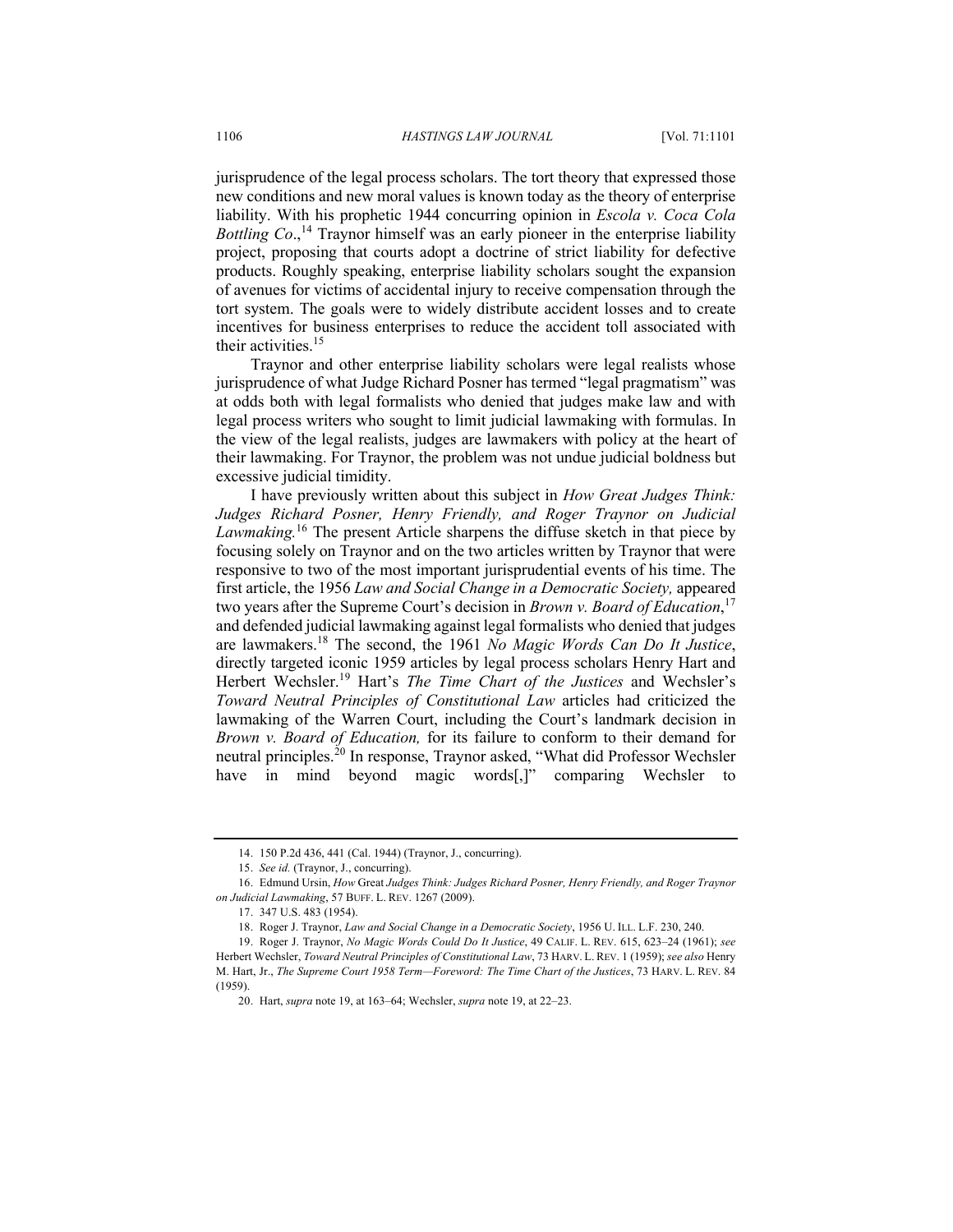"desperate . . . students at examination time who search for [magic words] in anguish among mounting stacks  $\ldots$ ."<sup>21</sup>

In his 2016 book, *Divergent Paths*, Judge Posner writes that my *Great Judges* piece presents an "accurate genealogy of [legal] realism" and legal pragmatism from the mid-nineteenth century to the present day.<sup>22</sup> The present Article offers, for the first time, a genealogy of the common law aspect of legal process jurisprudence throughout the twentieth century, from Roscoe Pound, through Justice Louis Brandeis, James Landis, and (later Justice) Felix Frankfurter, to Hart and Wechsler. Today we are likely to see legal process scholarship as an influential body of *public law* jurisprudence, concerned with subjects such as constitutional restraints on the state, the interpretation of statutes, and the procedures for lawmaking by administrative agencies.<sup>23</sup> My genealogy explains, however, that it was also a *common law* jurisprudence. Indeed, Hart and Sacks devote more attention to "Courts and the Common Law" (307 pages) than they do to "Statutory Interpretation" (271 pages). And it was this common law jurisprudence that stood as an obstacle to courts adopting the enterprise liability agenda.

This Article explains the relationship between the enterprise liability theory and its jurisprudence of legal pragmatism on the one hand, and legal process jurisprudence on the other by tracing the evolution of these lines of scholarship from the turn of the twentieth century. The Article proceeds as follows. In Part I, we see that the enactment of workers' compensation legislation in the early decades of the twentieth century served as an inspiration for enterprise liability scholars, from Leon Green and Kart Llewellyn in the 1920s and 1930s, to Traynor and Fleming James in the 1940s and 1950s. These writers urged courts to adopt their agenda of assuring accident victims adequate, but not undue, compensation.<sup>24</sup> This, of course, was an affront to traditional (fault-based) tort theorists and legal formalists who held that courts apply but do not make law. Not surprisingly, therefore, a critic at the time objected that enterprise liability scholars were inviting courts to step beyond their appropriate role and "to remake the law themselves."<sup>25</sup> Enterprise liability scholars, however, simply ignored such protests. Aside from Llewellyn's idiosyncratic foray into jurisprudence,<sup>26</sup> they were generally content with the knowledge that courts are, and throughout American history have been, lawmakers. In their view, that was

<sup>21.</sup> Traynor, *supra* note 19, at 623–24.

<sup>22.</sup> POSNER, *supra* note 3, at 88 n.14.

<sup>23.</sup> *See* Eskridge & Frickey, *Historical Introduction*, *supra* note 9, at liii n.3.

<sup>24.</sup> *See* Edmund Ursin, *Holmes, Cardozo, and the Legal Realists: Early Incarnations of Legal Pragmatism and Enterprise Liability,* 50 SAN DIEGO L. REV. 537, 538–39 (2013). *See generally* VIRGINIA E. NOLAN & EDMUND URSIN, UNDERSTANDING ENTERPRISE LIABILITY: RETHINKING TORT REFORM FOR THE TWENTY-FIRST CENTURY 32 (1995).

<sup>25.</sup> Luke K. Cooperrider*, A Comment on the* Law of Torts, 56 MICH. L. REV. 1291, 1299 (1958).

<sup>26.</sup> *See, e.g.*, Karl N. Llewellyn, *A Realistic Jurisprudence—The Next Step*, 30 COLUM. L.REV. 431 (1930).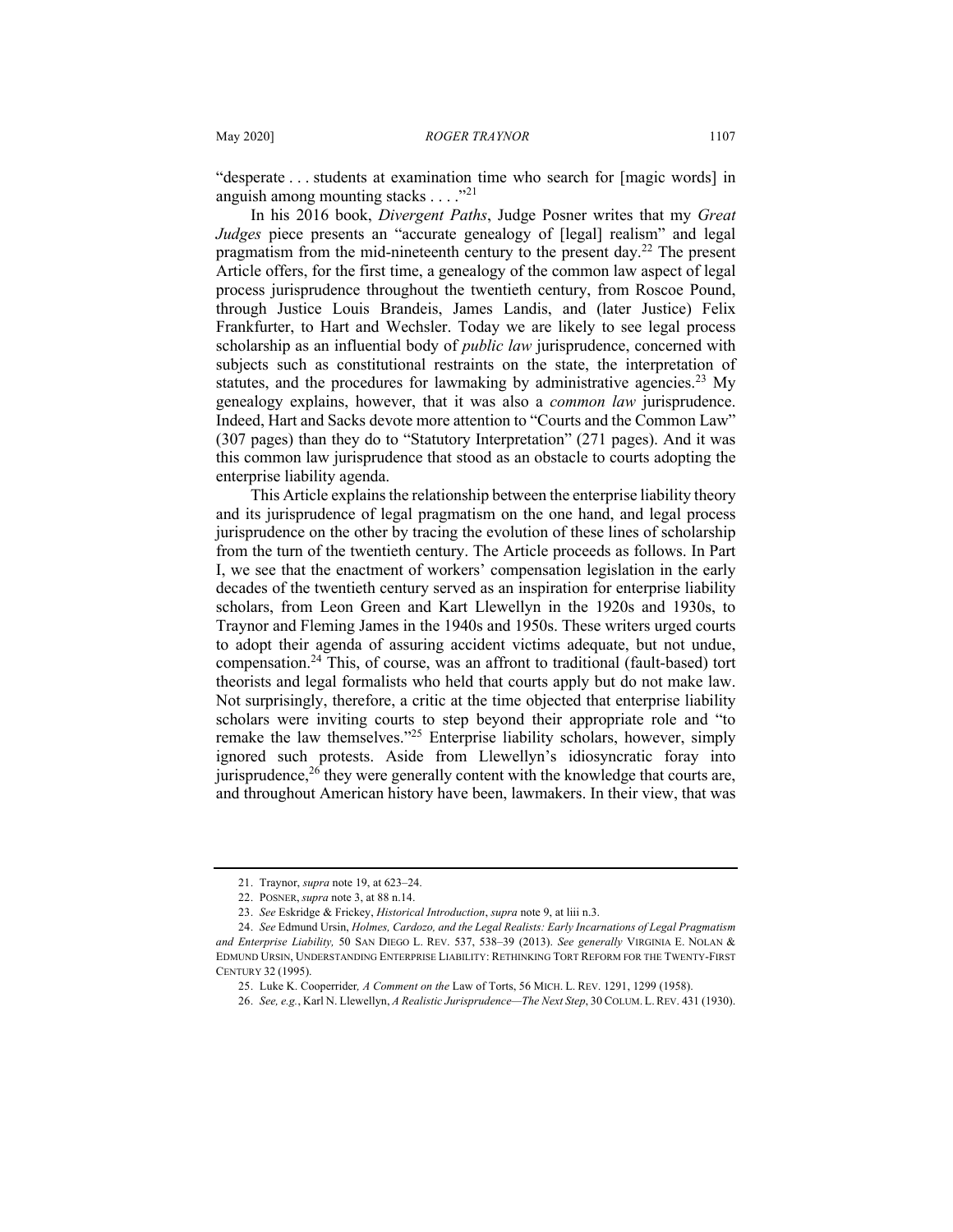the way it was and should be, and no fancy jurisprudential justification was needed.<sup>27</sup>

Part II then recounts the development of legal process jurisprudence over the same period. From its earlier incarnations, the common law jurisprudence of legal process writers stood in tension with the substantive and jurisprudential views of the enterprise liability scholars. This tension, however, went largely unnoticed through the mid-1950s, as these lines of scholarship focused on different areas of substantive law and proceeded along parallel paths. In retrospect, however, the tension is apparent. Unlike enterprise liability scholars who looked to courts as sources of reform, legal process writers focused on the perceived inadequacies of courts as lawmakers as they developed a public law jurisprudence that sought to justify key elements of the emerging administrative state. A constant theme of these writers was the lack of lawmaking competence and political accountability of courts—and thus the need to limit the lawmaking role of courts in favor of lawmaking by legislatures and administrative bodies.<sup>28</sup> This perspective is treated by Eskridge and Frickey simply as a predicate for lawmaking by these bodies. Although not identified as such, when applied to common law subject matter it represents the common law jurisprudence of the legal process school. And it is this jurisprudence that would stand as an obstacle to courts modernizing tort law in the same manner that legislatures and administrative agencies would for public law.

In the mid-1950s, Fowler Harper and Fleming James's *The Law of Torts*, the most comprehensive treatment of the enterprise liability theory, and Hart and Sacks's *The Legal Process* appeared within two years of each other in 1956 and 1958, respectively. Then, in 1959, Wechsler's *Neutral Principles* and Hart's *Time Chart of the Justices* articles appeared.<sup>29</sup> Although neither of these articles dealt with the common law, their general approach to judicial lawmaking would prove influential as writers focused on lawmaking in the common law. Taking their cue from the Wechsler and Hart articles—and, importantly, the Hart and Sacks materials—legal process scholars demanded, for example, that courts rendering common law decisions refrain from lawmaking that could be considered "political,"<sup>30</sup> or lacking in "neutrality."<sup>31</sup>

These constraints were in fundamental conflict with the invitation of the Harper and James treatise for courts to remake the law of torts to attain "the benefits and values of social insurance."<sup>32</sup> Indeed, Robert Keeton, a leading legal process and torts scholar at the time, wrote that the legal process constraints

<sup>27.</sup> *See* Ursin, *supra* note 24, at 538–39; *see also* NOLAN & URSIN, *supra* note 24, at 32.

<sup>28.</sup> Eskridge & Frickey, *supra* note 9, at lxi–lxii.

<sup>29.</sup> *See* Wechsler, *supra* note 19; Hart, *supra* note 19.

<sup>30.</sup> ROBERT E. KEETON, VENTURING TO DO JUSTICE: REFORMING PRIVATE LAW 94 (1969).

<sup>31.</sup> Henry H. Wellington*, Common Law Rules and Constitutional Double Standards: Some Notes on Adjudication*, 83 YALE L.J. 221, 238 (1973).

<sup>32.</sup> Fleming James, Jr., *Accident Liability Reconsidered: The Impact of Liability Insurance*, 57 YALE L.J. 549, 552 (1948); Fleming James, Jr. & John J. Dickinson, *Accident Proneness and Accident Law*, 63 HARV. L. REV. 769, 782–94 (1950).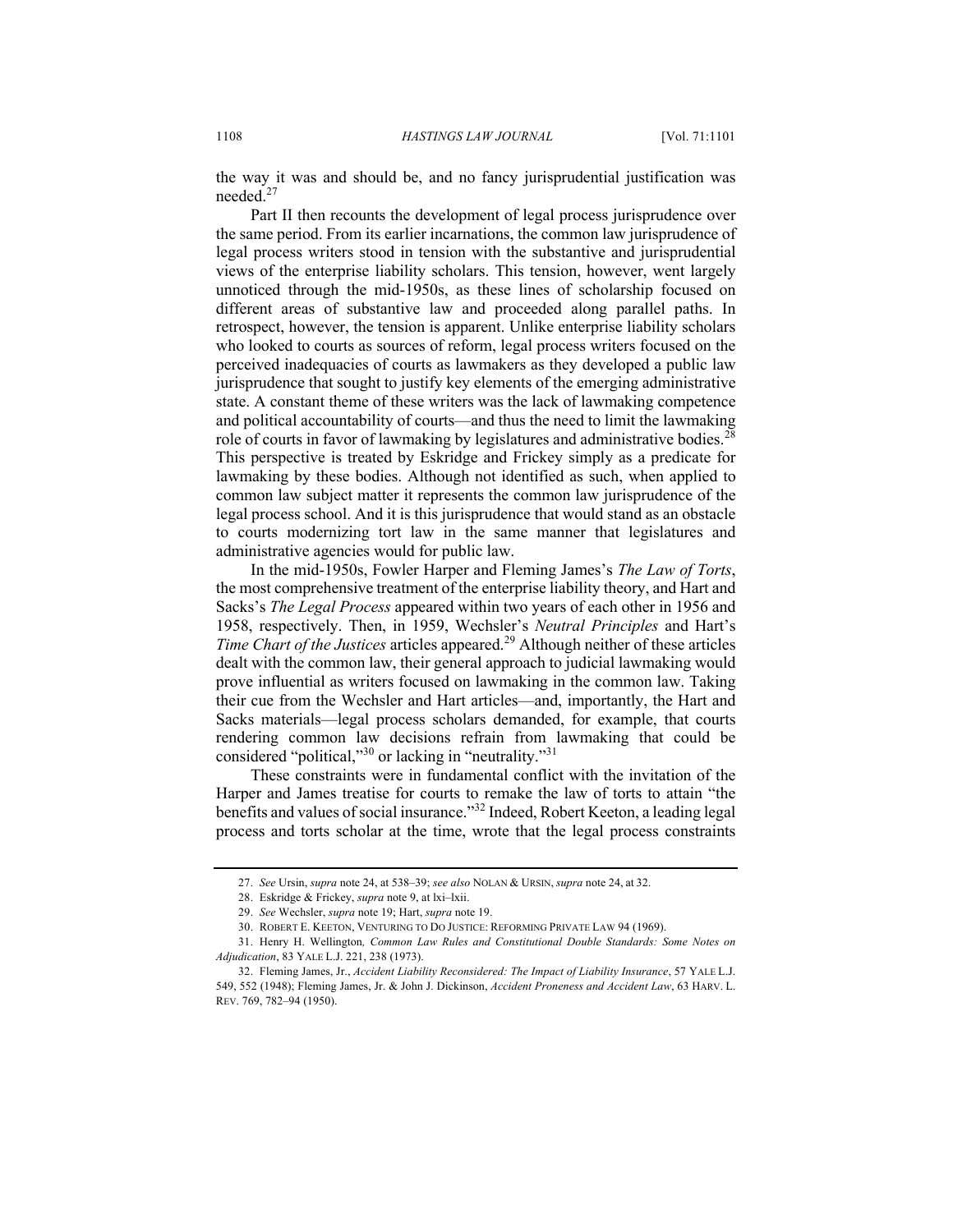offered "some reassurance against the specter of runaway social engineering with ill-considered emphasis on risk-spreading capacity."<sup>33</sup> Keeton feared that courts would follow the siren song of James to rewrite tort law in the image of the enterprise liability theory.

But that was precisely what Justice Traynor had in mind for his court. In Part III, therefore, I examine the relationship of Traynor and the enterprise liability theory to legal process scholarship. I explain that Traynor—like James—saw his *Escola* proposal for strict products liability as part of a broader "enterprise liability or social insurance."<sup>34</sup> And a goal of his extrajudicial writings was to persuade his court to write that agenda into tort law. To do this, however, he would have to overcome jurisprudential objections, first of legal formalists who, no doubt, counted among their ranks the great majority of rank and file lawyers and judges, and then of the increasingly influential legal process scholars. In an aptly titled 1956 article, *Law and Social Change in a Democratic Society*, Traynor took on the formalists and staked out the view that it is the task of courts to "hammer out new rules that will . . . anticipate what contemporary values will best meet [the] tests [of reason and experience]."<sup>35</sup> At that time, Traynor was, in all likelihood, unaware of the developing legal process scholarship, most of which had appeared in teaching materials as opposed to widely accessible articles or books.

This changed, however, with the 1959 publication of the Hart and Wechsler articles, which took the Warren Court to task for its failure to base its decisions on "neutral"<sup>36</sup> or "impersonal and durable principles."<sup>37</sup> Traynor's rebuttal came quickly with his 1961 *No Magic Words Can Do It Justice*, <sup>38</sup> which was scornful of the unhelpful "academic tintinnabulation of enduring principles."<sup>39</sup>

In Part IV, we find that, at the date Traynor wrote, a mix of legal formalism and legal process concerns over the lack of competence and political accountability of courts still exerted its hold on many lawyers and judges. Attitudes toward the possibility that courts might adopt a doctrine of comparative negligence illustrate the firm grip that such thinking had in mainstream legal thought well into the 1960s. As late as 1968, for example, courts had uniformly refused to replace the contributory negligence doctrine with a rule of comparative negligence, not because they preferred the former, but because, as the Illinois Supreme Court concluded in 1968, "such a farreaching change, if desirable, should be made by the legislature rather than by the court."<sup>40</sup>

<sup>33.</sup> Robert E. Keeton, *Conditional Fault in the Law of Torts*, 72 HARV. L. REV. 401, 444 (1959).

<sup>34.</sup> *See* Roger J. Traynor, *The Ways and Meanings of Defective Products and Strict Liability*, 32 TENN. L. REV. 363, 376 (1965).

<sup>35.</sup> Traynor, *supra* note 18, at 232.

<sup>36.</sup> Wechsler, *supra* note 19, at 19.

<sup>37.</sup> Hart, *supra* note 19, at 99.

<sup>38.</sup> *See* Traynor, *supra* note 19, at 627.

<sup>39.</sup> *Id.*

<sup>40.</sup> Maki v. Frelk, 239 N.E.2d 445, 447 (1968).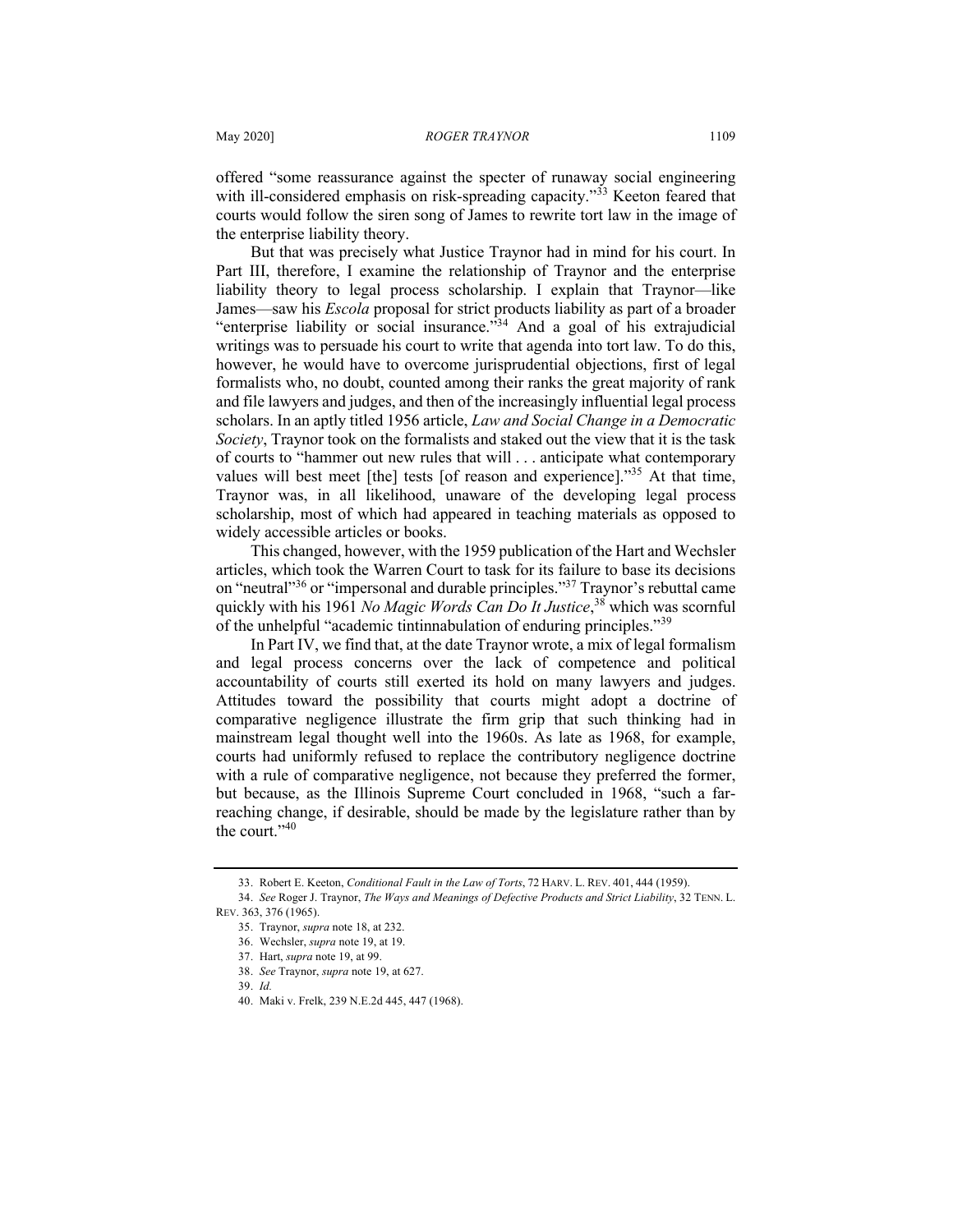No doubt this posture accurately reflected the blend of legal formalism and legal process concerns that dominated the first six decades of the twentieth century. Beginning in the early 1960s, however, the California Supreme Court left legal formalism and legal process jurisprudence in the dust as it embraced the jurisprudence of legal pragmatism and the agenda of the enterprise liability scholars—and other state supreme courts soon followed suit. In fact, in 1973, the Florida Supreme Court adopted the comparative negligence rule,<sup>41</sup> which was quickly followed by the California and Alaska supreme courts<sup>42</sup>—and then eventually by the Illinois Supreme Court itself.<sup>43</sup>

The Article concludes by briefly surveying the tort lawmaking that resulted from the California Supreme Court's embrace of legal pragmatism. From the 1960s to the mid-1980s, that court consisted of a majority of justices appointed by Democratic governors. It was an ideologically liberal court that wrote large swaths of the enterprise liability agenda into law, adopting both the doctrine of strict products liability and expansive negligence doctrines. Then, in 1986, when three justices were voted out of office by the electorate, the court became a conservative court with a majority of justices appointed by Republican governors. Yet, the jurisprudence of this court remained the same as its predecessor. It was an avowedly lawmaking court, with (this time conservative) policies at the heart of its lawmaking. This court refined or cut back on—but in most cases did not abandon<sup>44</sup>—the enterprise liability doctrines put in place by its predecessor, while at times adopting new policy-based doctrines limiting defendant liability.45

In a postscript, I note that Governor Jerry Brown took office in 2011 and served until 2019.<sup>46</sup> Brown, a Democrat, appointed four members to the sevenmember court. Early signs indicate that this court will embrace legal pragmatism. If so, legal pragmatism will have been the jurisprudence of the California Supreme Court for more than six decades while the common law jurisprudence of the legal process school has largely dropped from sight.

<sup>41.</sup> Hoffman v. Jones, 280 So.2d 431, 438 (Fla. 1973).

<sup>42.</sup> *See* Kaatz v. State, 540 P.2d 1037, 1049 (Alaska 1975); Li v. Yellow Cab Co., 532 P.2d 1226, 1242 (Cal. 1975).

<sup>43.</sup> *See* Alvis v. Ribar, 421 N.E.2d 886, 897 (Ill. 1981).

<sup>44.</sup> *But see* Peterson v. Superior Court, 899 P.2d 905, 906 (Cal. 1995) (overruling strict landlord liability rule previously adopted in *Becker v. IRM Corp.*, 698 P.2d 116, 122 (Cal. 1985)).

<sup>45.</sup> *See, e.g*., Ann M. v. Pac. Plaza Shopping Ctr., 863 P.2d 207, 215–16 (Cal. 1993) (limiting the duty of business premises owner to protect persons against violent third-party crime); Knight v. Jewett, 834 P.2d 696, 712 (Cal. 1992) (Mosk, J., concurring and dissenting) (abolishing traditional consent-based defense of assumption of risk and establishing a new no-duty rule for co-participants in recreational sports); Thing v. La Chusa, 771 P.2d 814, 815 (Cal. 1989) (restricting recovery for negligent infliction of emotional distress).

<sup>46.</sup> *See infra* text accompanying notes 399–419.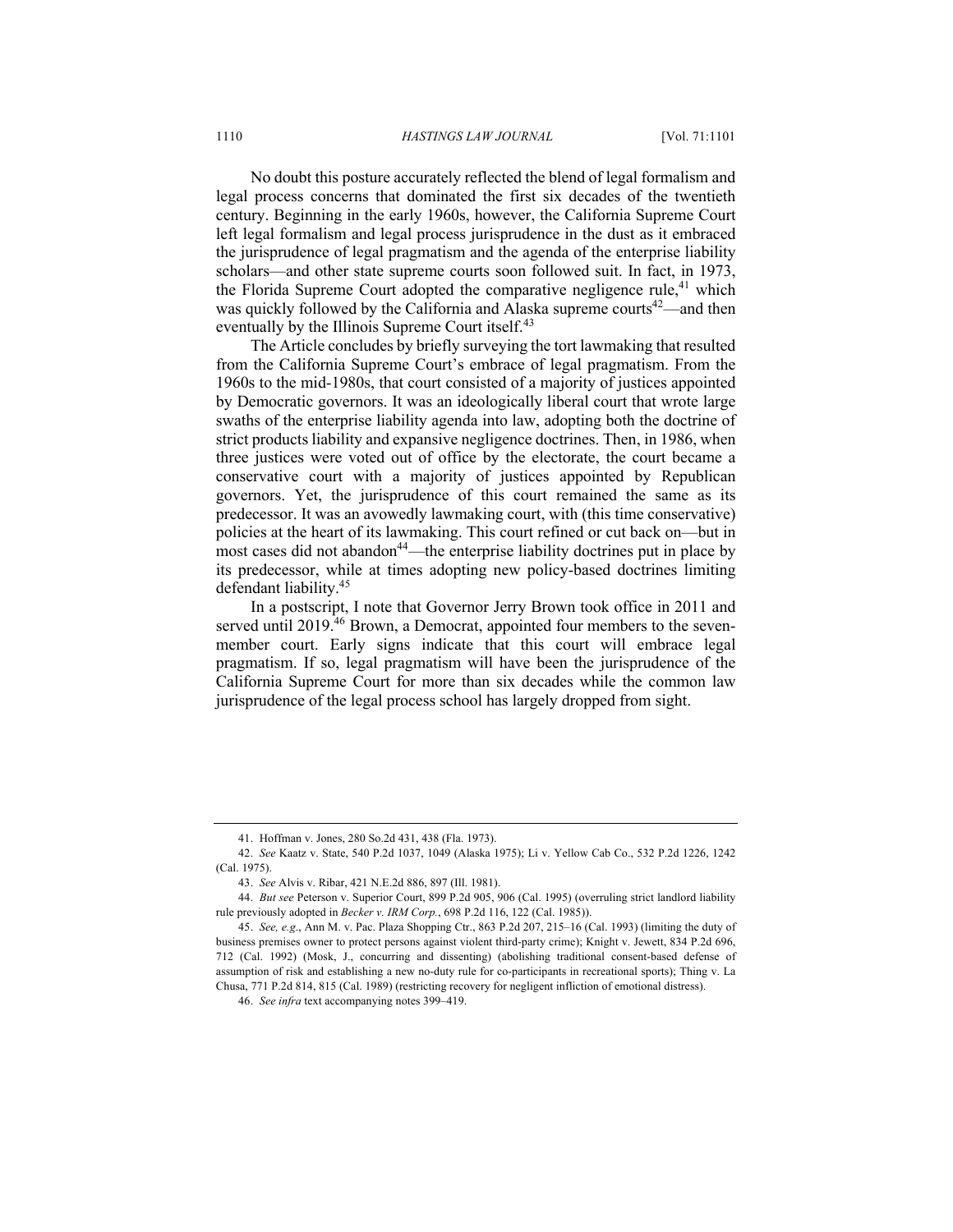#### I. ENTERPRISE LIABILITY AND LEGAL PRAGMATISM

### A. FROM GREEN AND LLEWELLYN TO TRAYNOR AND JAMES

The enactment of workers' compensation legislation in the early decades of the twentieth century marked a seminal moment in American personal injury law, indicating that nineteenth century restrictions on tort liability were out of touch with the conditions and values of twentieth-century America. In the late 1920s and early 1930s, the visionary legal realists Leon Green and Karl Llewellyn responded to the challenge posed by this situation and, in doing so, laid the foundations for the enterprise liability doctrines that courts would adopt decades later.<sup>47</sup>

At the time that Green and Llewellyn wrote, formalism—the view that judges apply but do not make law, and that policy has no role in judicial decision making—was the norm in judicial decisions and mainstream legal thought.<sup>48</sup> In the field of torts, formalism was linked to what might be called "traditional tort theory." Traditional tort scholars wrote of "the fundamental proposition of the common law which link[ed] liability to fault." $49$ 

In Green's view, however, fault, the cornerstone of traditional tort theory, "had become bankrupt."<sup>50</sup> In its place, Green offered policy, or "dut[y]," factors to determine common law duty and liability rules—and whether legislatively enacted compensation plans modeled after workers' compensation plans should displace tort in discrete categories of accidents.<sup>51</sup> Perhaps most provocative was Green's suggestion that loss spreading capacity should be a legitimate factor in fashioning liability rules, which he linked to the proposal that courts single out industrial premises cases for special consideration, including the possibility of replacing the no-duty rules that protected landowners from liability with a full duty of care.<sup>52</sup>

For his part, Llewellyn proposed something more radical—that courts bring into tort law an emerging area of strict liability that could be found in his area of expertise, the law of sales. Llewellyn saw the law of sales and, in particular, the implied warranty of quality that attaches to the sale of goods as a source for courts to use in developing a doctrine of strict products liability.<sup>53</sup> The "needed protection," Llewellyn wrote, "is twofold: to shift the immediate

<sup>47.</sup> For a detailed depiction of the legal realists/enterprise liability scholars, see NOLAN & URSIN, *supra* note 24, at 30–37, 71–81, 88–99; *see also* Ursin, *supra* note 24, at 538.

<sup>48.</sup> *See* Warren A. Seavey, Tribute, *Mr. Justice Cardozo and the Law of Torts,* 52 HARV. L. REV. 372, 372; 48 YALE L.J. 390, 390; 39 COLUM. L. REV. 20, 20 (1939) [hereinafter cited to HARVARD LAW REVIEW].

<sup>49.</sup> *Id.* at 375 (noting that the policy of not imposing liability for non-negligent conduct). Ezra Ripley Thayer, *Liability Without Fault*, 29 HARV. L. REV. 801, 815 (1916).

<sup>50.</sup> Leon Green, *The Duty Problem in Negligence Cases: II*, 29 COLUM. L. REV. 255, 270 (1929).

<sup>51.</sup> *Id*. at 255–57.

<sup>52.</sup> *Id.* at 273–75.

<sup>53.</sup> *See* KARL N. LLEWELLYN, CASES AND MATERIALS ON THE LAW OF SALES 341–42 (1930) [hereinafter LLEWELLYN, CASES AND MATERIALS]; Karl N. Llewellyn, *On Warranty of Quality, and Society*, 36 COLUM. L. REV. 699, 704–05 n.14 (1936) [hereinafter Llewellyn, *Warranty of Quality*].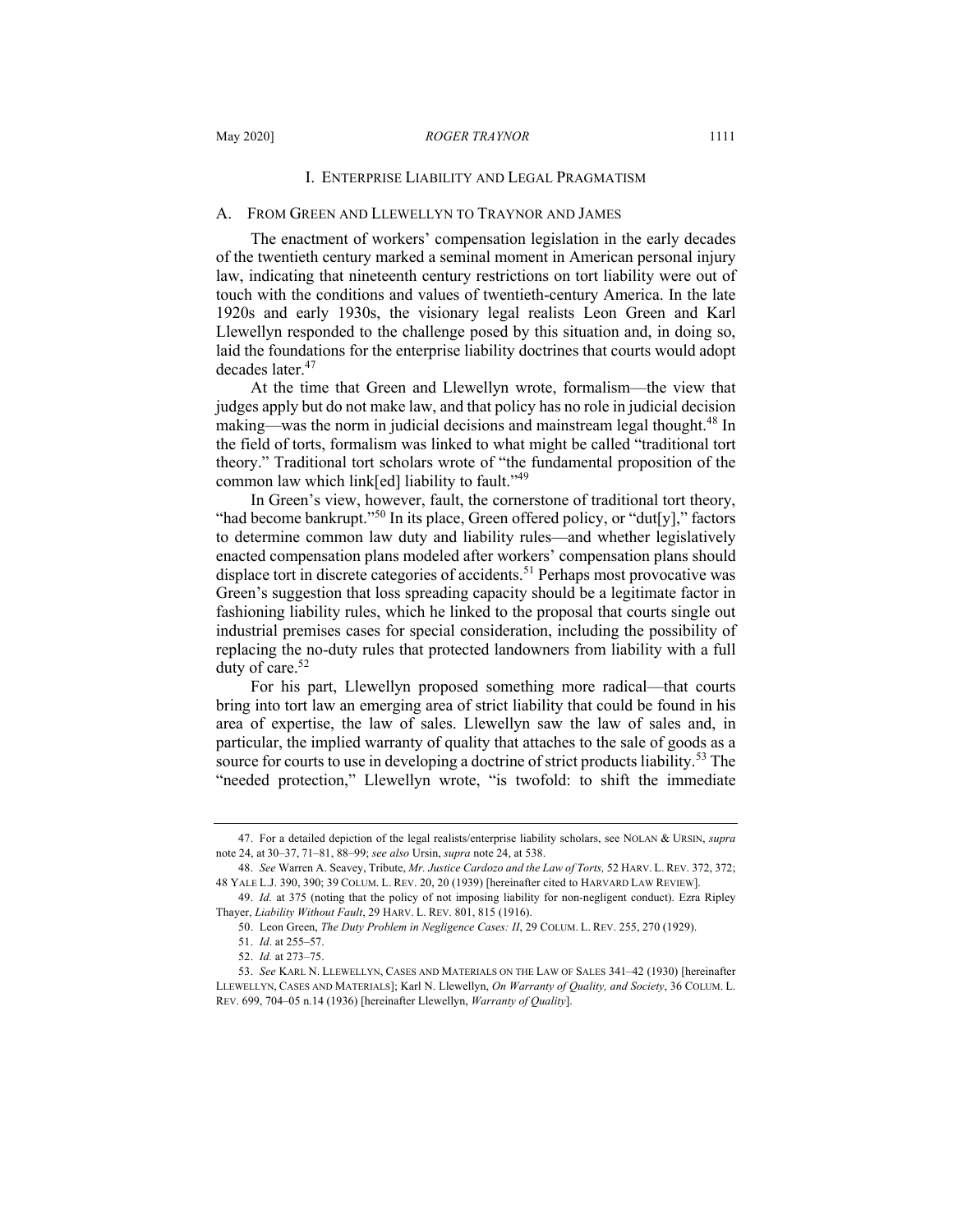incidence of the hazard of life in an industrial society away from the individual over to a group which can distribute the loss; and to place the loss where the most pressure will be exerted to keep down future losses."<sup>54</sup>

Llewellyn wrote that courts, by "fudging [their] logic,"<sup>55</sup> had begun to impose strict liability in food cases. However, Llewellyn did not see this development as "confined to [the food cases] . . . . It spreads to cover other hazards to consumers."<sup>56</sup> And Llewellyn's "ideal picture" of a broad strict liability doctrine indicated "a set of tendencies toward . . . which [the cases were]  $\dots$  driving."<sup>57</sup>

The jurisprudential view of Green and Llewellyn was simple and clear: in the common law realm, courts  $(1)$  do make law—they legislate—and  $(2)$  such lawmaking is so clearly desirable, necessary, and embedded in our common law tradition that it needs no complex jurisprudential justification—beyond, that is, arguments as to the *substantive* desirability of particular proposals. Today, we would identify this jurisprudential view, which traces to the teachings of Holmes and Cardozo,<sup>58</sup> as what Judge Posner has termed legal pragmatism.<sup>59</sup> And, indeed, Fowler Harper, a contemporary of Green and Llewellyn, coined the term "juristic pragmatism*"* in 1929 to describe Green's (and Holmes's) jurisprudence. $60$ 

By the 1940s, Green and Llewellyn had been followed by a second generation of scholars who elaborated on themes they had initiated. Foremost among this second generation were Fleming James and Justice Roger Traynor, who had been appointed to the California Supreme Court in 1940. We have already encountered Justice Traynor's seminal 1944 proposal for strict products liability. James, Traynor's academic counterpart, carried forth the enterprise liability agenda with a series of articles in the 1940s and 1950s which became the volume on accidental injury of *The Law of Torts*, the treatise James coauthored with Fowler Harper.<sup>61</sup> While endorsing the doctrine of strict products liability, the main thrust of James's work was an "assault on the citadel of fault,"<sup>62</sup> developing the implications of the enterprise liability theory "for the administration of the fault principle."<sup>63</sup> Thus, James sought to attain the "benefits and values of social insurance ... under [the] present system."<sup>64</sup> In doing this, James applied the techniques suggested by Green in the 1920s and

<sup>54.</sup> LLEWELLYN, CASES AND MATERIALS, *supra* note 53, at 341.

<sup>55.</sup> Llewellyn, *Warranty of Quality*, *supra* note 53, at 704–05 n.14.

<sup>56.</sup> LLEWELLYN, CASES AND MATERIALS, *supra* note 53, at 342.

<sup>57.</sup> *Id*.

<sup>58.</sup> *See* Ursin, *supra* note 24, at 583.

<sup>59.</sup> Judge Posner writes that "judges in our system are legislators as well as adjudicators" and policy plays an important role in their lawmaking. POSNER, *supra* note 13, at 118.

<sup>60.</sup> *See* Fowler Vincent Harper, *Some Implications of Juristic Pragmatism*, 39 INT'L J. ETHICS 269, 273 (1929).

<sup>61.</sup> 2 FOWLER V. HARPER & FLEMING JAMES, JR., THE LAW OF TORTS 742–44 (1956).

<sup>62.</sup> Fleming James, Jr., *Accident Liability: Some Wartime Developments*, 55 YALE L.J. 365, 374 (1946)*.*

<sup>63.</sup> James, Jr. & Dickinson, *supra* note 32, at 782.

<sup>64.</sup> James, Jr., *supra* note 32, at 552; James, Jr. & Dickinson, *supra* note 32, at 782–94.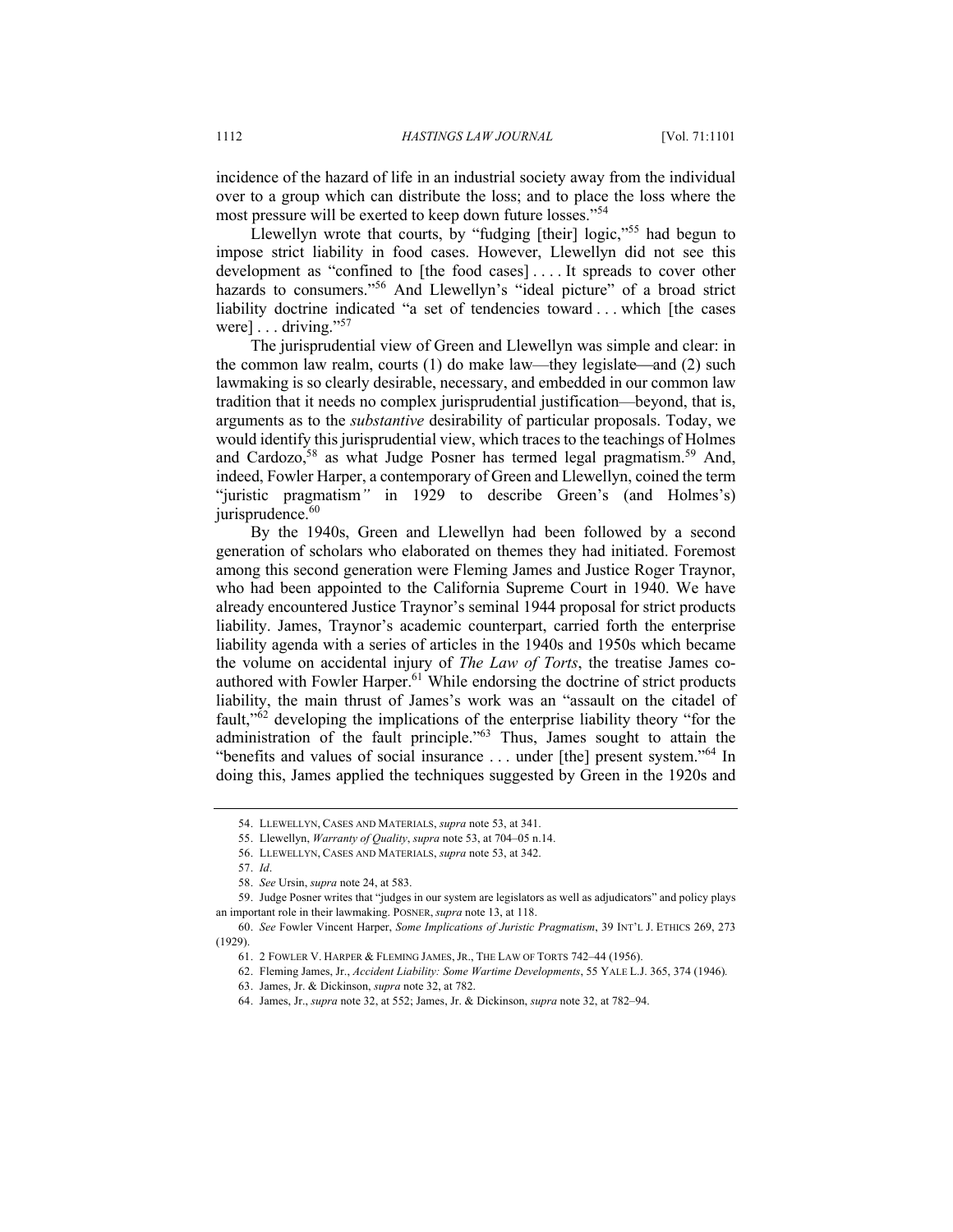1930s to approve of doctrines and interpretations of doctrines that expanded negligence liability and to urge the limitation of doctrines that restricted it.<sup>65</sup> Consistent with the compensation plan model, James linked this call for the expansion of liability with the elimination or limitation of damages for pain and suffering.<sup>66</sup>

Upon its publication in 1956, the Harper and James treatise stood beside William Prosser's hornbook as the source judges and lawyers would look to in researching the law. As a critic noted, however, the treatise examined "[e]very legal principle and the result of every case . . . through one lens"—which was, of course, the enterprise liability perspective.<sup>67</sup> This critic wrote that the treatise treated

any "no duty rule" not based upon the scope of foreseeable danger, and any "rule of thumb" which subtracts from the jury's power to determine the "reasonableness" of the parties' conduct . . . [as] aberrational in terms of the aesthetic principle and therefore to be decried by all right thinking jurists.<sup>68</sup>

The critic feared that the treatise was an invitation for courts "to remake the law themselves"69—which, of course, it was.

#### B. ENTERPRISE LIABILITY AND LEGAL FORMALISM

The legal pragmatism embraced by enterprise liability scholars would become the jurisprudence of the California Supreme Court beginning in the 1960s. It was also the view of Justice Roger Traynor, the leader of that court. But it is important to recognize that legal formalism remained the dominant "mainstream" outlook in American law well into the 1950s, and in tort law, this meant that the legal realist/enterprise liability agenda could be rejected or ignored. A prominent example of this phenomenon is provided by the

<sup>65.</sup> *See* James, Jr., *supra* note 62, at 371–74; James, Jr., *supra* note 32, at 553, 554, 556; Fleming James, Jr., *Assumption of Risk*, 61 YALE L.J. 141, 141 (1952); Fleming James, Jr., *Functions of Judge and Jury in Negligence Cases*, 58 YALE L.J. 667, 686–87 (1949); Fleming James Jr. & Roger F. Perry, *Legal Cause*, 60 YALE L.J. 761, 761–62 (1951); Fleming James, Jr., *Proof of the Breach in Negligence Cases (Including Res Ipsa Loquitur)*, 37 VA. L. REV*.* 179, 198–99 (1951); Fleming James, Jr., *Scope of Duty in Negligence Cases*, 47 NW. U. L. REV*.* 778, 778 (1953); Fleming James, Jr., *Statutory Standards and Negligence in Accident Cases*, 11 LA. L. REV*.* 95, 95 (1950); Fleming James, Jr., *The Qualities of the Reasonable Man in Negligence Cases*, 16 MO. L. REV*.* 1, 1 (1951); Fleming James, Jr., *Tort Liability of Occupiers of Land: Duties Owed to Trespassers*, 63 YALE L.J. 144, 146 (1953). For example, decisions that expansively interpreted the doctrine of res ipsa loquitur were praised as "outstanding" demonstrations of "real judicial statesmanship." James, Jr., *supra* note 62, at 392. In contrast, there was "a sound basis both in reason and on authority for treating contributory negligence as a disfavored defense in a system wherein liability for negligence is ever expanding." James, Jr. & Dickinson, *supra* note 32, at 789. And James reported in 1946 that liability had been expanding. Specifically, the "system of liability based on fault [was] being modified by the courts so as constantly to extend the bases of recovery for accident victims." James, Jr., *supra* note 62, at 400.

<sup>66.</sup> Fleming James, Jr., *Damages in Accident Cases*, 41 CORNELL L. REV. 582, 584 (1956).

<sup>67.</sup> Cooperrider, *supra* note 25, at 1299.

<sup>68.</sup> *Id.* at 1309.

<sup>69.</sup> *Id.* at 1299.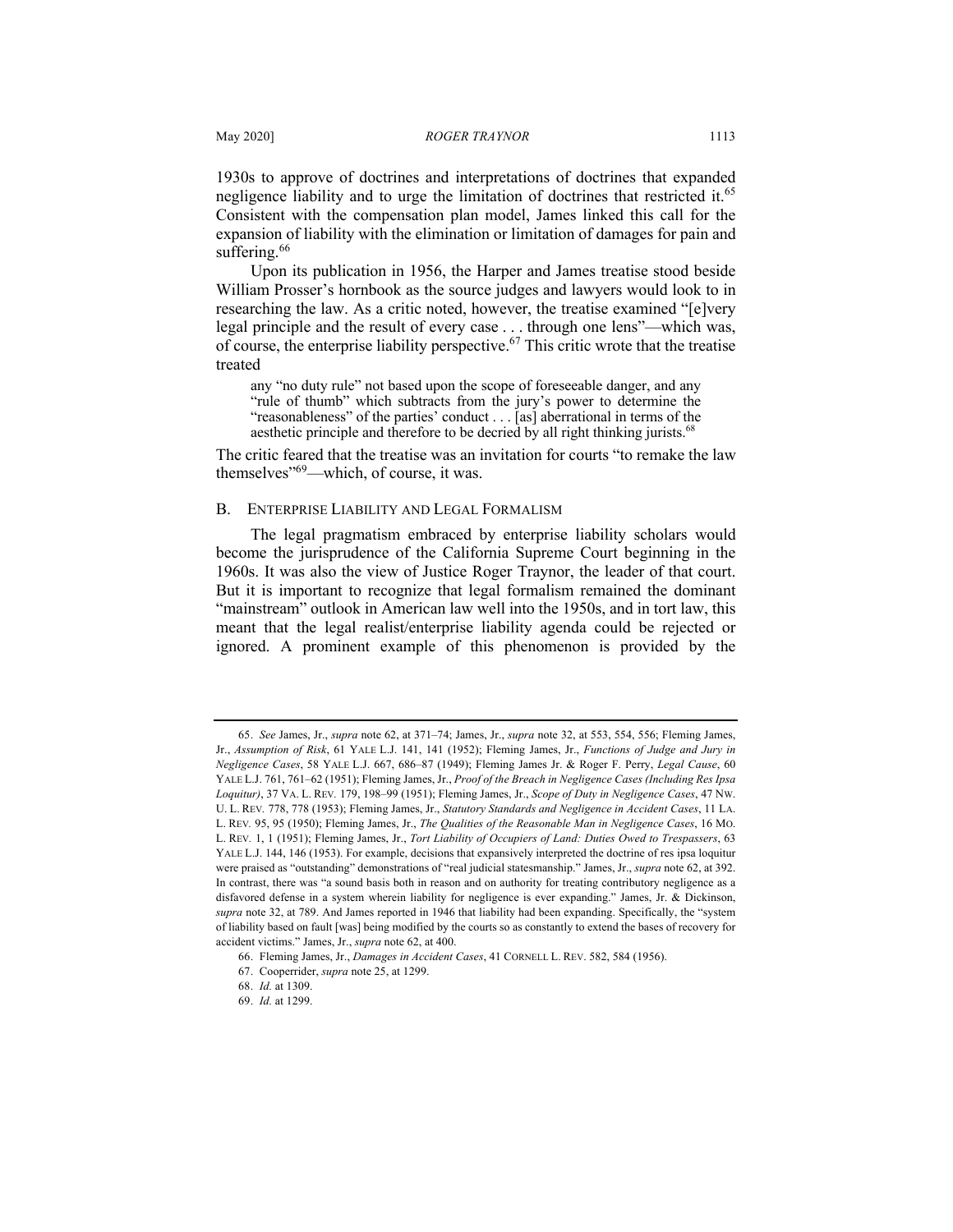scholarship of Warren Seavey, the leading torts scholar at Harvard Law School and Reporter for the *Restatement of Torts*. 70

Seavey's writings on torts had appeared over the decades in the *Harvard Law Review* and represented six of the fifteen articles in the *Review's* 1967 edition of *Essays on the Law of Torts*. <sup>71</sup> Seavey's 1939 article, *Mr. Justice Cardozo and the Law of Torts*, was published simultaneously in the *Harvard Law Review*, the *Columbia Law Review*, and the *Yale Law Journal* as part of a tribute to Justice Cardozo,<sup>72</sup> who had died in 1937. Seavey's discussion of the lawmaking role of courts reflects Seavey's view, ignoring Cardozo's extrajudicial writings.<sup>73</sup> Seavey wrote that Cardozo's "power lay in his ability to see the plan and pattern underlying the law and to make clear the paths which had been obscured by the undergrowth of illogical reasoning."<sup>74</sup>

According to Seavey, Cardozo "did not first decide from some internal and unexplainable sense of justice that one of the parties was entitled to the decision and then find or invent a formula to fit the facts."<sup>75</sup> Similarly, Cardozo did not "allow his private opinions of policy to sway him from the lines into which the law had been moulded."<sup>76</sup> Seavey was particularly disdainful of the policy of compensating victims of accidents and spreading of accident losses, writing that Cardozo "did not become the protector of the injured merely because the defendant had ample funds to meet a judgment or had an ability to spread the loss."<sup>77</sup> In this vein, Seavey wrote that Cardozo's "scales were those of legal justice, not sentimental justice."<sup>78</sup> Thus, Cardozo "used principles deduced from

72. Seavey, *supra* note 48, at 372.

<sup>70.</sup> This discussion of Seavey is adapted from Edmund Ursin, *Judicial Creativity and Tort Law*, 49 GEO. WASH. L. REV. 229, 282–85 (1981).

<sup>71.</sup> *See* Warren A. Seavey, *Principles of Torts*, 56 HARV. L.REV. 72 (1964) [hereinafter Seavey, *Principles of Torts*]; Warren A. Seavey, *Negligence*¾*Subjective or Objective?*, 41 HARV. L. REV. 1 (1927); Warren A. Seavey, *Nuisance: Contributory Negligence and Other Mysteries*, 65 HARV. L. REV. 984 (1952); Warren A. Seavey, *Reliance Upon Gratuitous Promises or Other Conduct*, 64 HARV. L. REV. 913 (1951); Warren A. Seavey, Comment, *Res IPSA Loquitur: Tabula in Naufragio*, 63 HARV. L. REV. 643 (1950); Warren A. Seavey, Swift & Co. v. Shuster-*Liability to One Aware of Danger*, 65 HARV. L. REV. 623 (1952).

<sup>73.</sup> *See* Ursin, *supra* note 24, at 562. In his classic 1921 book, *The Nature of the Judicial Process*, Cardozo flatly rejected the legal formalism that Seavey would later espouse—and attribute to him. *See* BENJAMIN N. CARDOZO, THE NATURE OF THE JUDICIAL PROCESS 102 (1921). Echoing themes developed by Holmes, Cardozo wrote that "[i]t is the function of our courts . . . to keep the doctrines up to date with the *mores* by continual restatement and by giving them a continually new content." *Id.* at 135 (internal quotation marks omitted) (quoting Arthur L. Corbin, *The Offer of an Act for a Promise*, 29 YALE L.J. 767, 771 (1920)). Common law judges must innovate, "for with new conditions there must be new rules." *Id*. at 137. Cardozo further opined that "[t]his means . . . that the juristic philosophy of the common law is at bottom the philosophy of pragmatism." *Id.* at 102 (citing Roscoe Pound, *Mechanical Jurisprudence*, 8 COLUM. L. REV. 605, 609 (1908)). Nevertheless, it is also true that Cardozo cast opinions, such as MacPherson v. Buick, 111 N.E. 1050 (1916), which paved the way for the elimination of the privity requirement in tort actions against negligent manufacturers, in a formalistic style. *See*, *e.g*., RICHARD A. POSNER, CARDOZO: A STUDY IN REPUTATION 42, 109 (1990).

<sup>74.</sup> Seavey, *supra* note 48, at 372.

<sup>75.</sup> *Id.* at 373.

<sup>76.</sup> *Id.*

<sup>77.</sup> *Id.*

<sup>78.</sup> *Id.*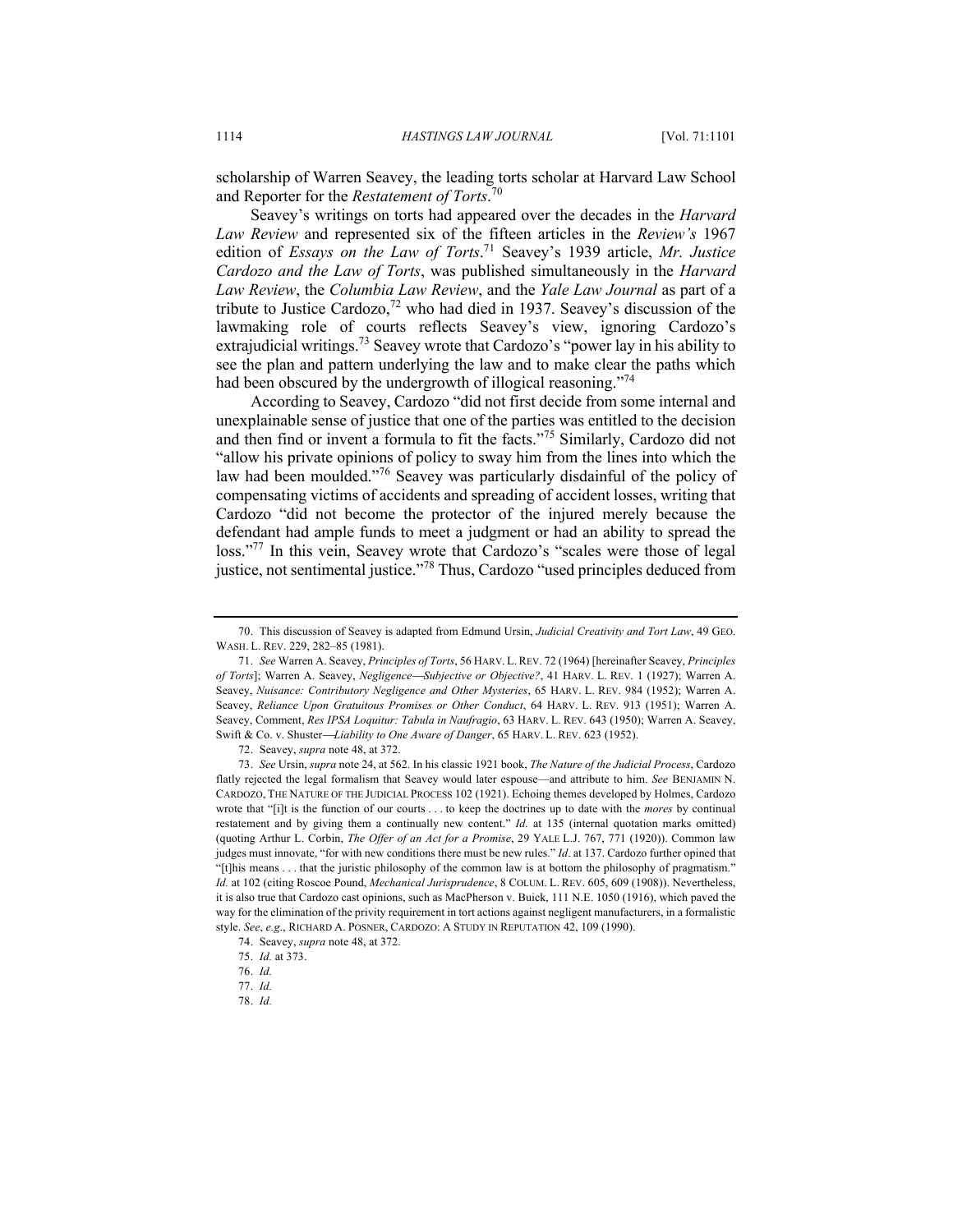the cases and weighed competing interests as had the judges who had gone before him."79 To do otherwise, according to Seavey, would be to "destroy[] [his court] as a court of law."80

According to this restrictive view, tort law was synonymous with the negligence principle, which was accepted as a given from which subsidiary rules could be deduced. Seavey, for example, wrote that by the time Cardozo came to the bench in 1914, the "generalizations had already been made."<sup>81</sup> Specifically, "both in England and the United States there was recognition of the policy of making a negligent person liable for harm resulting from his activities and of not imposing liability for [non-negligent conduct].<sup>82</sup> The task of torts scholarship was to refine this system of liability based on fault—to articulate the "principles deduced from the cases."<sup>83</sup>

James and his fellow enterprise liability scholars no doubt simply dismissed views like Seavey's as out of touch with the reality of judicial lawmaking as it was actually practiced in the courts. For them, there was no need to provide fancy justification for the legal pragmatism implicit in their writings. Moreover, James appeared optimistic about the prospects for the enterprise liability agenda in the courts, writing in 1946 that "[j]udicial modification [of tort law was] . . . likely to continue along the same lines and at about the same pace" as in the recent past.<sup>84</sup> But others were not so confident.

Charles Gregory, who in 1951 urged the adoption of strict liability rules by courts, saw courts "undermining the old fault principles, little by little."<sup>85</sup> But, at the same time, he saw courts doing so in a hesitant manner, often not acknowledging openly what they were doing.<sup>86</sup> In his view, the judiciary had to pick up its game. Indeed, he saw a need for a new type of judge suited to this task. And he had a role model in mind: Lemuel Shaw, Chief Judge of the Supreme Judicial Court of Massachusetts from 1830 to 1860. Shaw was the author of *Brown v. Kendall*, the cornerstone of the negligence system,  $87$  and *Farwell v. Boston & Worcester Railroad*, which adopted the fellow servant rule

<sup>79.</sup> *Id.*

<sup>80.</sup> *Id.*

<sup>81.</sup> *Id.* at 374.

<sup>82.</sup> *Id.* at 375. Seavey reported that "*Fletcher v. Rylands*, with its tendency towards the creation of liability irrespective of negligence, had gained little headway in the United States." *Id.* (footnote omitted). Decisions imposing strict (warranty) liability in food products cases were "predicated upon a failure to perform . . . [a] contractual duty," and thus were irrelevant to tort analysis. Seavey, *Principles of Torts*, *supra* note 71, at 86.

<sup>83.</sup> Seavey, *supra* note 48, at 373. Seavey and other traditional theorists were uninterested in (and often hostile toward) proposals to supplant tort by compensation plans. When the initial apprehension over the enactment of workers' compensation legislation subsided, this legislation was seen as irrelevant to tort analysis because it "create[d] an insurers' rather than a tort liability." Seavey, *Principles of Torts*, *supra* note 71, at 86. It followed, of course, that theorists could entirely omit proposals for automobile compensation plans in analyses whose goal was to explicate principles of torts. *See id.*

<sup>84.</sup> James, Jr., *supra* note 62, at 400.

<sup>85.</sup> Charles O. Gregory, *Trespass to Negligence to Absolute Liability*, 37 VA. L. REV. 359, 396 (1951).

<sup>86.</sup> *Id*. *See* NOLAN & URSIN, *supra* note 24, at 95–96.

<sup>87.</sup> 60 Mass. (6 Cush.) 292, 295–98 (Mass. 1850).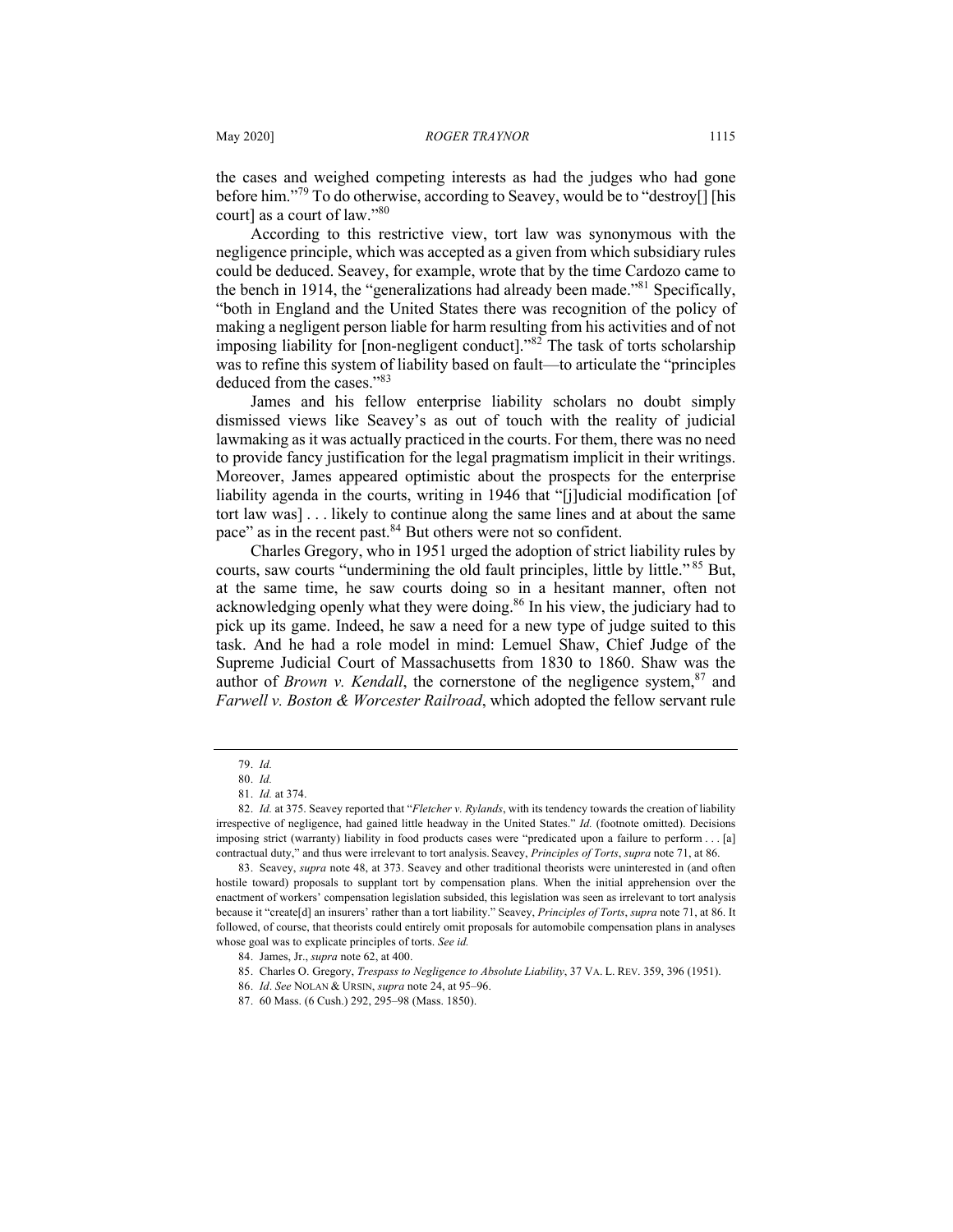and the defense of assumption of risk.<sup>88</sup> Shaw's creative lawmaking shaped the tort law and all of the common law of his era. $89$  It was because of this judicial lawmaking that Holmes praised Shaw as "the greatest *magistrate* which this country has produced."90

Gregory recognized that for the enterprise liability theory to prevail, a new generation of Shaw-like judges was needed to boldly accept the task of reforming tort law. Thus, Gregory called for judicial "statesmanship,"<sup>91</sup> for

men as able and clear-headed as Chief Justice Lemuel Shaw—men who have faith in their evaluation of the needs of the times, who know where they want to go and who have the talent for stating their convictions in clear and consistent principles which operate as beacon lights to guide the rest of the profession.<sup>92</sup>

#### II. LEGAL PROCESS JURISPRUDENCE AND ENTERPRISE LIABILITY

### A. LEGAL PROCESS JURISPRUDENCE AND THE COMMON LAW

The problem with Gregory's prescription was that merely calling for judicial statesmanship might not be enough. This was because, dating back to the early years of the twentieth century, a powerful body of scholarship had been developing alongside enterprise liability scholarship, warning against this very type of judicial lawmaking. And its most complete articulation came just two years following publication of the Harper and James treatise with the appearance of the legal process materials by Henry Hart and Albert Sacks in 1958. For Hart, Sacks, and their followers, Gregory's judicial statesmanship would be an illegitimate exercise of raw judicial power. Shaw, an avowed practitioner of this style of judicial lawmaking, was a poster child for judicial lawmaking gone wrong.

For many, it may come as a surprise to learn that Shaw would be held up as an example of impermissible judicial lawmaking. After all, one of his most notable accomplishments was to establish the legitimacy of the police power, and with it, the idea of judicial deference to legislative judgments.<sup>93</sup> It may also surprise some to learn that legal process scholars would limit judicial lawmaking in *common law* subjects.

Today, when we think of legal process jurisprudence, we are likely to think of it as an influential body of *public law* scholarship centered around Hart and Sacks's classic book *The Legal Process*. <sup>94</sup> William Eskridge and Phillip Frickey have ably traced the historical development of this jurisprudence from the turn of the twentieth century to *The Legal Process,* and then to the early 1990s, at

<sup>88.</sup> 45 Mass. (4 Met.) 49, 57–62 (Mass. 1842).

<sup>89.</sup> *See* LEONARD W. LEVY, THE LAW OF THE COMMONWEALTH AND CHIEF JUSTICE SHAW 13 (1957).

<sup>90.</sup> OLIVER WENDELL HOLMES, JR., THE COMMON LAW 106 (1881).

<sup>91.</sup> Gregory, *supra* note 85, at 396.

<sup>92.</sup> *Id.*

<sup>93.</sup> LEVY, *supra* note 89, at 229.

<sup>94.</sup> HART & SACKS, *supra* note 7.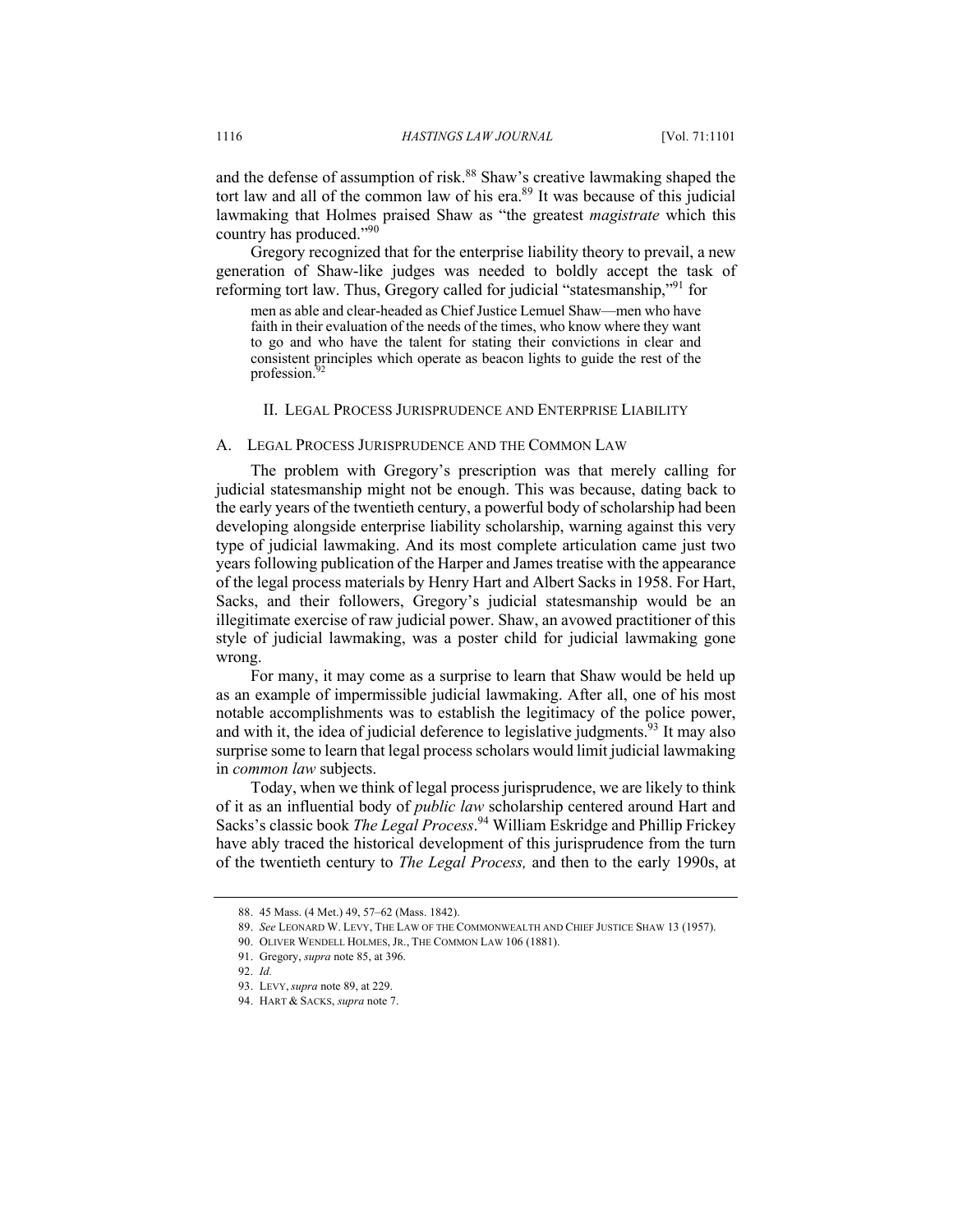which time their historical introduction to this important work served as a preface to its formal publication.<sup>95</sup> (It had appeared only as a mimeograph "Tentative Edition" in 1958.)

Eskridge and Frickey write that the scholarship in the first four decades of the twentieth century laid the groundwork for post-war scholars to "set forth the basic intellectual framework from which law professors developed a public law curriculum."<sup>96</sup> By "public law" Eskridge and Frickey "mean the law pertaining to public administration, including constitutional constraints upon the state, the interpretation of statutes, the procedures for agency action, and the relationship of public institutions to one another and to the citizenry."97 Between 1938 and 1958, they write, "most of the ground-breaking work was accomplished in the form of teaching materials,"<sup>98</sup> culminating in *The Legal Process*, "the classic exposition of the post-war consensus in public law."<sup>99</sup>

These materials, Eskridge and Frickey continue, represented the "encapsulation of attitudes and thoughts widely held by an entire generation of public and academic lawyers."<sup>100</sup> Indeed, they "expressed an approach to law that became deeply entrenched among legal scholars in the 1950s and for some time thereafter."<sup>101</sup>

According to Eskridge and Frickey, "[f]ew published law books have enjoyed [the]...widespread influence" of *The Legal Process*.<sup>102</sup> These materials, however, did not touch upon issues of constitutional law. But a pair of articles published in 1959 by iconic legal process scholars Herbert Wechsler and Henry Hart, did.<sup>103</sup> These articles, both critical of the jurisprudence (and "activism") of the Warren Court, together with *The Legal Process*, represent the cornerstones of legal process jurisprudence. Eskridge and Frickey write that "[l]eading theories of statutory interpretation developed during the 1980s are lineal descendants of Hart and Sacks'[s] . . . theory." Similarly, "the most sophisticated theories of judicial review are process theories in the Hart and Sacks tradition."<sup>104</sup>

But to think of legal process jurisprudence as public law jurisprudence is to miss a key feature of this scholarship; for it is also, importantly, a *common law* jurisprudence.<sup>105</sup> As in the case of its well-known constitutional counterpart, legal process scholars demanded that courts refrain from lawmaking that could

<sup>95.</sup> Eskridge & Frickey, *Historical Introduction*, *supra* note 9, at li–lii.

<sup>96.</sup> *Id.* at lxviii.

<sup>97.</sup> *Id.* at liii n.3. 98. *Id.* at lxviii.

<sup>99.</sup> *Id.* at xcviii.

<sup>100.</sup> *Id.* at lxix.

<sup>101.</sup> *Id.* at lii (quoting Jan Vetter, *supra* note 10, at 417).

<sup>102.</sup> *Id.*

<sup>103.</sup> *See* Hart, *supra* note 19; Wechsler, *supra* note 19.

<sup>104.</sup> Eskridge & Frickey, *Historical Introduction*, *supra* note 9, at lii.

<sup>105.</sup> Hart and Sacks devote more attention to "Courts and the Common Law" (307 pages) than they do to "Statutory Interpretation" (270 pages). *See* HART & SACKS, *supra* note 7, at 341–647, 1111–1380.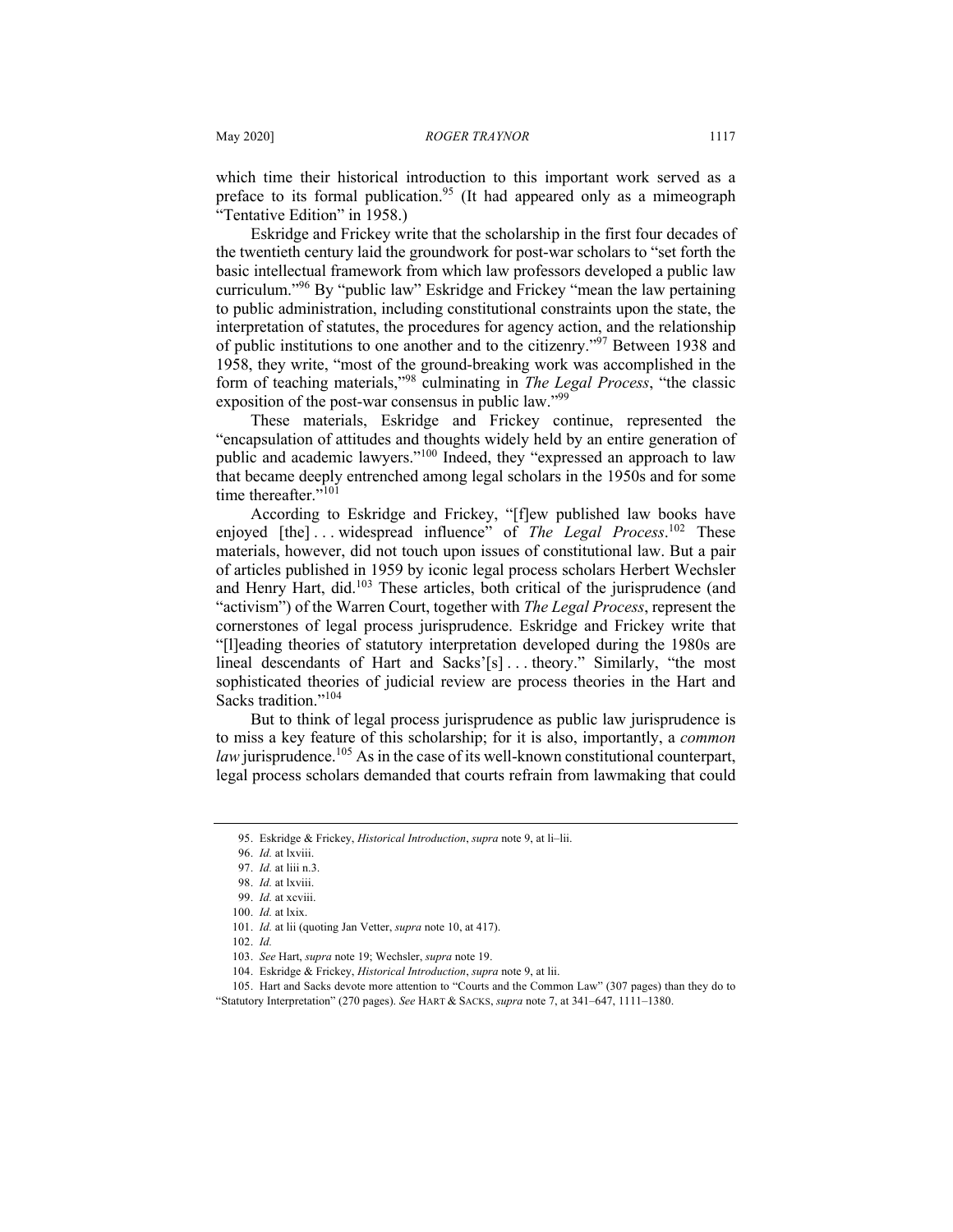be considered "political" or lacking in "neutrality."<sup>106</sup> And it is that jurisprudence which stood in opposition to the substantive and jurisprudential views of enterprise liability scholars. To understand this situation, it is useful to trace the development of legal process-type scholarship during the first five decades of the twentieth century before turning to the mature elaboration of what we now know as the scholarship of the legal process school.

#### B. EARLY INCARNATIONS OF LEGAL PROCESS JURISPRUDENCE

### *1. Roscoe Pound*

In his famous dissent in *Lochner v. New York*, Holmes took the Supreme Court to task for its willingness to overturn economic and social legislation.<sup>107</sup> In their call for judicial self-restraint, critics of the *Lochner* Court constantly drew upon Holmes's position. A prominent early example is Roscoe Pound, who later served as dean of Harvard Law School for two decades. In 1908, Pound wrote of judges who purported to deduce results in cases from preexisting principles, which he called "mechanical jurisprudence."<sup>108</sup> The fatal flaw of this jurisprudence was that it ignored the social reality to which legal rules must be applied. In contrast, Pound called for a "sociological jurisprudence,"<sup>109</sup> which he defined as "the movement for the adjustment of principles and doctrines to the human conditions they are to govern rather than to assumed first principles."<sup>110</sup>

Not surprisingly, Pound wrote that Holmes's *Lochner* dissent was not only a source of his ideas, but also the best exposition of sociological jurisprudence in America.<sup>111</sup> In response to the Supreme Court's "nullification of the social policies to which more and more [of the public] . . . is compelled to be committed,"112 Pound, like Holmes, demanded that courts restrain themselves in their exercise of the power of judicial review.

<sup>106.</sup> *See infra* text accompanying notes 175–190.

<sup>107.</sup> 198 U.S. 45, 75 (1905) (Holmes, J., dissenting).

<sup>108.</sup> Ursin, *supra* note 70, at 268–69 (discussing Pound, *supra* note 73, at 605–07). Pound was a prolific writer whose work spanned half a century. For examples of his work bearing on the themes discussed in this Article, see generally Roscoe Pound, *Do We Need a Philosophy of Law?*, 5 COLUM. L. REV. 339 (1905); Roscoe Pound, *Law in Books and Law in Action*, 44 AM. L. REV. 12 (1910); Roscoe Pound, *The Call for a Realist Jurisprudence*, 44 HARV. L. REV. 697 (1931); Roscoe Pound, *The Need of a Sociological Jurisprudence*, 19 GREEN BAG 607 (1907) [hereinafter Pound, *Sociological Jurisprudence]*; Roscoe Pound, *The Theory of Judicial Decision*, 36 HARV. L. REV. 641, 802, 940 (1923) [hereinafter Pound, *Judicial Decision*]; Roscoe Pound, *The Scope and Purpose of Sociological Jurisprudence,* 24 HARV. L. REV. 591 (1911); Roscoe Pound, *The Scope and Purpose of Sociological Jurisprudence,* 25 HARV. L. REV. 140 (1911). For a biography of Pound, see DAVID WIGDOR, ROSCOE POUND: PHILOSOPHER OF LAW (1974). *See generally* G. Edward White, *From Sociological Jurisprudence to Realism: Jurisprudence and Social Change in Early Twentieth-Century America*, 58 VA. L. REV. 999 (1972) (discussing movement from mechanical justice to sociological jurisprudence).

<sup>109.</sup> *See* Pound, *Sociological Jurisprudence*, *supra* note 108, at 609.

<sup>110.</sup> Roscoe Pound, *Liberty of Contract*, 18 YALE L.J. 454, 464 (1909).

<sup>111.</sup> *Id.*

<sup>112.</sup> Roscoe Pound, *Common Law and Legislation*, 21 HARV. L. REV. 383, 407 (1908).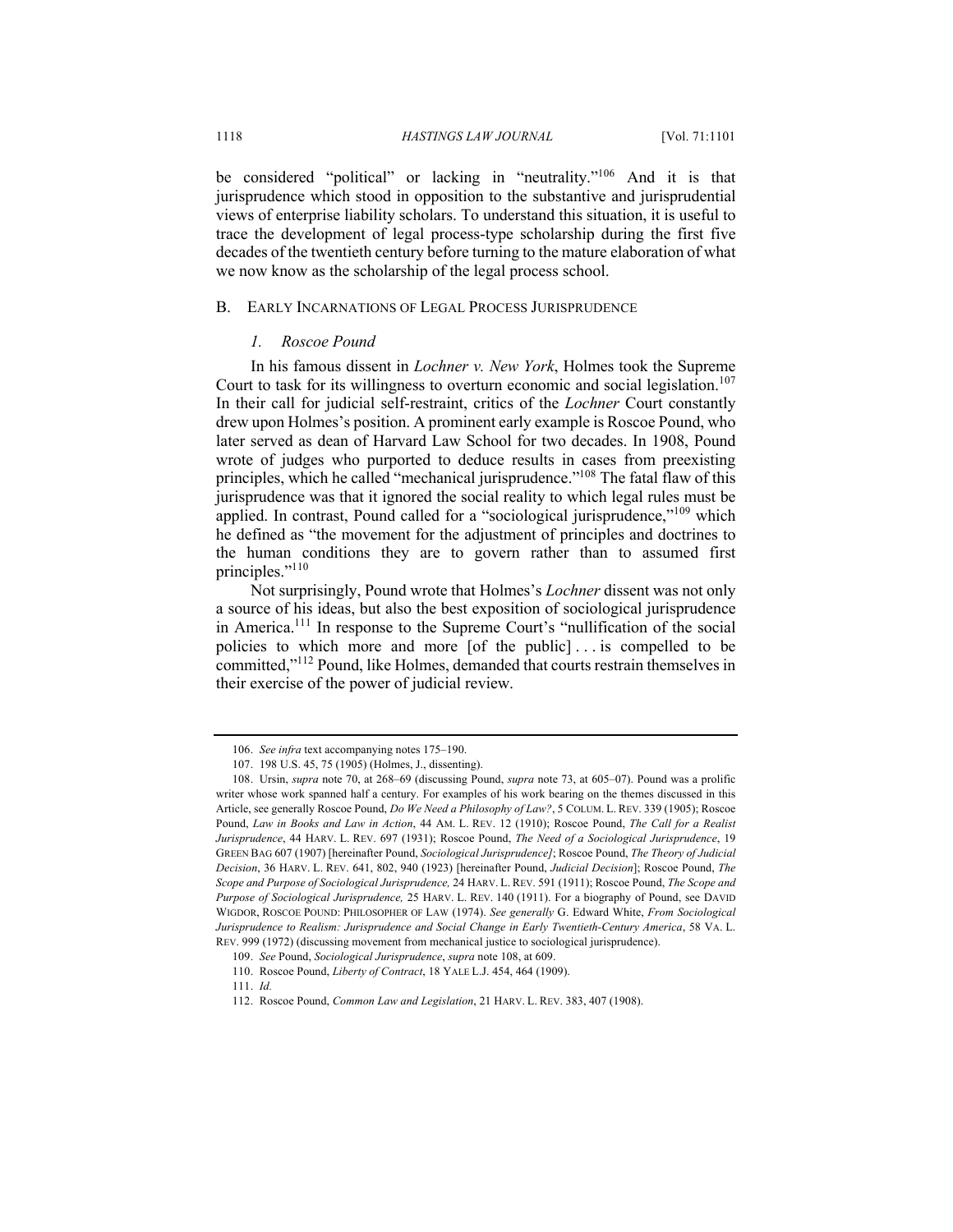What *Lochner* critics, such as Pound, overlooked, however, was that Holmes coupled his call for judicial self-restraint in constitutional adjudication with a call for policy-based lawmaking by courts in common law subjects. For Holmes, there was nothing anomalous in recognizing the role of policy in the common law, where the legislature can always undo the law the courts have made while calling for judicial self-restraint when the legislature has spoken. Indeed, in his famous 1897 essay, *The Path of the Law*, Holmes had chastised courts of that era for their lack of such lawmaking.

Focusing on the law of worker accidents, Holmes first noted the "inclination of a very large part of the community . . . to make certain [wellknown businesses]  $\ldots$  insure the safety of those with whom they deal."<sup>113</sup> Then, turning to the lawmaking role of the courts—and setting aside how he would decide the substantive issue if it were to be presented to him—Holmes suggested that *courts* might properly rewrite the pre-workers' compensation tort law governing workplace accidents.114 Holmes wrote that "our theory upon this matter is open to reconsideration, although I am not prepared to say how I should decide if a reconsideration were proposed."<sup>115</sup>

Progressive critics of the *Lochner* Court, such as Pound, however, ignored or, at times, explicitly rejected the reform role Holmes urged for courts in the common law. In his 1908 article, *Common Law and Legislation,*<sup>116</sup> for example, Pound wrote that "[a]s the development of law goes on, the function of the judge is confined within ever narrowing limits; the main source of modifications in legal relations comes to be more and more exclusively the legislature."<sup>117</sup> Pound stressed both competence and political accountability arguments for limiting the judicial role, much like what legal process scholars would do decades later. He wrote that "[c]ourts are less and less competent to formulate rules for new relations which require regulation. They have the experience of the past. But they do not have the facts of the present."118 In this vein, Pound continued, "[w]e are told that law-making of the future will consist in putting the sanction of society on what has been worked out in the sociological laboratory. That courts cannot conduct such laboratories is self-evident."<sup>119</sup> Moreover, courts lack political accountability. Pound wrote that "legislation is the more truly democratic form of lawmaking. We see in legislation the more direct and accurate expression of the general will."<sup>120</sup> Thus, "[i]t is a sound instinct of the

<sup>113.</sup> Oliver Wendell Holmes, *The Path of the Law*, 10 HARV. L. REV. 457, 466 (1897).

<sup>114.</sup> *Id.* at 467.

<sup>115.</sup> *Id.*

<sup>116.</sup> Ursin, *supra* note 70, at 279–80 (discussing Pound, *supra* note 112, at 407).

<sup>117.</sup> Pound, *supra* note 112, at 403 n.2 (quoting HENRY SIDGWICK, THE ELEMENTS OF POLITICS 203 (2d ed.

<sup>1897)).</sup>

<sup>118.</sup> *Id.* at 403.

<sup>119.</sup> *Id.* at 406 (footnote omitted).

<sup>120.</sup> *Id.* at 406.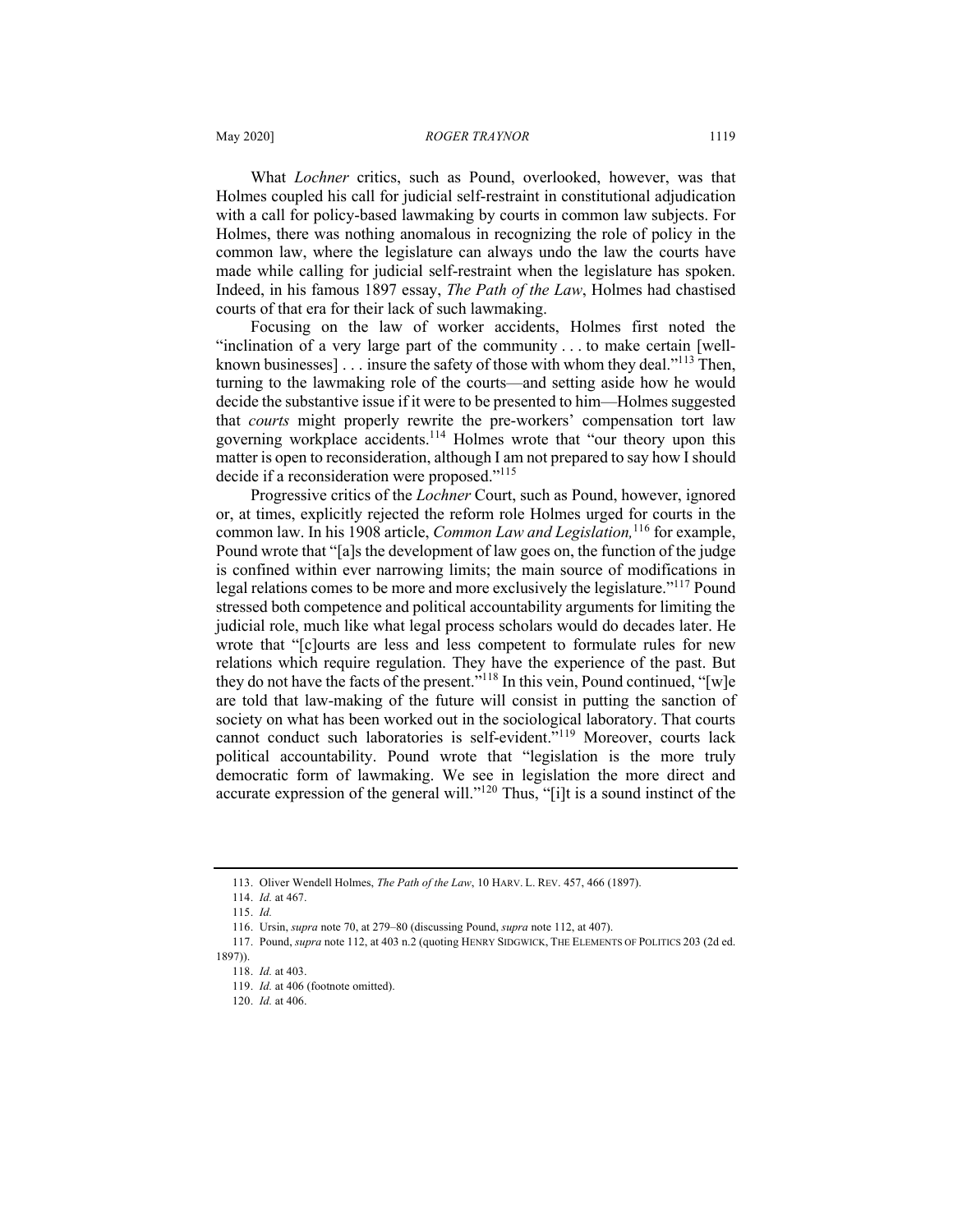community that objects to the settlement of questions of the highest social import in private litigations between John Doe and Richard Roe."<sup>121</sup>

Pound gave up on the courts as a major lawmaking institution.<sup>122</sup> As Eskridge and Frickey have noted, Pound's writings supported the "position . . . that the role of courts in a democratic society should be the elaboration and application of statutory policy, rather than the naked creation of public policy in the common law."<sup>123</sup>

### *2. From Brandeis, Frankfurter, and Landis, to Hart and Sacks*

Pound's pessimistic view of courts as lawmakers was shared during subsequent decades by scholars whose work can be seen as a precursor to the legal process scholarship of the 1950s. Looking back on this period, Louis Jaffe wrote, "When I was a student in the Harvard Law School in 1928 and 1931, I came to believe that the judiciary by its very nature was at the worst reactionary and at the least undependable."<sup>124</sup> The source of this belief, of course, was *Lochner* and its progeny. "This was a time when the courts were declaring social legislation unconstitutional, were stifling union organization by injunction, and more or less generally throwing their weight behind big business and finance."<sup>125</sup> This was an era of extreme distrust of judicial power for Harvard Law School students and scholars. As Jaffe wrote, "Led by Frankfurter we were all passionate believers in the dogma of judicial restraint. Some of us indeed were sympathetic to the argument that John Marshall's assertion in *Marbury v. Madison* of the power to declare legislation unconstitutional was 'usurpation.""<sup>126</sup>

When one examines thinking regarding the common law, one finds, as Pound's scholarship suggested, a restrictive view of the lawmaking role of courts—which thus conflicts with the views of Holmes, as well as the views of the legal realists Leon Green and Karl Llewellyn. In part, this restrictive view can be explained by the fact that the early and continuing focus of legal process thinking was the task of "justifying the key feature of the modern regulatory state—lawmaking by agencies."<sup>127</sup>

<sup>121.</sup> *Id.* at 404.

<sup>122.</sup> *Id.* at 403 n.2; *see* Pound, *supra* note 73, at 622. Pound at times envisioned what appears to be a more creative role for the judiciary. *See, e.g.*, Pound, *Judicial Decision*, *supra* note 108, at 802, 940. Nevertheless, the themes of limited judicial competence and accountability and the desire to restrict judicial lawmaking persisted in his writings throughout his life. *See, e.g.*, ROSCOE POUND, AN INTRODUCTION TO THE PHILOSOPHY OF LAW 102–03 (1954).

<sup>123.</sup> Eskridge & Frickey, *Historical Introduction*, *supra* note 9, at lviii. Although Hart and Sacks never formally published their legal process materials, the 1958 "Tentative Edition" became the standard version for more than thirty years and was preserved intact by the 1994 Eskridge & Frickey edition.

<sup>124.</sup> LOUIS L.JAFFE, ENGLISH AND AMERICAN JUDGES AS LAWMAKERS 85 (1969); *see* Ursin, *supra* note 16, at 1295; Ursin, *supra* note 70, at 281.

<sup>125.</sup> JAFFE, *supra* note 124, at 85.

<sup>126.</sup> JAFFE, *supra* note 124, at 86 (discussing Marbury v. Madison, 5 U.S. (1 Cranch) 137, 151 (1803)).

<sup>127.</sup> Eskridge & Frickey, *Historical Introduction*, *supra* note 9, at lxi.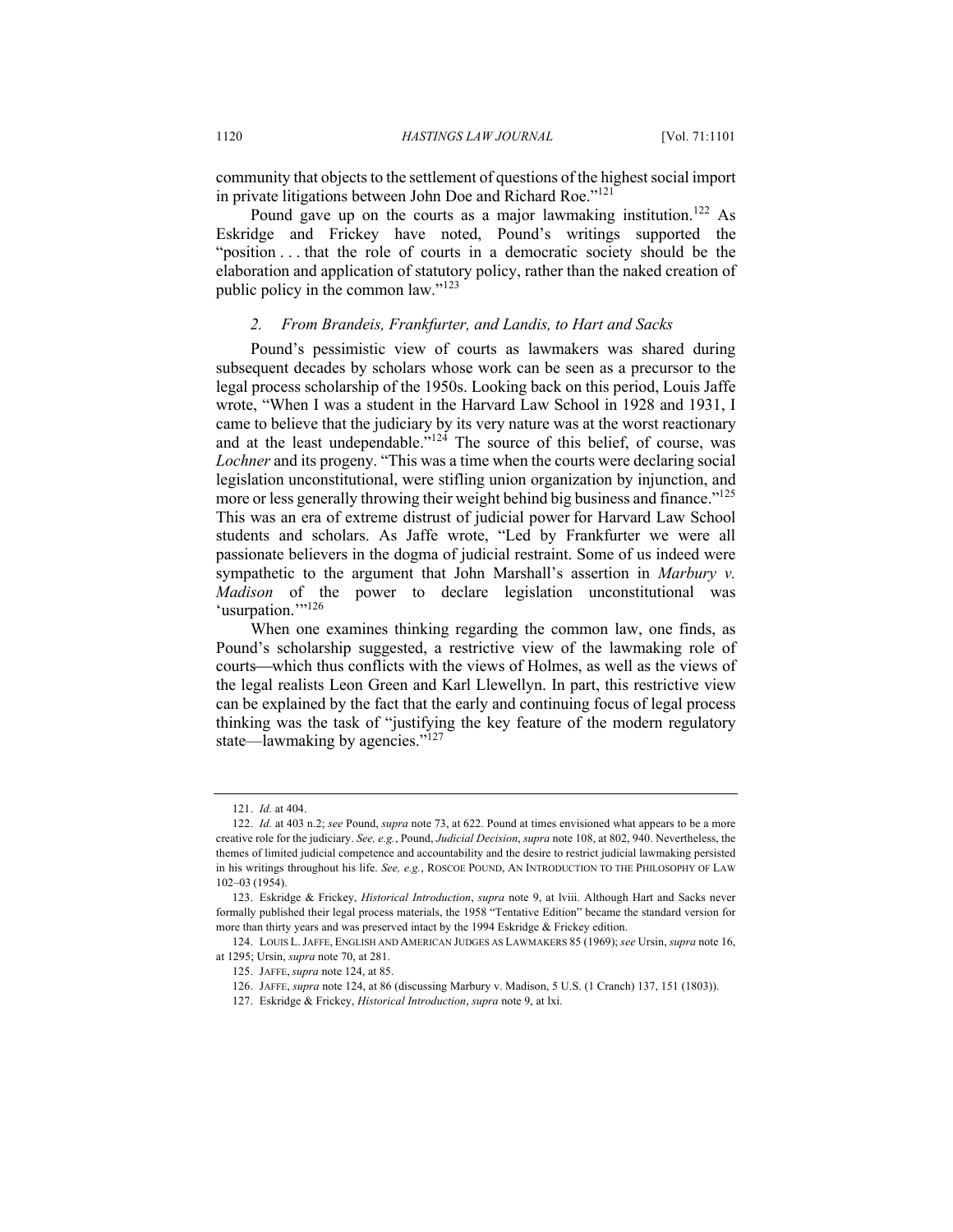Eskridge and Frickey trace the antecedents of legal process thinking during the early decades of the twentieth century through the work of Justice Louis Brandeis, (later Justice) Felix Frankfurter, and James Landis.<sup>128</sup> In the work of these scholars and Justices, we see the "emerging concept of 'institutional competence."<sup>129</sup> Central to this concept was the idea that "each organ [of government] has a special competence or expertise, and the key to good government is not just figuring out what is the best policy, but figuring out which institutions should be making which decisions and how all the institutions should interrelate." This line of thought posited "the futility of solving complex social problems through case-by-case adjudication by isolated judges" and argued that "such problems are better left to the legislative and administrative process."<sup>130</sup>

The contrast between the institutional competence viewpoint and that of Holmes can be seen in *International News Services v. The Associated Press*, 131 a 1918 Supreme Court decision presented in the Hart and Sacks materials, <sup>132</sup> and discussed by Eskridge and Frickey.<sup>133</sup> In a formalistic opinion analogizing news stories generated by the Associated Press to other categories of property, the majority held that the Associated Press was entitled to an injunction against publication of its news stories by International News Service.<sup>134</sup> Holmes agreed that an injunction was appropriate, but he rejected the majority's formalism, writing that property is "a creation of law" rather than some pre-existing entity.<sup>135</sup> Brandeis dissented on the ground that the complexity of determining the proper boundaries of this new property right and the appropriate remedies were best left to legislators. He would have "decline[d] to establish a new rule . . . in the effort to redress a newly-disclosed wrong, *although the propriety of some remedy appears to be clear*."<sup>136</sup> Eskridge and Frickey describe the difference between the Holmes and Brandeis views as "[t]he difference between a simple law-is-policy viewpoint and a law-is-policy-but-also-institutionalarchitecture viewpoint."<sup>137</sup>

In the 1920s and 1930s, Felix Frankfurter and James Landis "deployed the institutional competence idea to develop a framework for justifying . . . lawmaking by agencies."<sup>138</sup> Beginning in the 1920s, Frankfurter "constructed his 'Public Utilities' seminar at the Harvard Law School around the institutional competence idea."139 In 1930, Frankfurter argued that the development of "useful policies depend[ed] not only upon the enactment of good

<sup>128.</sup> *Id.* at lix–lxii.

<sup>129.</sup> *Id.* at lx.

<sup>130.</sup> *Id.*

<sup>131.</sup> Int'l News Serv. v. Associated Press, 248 U.S. 215, 250 (1918).

<sup>132.</sup> HART & SACKS, *supra* note 7, at 527.

<sup>133.</sup> *See* Eskridge & Frickey, *Historical Introduction*, *supra* note 9, at lix.

<sup>134.</sup> *Int'l News Serv.*, 248 U.S. at 215.

<sup>135.</sup> *Id.* at 246 (Holmes, J., concurring).

<sup>136.</sup> *Id.* at 267 (Brandeis, J., dissenting) (emphasis added).

<sup>137.</sup> Eskridge & Frickey, *Historical Introduction*, *supra* note 9, at lix.

<sup>138.</sup> *Id.* at lxi.

<sup>139.</sup> *Id.* at lx.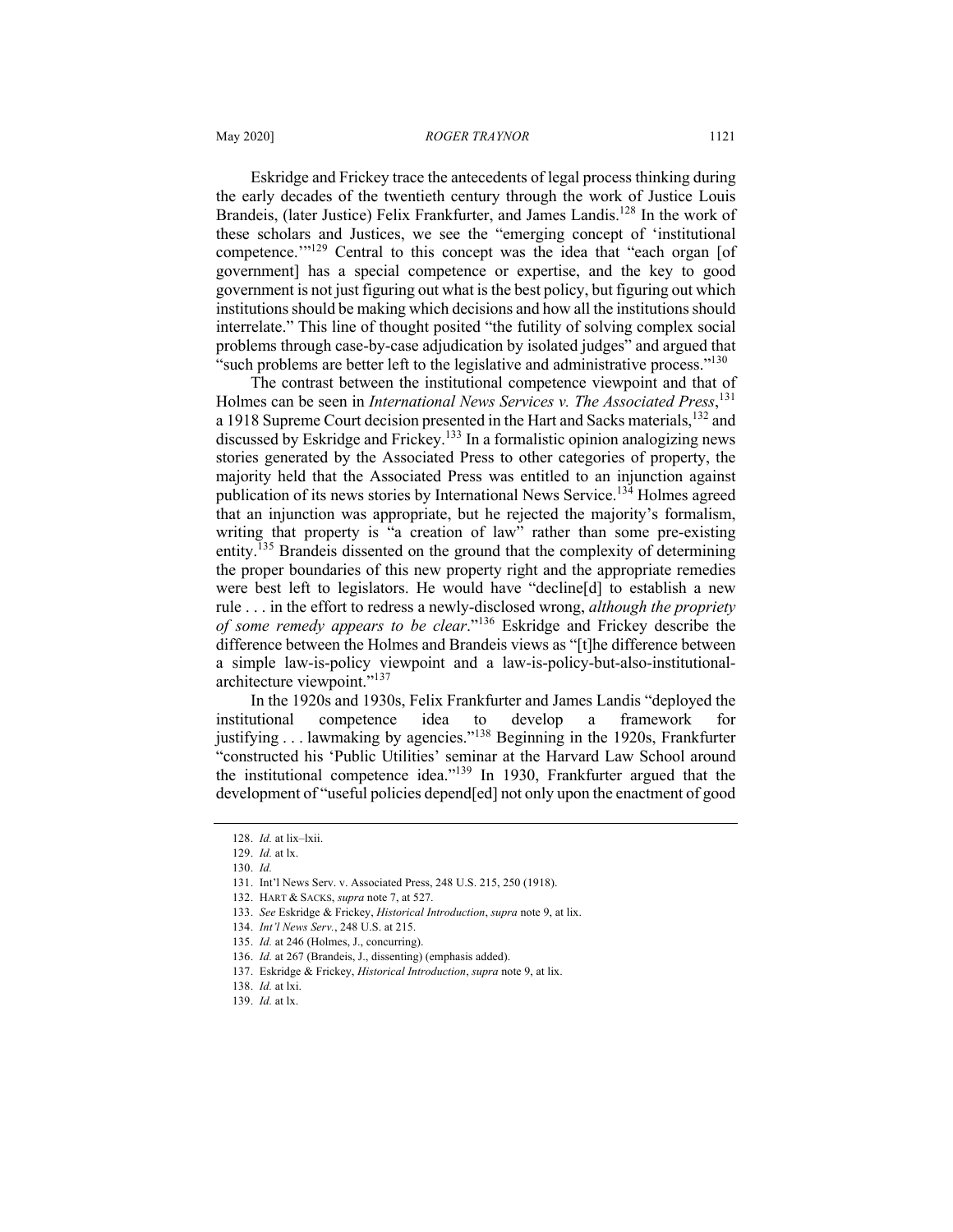legislation and judicial deference to those legislative judgments . . . but much more upon the elaboration and application of those policies by an expert administration."140 These ideas were further developed by Landis in his 1938 book, *Administrative Process.* Landis "argued that the expansion of administrative agencies 'sprang from a distrust of the ability of the judicial process to make the necessary adjustments in the development of both law and regulatory methods, as they related to particular industrial problems."<sup>141</sup> The problem with looking to courts was that judges "too often held economic and social opinions opposed to ideals of their time."<sup>142</sup> In contrast, to courts whose "decisions are influenced by . . . unsophisticated policy views," administrative agencies "are more sophisticated, better able to assemble the data and balance the socio-economic factors, and more democratically accountable."<sup>143</sup> Moreover, "the case-by-case approach is too slow and imprecise for laying out workable rules for society to follow."<sup>144</sup> These themes of competence and accountability had, of course, appeared in Pound's early writing and they would be central to the mature legal process scholarship of the 1950s.

Green and Llewellyn were writing during this period, and they might well have agreed with the strand of institutional competence scholarship that recognized the advantages of legislative and administrative solutions. Green for example, wrote that compensation plans, modeled after workers' compensation plans and tailored to specific classes of cases, represented "a more rational process for imposing responsibility."<sup>145</sup> However, Green's preference for this more rational process did not mean that he gave up on courts as a vehicle for the reform of traditional tort law, which after all, was littered with no-duty rules that denied injured victims recovery despite defendant negligence.<sup>146</sup> Courts and judicial lawmaking could modify and eliminate such rules, and Green proposed just that.

Llewellyn, as we have seen, also saw courts as a vehicle for reform, but his major efforts were aimed at legislative reform. These efforts would reach fruition in the 1960s with the widespread adoptions of Article 2 of the Uniform Commercial Code, "the sales article of the most successful codification in American law." $147$  Along the way to that, however, he also encountered the powerful forces that might block legislative reform. In 1940 and 1941, Llewellyn proposed, as part of his new law of sales, a manufacturer's implied warranty that its products would be free from dangerous defects.<sup>148</sup> This

<sup>140.</sup> *Id.* at lxi.

<sup>141.</sup> *Id.* at lxi (quoting JAMES M. LANDIS, THE ADMINISTRATIVE PROCESS 30 (1938)).

<sup>142.</sup> LANDIS, *supra* note 141, at 34.

<sup>143.</sup> Eskridge & Frickey, *Historical Introduction*, *supra* note 9, at lxi–lxii.

<sup>144.</sup> *Id.* at lxi.

<sup>145.</sup> Green, *supra* note 50, at 271.

<sup>146.</sup> *See, e.g.*, *id.*

<sup>147.</sup> Zipporah Batshaw Wiseman, *The Limits of Vision: Karl Llewellyn and the Merchant Rules*, 100 HARV.

L. REV. 465, 466 (1987); *see also* NOLAN & URSIN, *supra* note 24, at 82–83.

<sup>148.</sup> Wiseman, *supra* note 147, at 507.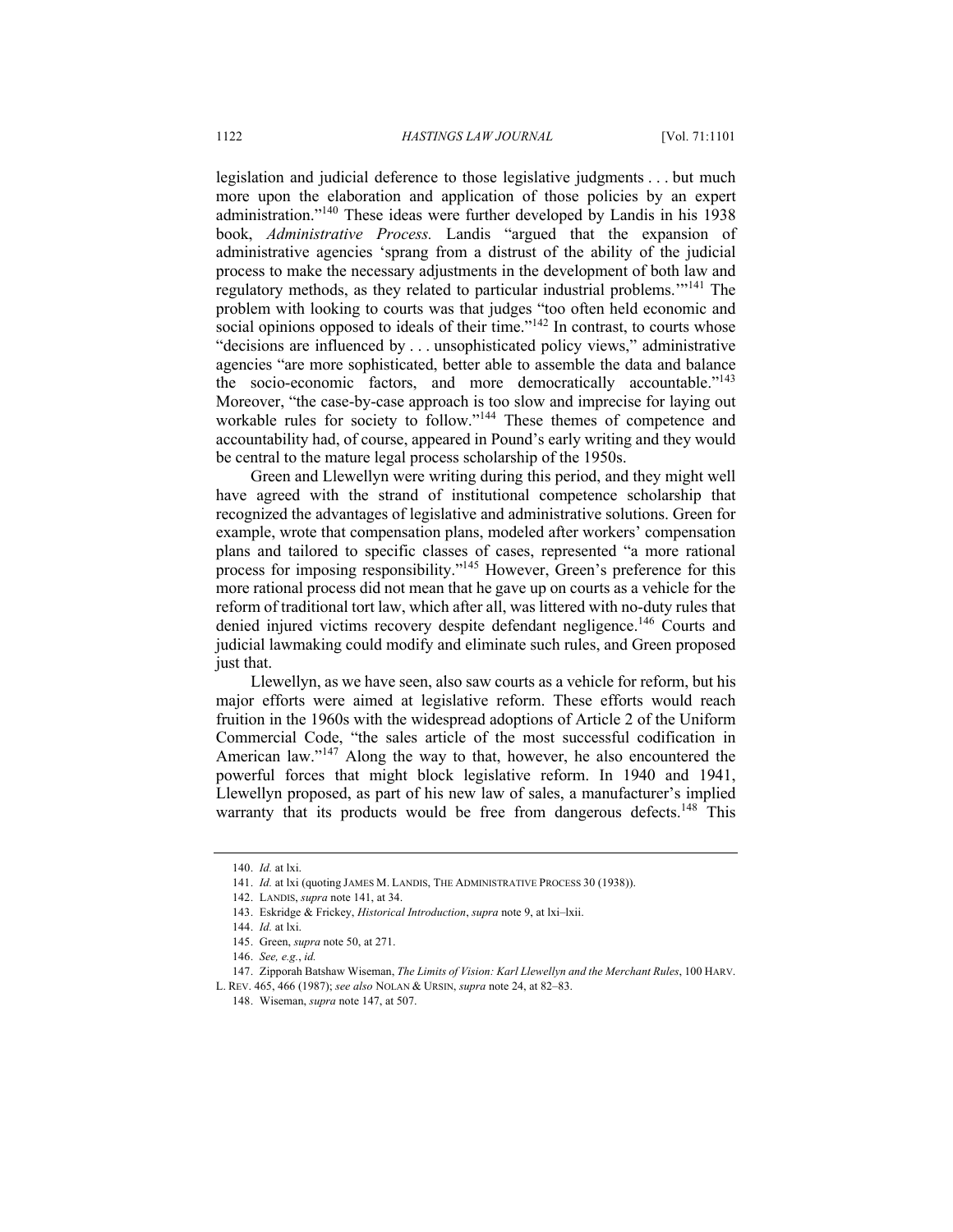warranty would impose an "absolute liability . . . on manufacturers for injury 'in person or property' incurred by anyone 'in the ordinary course of use or consumption  $\dots$  by reason of the defect' in the goods."<sup>149</sup> Llewellyn's proposed sales law was considered in the 1940s by the National Conference of Commissioners on Uniform State Laws.<sup>150</sup> At the 1941 Conference, after Merchants' representatives voiced opposition, Llewellyn dropped the warranty provision entirely. When asked about the deletion at the 1943 meeting, "Llewellyn replied that 'every time we tried to draw' the rule, it [so] 'scare[d] everybody that they saw it pea green."<sup>151</sup> Llewellyn thus knew both the theoretical advantages and practical difficulties of legislative solutions.

Eskridge and Frickey write that "[b]etween 1938 and 1958, most of the ground-breaking work [of legal process scholars] was accomplished in the form of teaching materials."<sup>152</sup> Hart, with co-authors Abe Feller and Walter Gellhorn, produced *Materials on Legislation*, a mimeographed set of materials for use beginning in the 1941–42 academic year. It was primarily used in Legislation courses at Harvard, Yale, and Columbia.<sup>153</sup> The first chapter of these materials, "the centerpiece of the course,"<sup>154</sup> was designed "to make explicit comparisons among the three main sources of law: common law, statutes, and private ordering."<sup>155</sup> The focus of the chapter was Chief Justice Lemuel Shaw's 1854 opinion in *Norway Plains Co. v. Boston & Maine Railroad*. 156

In *Norway Plains*, Shaw limited the liability of common carrier railroads for damage to goods once they are unloaded onto the railroad platform. In correspondence with Hart and Feller, quoted by Eskridge and Frickey, Gellhorn wrote that the issue of common carrier liability revealed "the lack of adaptation of judicial machinery for acquiring insight into the social and economic data upon which 'policy' judgments rest." $157$  In addition to a greater ability of legislatures to make well-informed policy judgments, legislatures had "machinery the courts do not possess," including the ability to delegate tasks to agencies and a greater "arsenal of sanctions."<sup>158</sup>

By that date, World War II had drawn Hart into governmental service in the Office of Price Administration and then in the Office of Economic Stabilization, as Associate General Counsel and General Counsel, respectively.<sup>159</sup> Hart returned to teaching his Harvard Legislation course in the 1946–47 academic year and began the course with an examination of Shaw's

158. *Id.* (quoting Letter from Walter Gellhorn, to A.H. Feller, Professor, Yale Law School, and Henry M. Hart, Professor, Harvard Law School (Jan. 29, 1941)).

<sup>149.</sup> *Id.*

<sup>150.</sup> *Id.* at 478–80.

<sup>151.</sup> *Id.* at 523–24 n.255.

<sup>152.</sup> Eskridge & Frickey, *Historical Introduction*, *supra* note 9, at lxviii.

<sup>153.</sup> *Id.* at lxxiv.

<sup>154.</sup> *Id*. at lxxv.

<sup>155.</sup> *Id.*

<sup>156.</sup> 67 Mass. (1 Gray) 263 (1854).

<sup>157.</sup> Eskridge & Frickey, *Historical Introduction*, *supra* note 9, at lxxv.

<sup>159.</sup> *Id.* at lxxviii.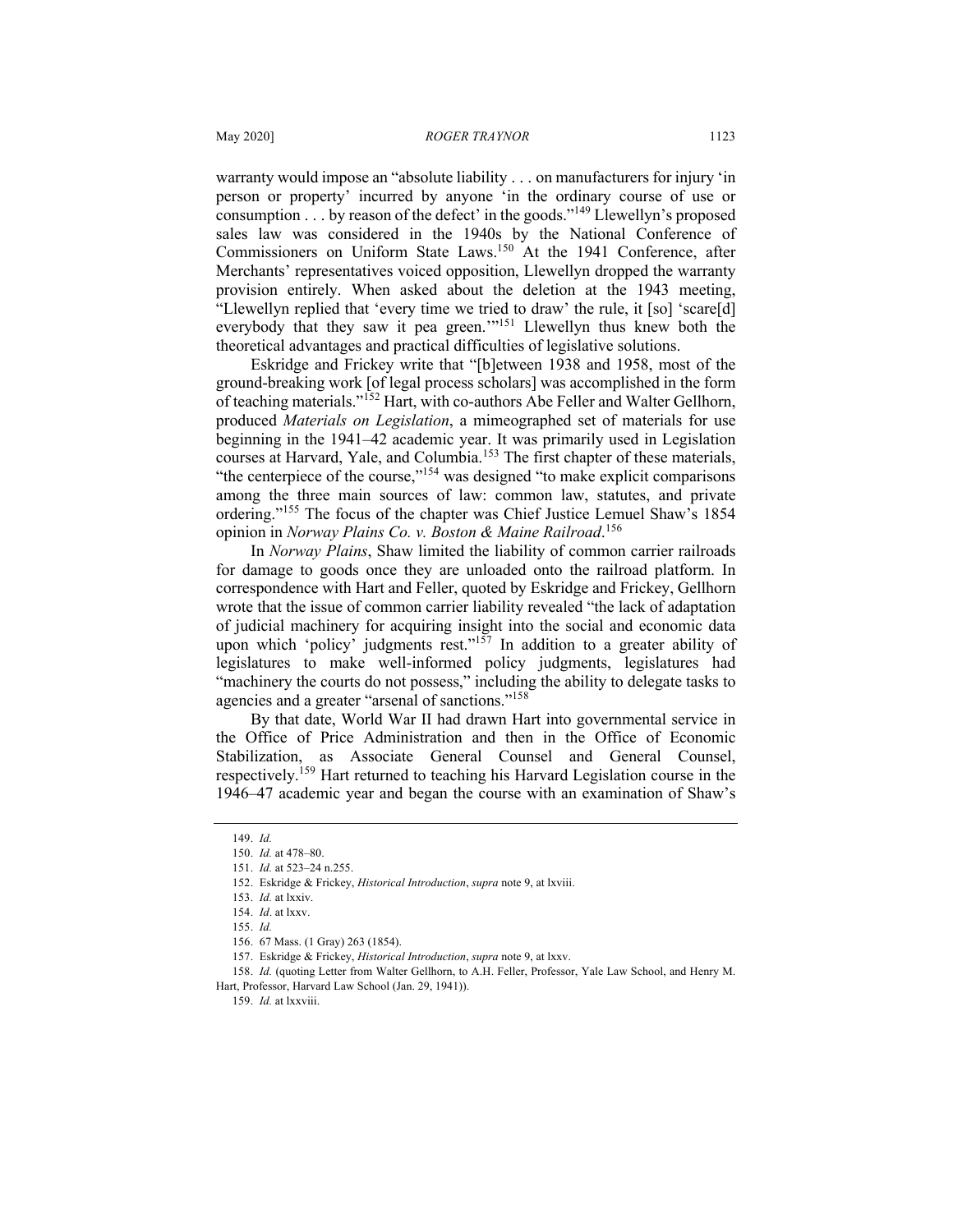opinion in *Norway Plains*. According to Hart's notes on this course, quoted by Eskridge and Frickey, he used *Norway Plains* "to develop a theory of appropriate judicial lawmaking . . . ."<sup>160</sup> Hart "aggressively criticized Shaw's opinion, for 'making a judgment as to what would be a good rule,' rather than making a 'reasoned application . . . of basic principle to the case."<sup>161</sup> Hart found Shaw's approach to be "unacceptable, not because it was judicial lawmaking (inevitable in the case), but because it was lawmaking beyond the capability of a court." <sup>162</sup> In Hart's view, "[a] court in making law is bound to base its action not on free judgment of the relative social advantage, but on a process of reasoned development of authoritative starting points (i.e., statutes, prior judicial decisions . . .)."<sup>163</sup> Legislatures, in Hart's view, have comparative advantages over courts in setting "starting points." "The function of legislatures is to ascertain 'legislative facts' about society in order to determine what rule or principle of law the country should adopt, and courts should defer to the legislature's findings."<sup>164</sup> Eskridge and Frickey write that Hart returned to this "theory of adjudication" at the end of the course.

Of course, two years prior to this, in his *Escola* concurring opinion, Justice Traynor unabashedly made a judgment as to what would be a good rule in proposing that his court adopt a strict liability rule in cases involving defective products.<sup>165</sup> And he openly based this rule on a judgment of social advantage, writing that the overwhelming misfortune to a person injured by a defective product was "needless[,]... for the risk of injury can be insured by the manufacturer and distributed among the public as a cost of doing business."<sup>166</sup>

Similarly, Holmes's view of Shaw could not be more different from that of Hart. Like Hart, Holmes analyzed a Shaw decision limiting defendant liability. In *Brown v. Kendall,* Shaw had rejected both the possibility of adopting a strict liability (under the writ system) and the imposition of a duty of extraordinary care (as the trial court had done). Instead, Shaw held that plaintiffs must prove a lack of due care by defendants in order to recover.<sup>167</sup> Holmes *applauded* Shaw for making a judgment as to what would be a good rule. And Shaw was praised precisely because he made a judgment of the relevant social advantage. Holmes wrote that "the strength of that great judge lay in an accurate appreciation of the requirements of the community."<sup>168</sup> Indeed, "few have lived who were his equals in their understanding of the grounds of public policy to which all laws must ultimately be referred. It was this which made him . . . the greatest *magistrate*

<sup>160.</sup> *Id.* at lxxix.

<sup>161.</sup> *Id.*

<sup>162.</sup> *Id.*

<sup>163.</sup> *Id.* at lxxix–lxxx.

<sup>164.</sup> *Id.* at lxxx.

<sup>165.</sup> Escola v. Coca-Cola Bottling Co. of Fresno*,* 150 P.2d 436, 440–41 (Cal. 1944) (Traynor, J., concurring).

<sup>166.</sup> *Id.* at 441 (Traynor, J., concurring).

<sup>167.</sup> *Brown v. Kendall*, 60 Mass. (6 Cush.) 292, 296 (Mass. 1850).

<sup>168.</sup> OLIVER WENDELL HOLMES, THE COMMON LAW 106 (1881).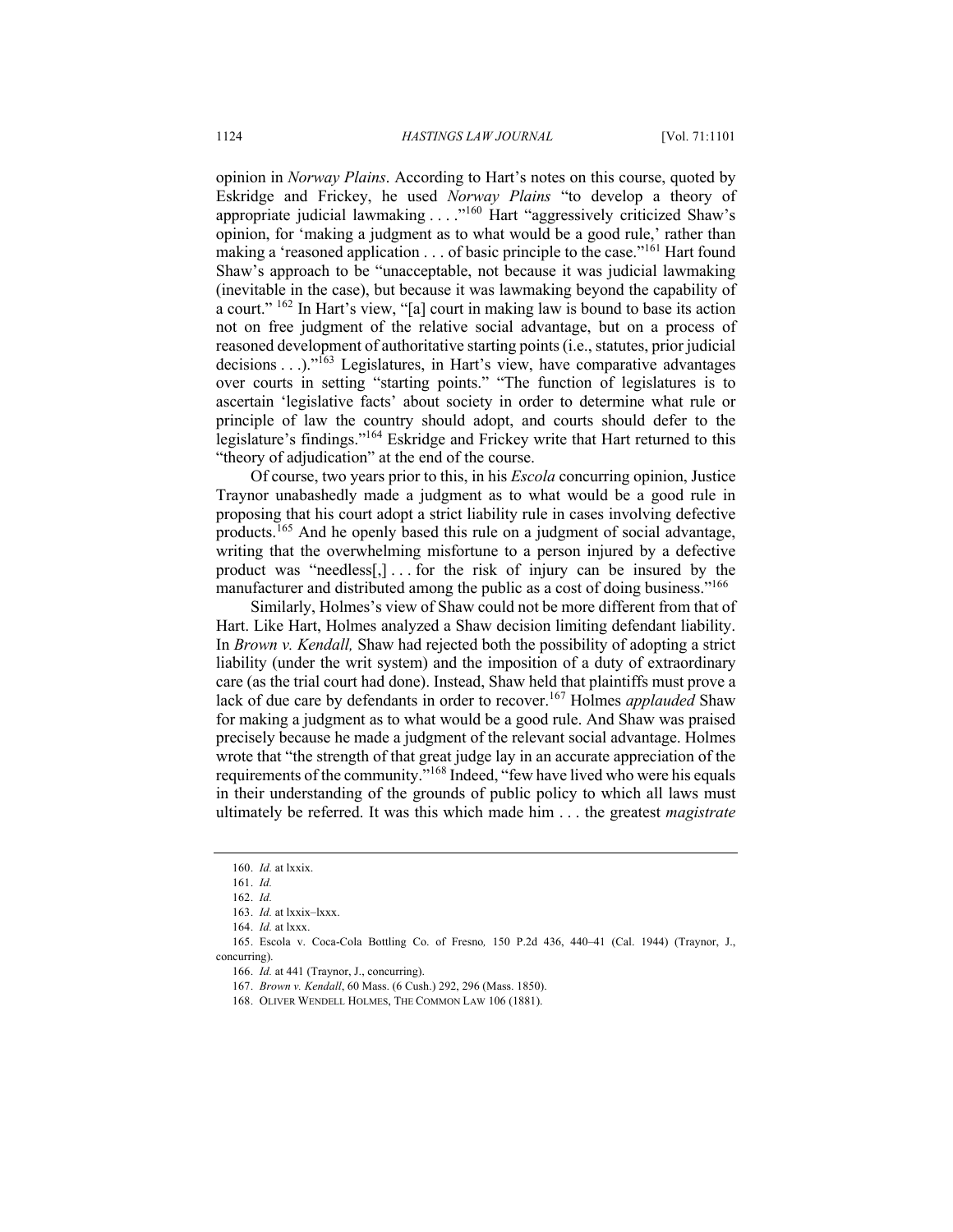which this country has produced."<sup>169</sup> Along these lines it is useful to remember that *Brown v. Kendall*, along with other Shaw-created doctrines of contributory negligence and assumption of risk, formed the framework for the tort law governing accidental injury.170

In 1952, Albert Sacks, a former graduate student of Hart's, joined the Harvard faculty. In 1953 or 1954, Hart and Sacks began their collaboration on what would become *The Legal Process*, which would retain Shaw's *Norway Plains* opinion as a central focus when it appeared in the "tentative" (but final) edition in 1958.

#### C. LEGAL PROCESS JURISPRUDENCE AND ENTERPRISE LIABILITY

As previously noted, Lemuel Shaw had been seen as a model judge by Charles Gregory, who hoped for a generation of Shaw-like judges writing the enterprise liability theory into law. In contrast, Shaw was far from a model judge for Hart and Sacks. Shaw's opinion in *Norway Plains* retained its central place when *The Legal Process* materials appeared in 1958. In the view of Hart and Sacks, a Shaw-like court would have been exercising an impermissible "discretionary power" if it had limited railroad liability in an effort to shield the infant railroad industry from a broader liability that might stifle its growth. <sup>171</sup> In their view, policies like the promotion of economic growth should be left to legislatures which, unlike courts, are subject to electoral and political checks and are able to assemble and evaluate the social and economic data required for this type of lawmaking.<sup>172</sup> Courts in contrast, should base their decision making on "a power of reasoned elaboration" from "existing arrangements," such as the determination of common expectations in commercial transactions.<sup>173</sup>

Robert Keeton and Henry Wellington sought to place similar limitations on judicial lawmaking in the common law.<sup>174</sup> Wellington argued that courts properly rely on principles in their decision making, such as the principle that a wrongdoer should not profit from his own wrong. The use of policies, or

<sup>169.</sup> *Id.*

<sup>170.</sup> *See Brown*, 60 Mass. (6 Cush.) at 296; Farwell v. Bos. & Worcester R.R., 45 Mass. (4 Met.) 49, 54 (Mass. 1842).

<sup>171.</sup> HART & SACKS, *supra* note 7, at 1398.

<sup>172.</sup> *Id.* at 397–98. Hart and Sacks were speaking of Shaw exempting the railroad industry from the "special liability as insurer of the safe carriage of goods" applied to other common carriers because applying that rule to the infant railroad industry would "operate as a deterrent to the growth of the industry." *Id*. at 397. They wrote that "a large mass of information [would need] to be gathered and taken into account," as well as "the opinions and preferences of railroad men, shippers, and other interested persons." *Id*. at 398. They suggest that a court is not "as well equipped as a legislature to [collect such information and] find out what those opinions and preferences are." *Id*. Moreover, "judgments of this kind call for the political check of the ballot box." *Id*. These reasons would seem even more applicable to abolishing the special liability of *all* common carriers.

<sup>173.</sup> *Id.* at 398. The format that Hart and Sacks adopted to present this view was one of "leading questions" rather than clear, declarative statements. Hart and Sacks, however, did not regard their "questions" as *merely* questions. A leading question later becomes "the point earlier made." *Id.* at 400; *see also* Wellington, *supra* note 31, at 222–26 (stating that policy of subsidizing infant industry is inappropriate for judicial lawmaking).

<sup>174.</sup> *See* Ursin, *supra* note 16, at 1302, 1304–07; Ursin, *supra* note 70, at 296–98.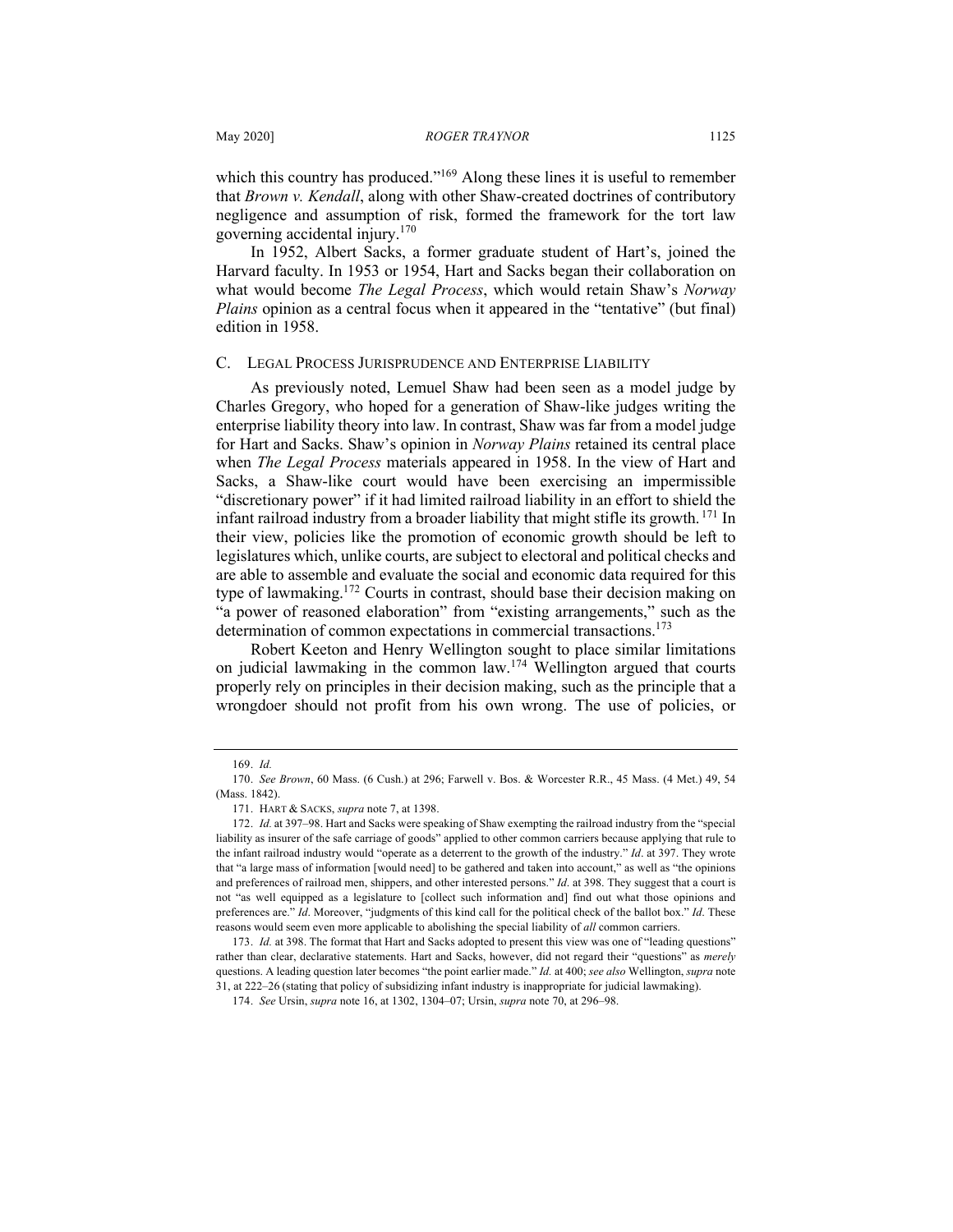instrumental justifications, is more problematic.<sup>175</sup> Wellington asserted that the use by courts of a policy to justify a common rule is "legitimate only if two conditions are met.<sup>"176</sup> First, the "policy must be widely regarded as socially desirable  $\dots$ ."<sup>177</sup> Also, the policy must be "relatively neutral."<sup>178</sup> As to the latter, a court should not use a policy if it imposes disproportionate burdens on a particular group (as contrasted with the population generally), unless there are special reasons that can be adduced for imposing those burdens.<sup>179</sup> A policy of subsidizing infant industry would fail this test.<sup>180</sup> Likewise, the promotion of collective bargaining, even if seen as socially desirable, "cannot serve as a justification for common law rules, for it fails of neutrality .... It is too partisan."<sup>181</sup> Wellington concluded that "[s]ince many policies which might serve as justification for rules fail of neutrality in that they are too partisan, common law courts, if they are to exercise power legitimately, are drastically limited in their capacity to implement policies."<sup>182</sup>

Robert Keeton also sought to place constraints on judicial lawmaking in the common law. He wrote that although both courts and legislators are lawmaking bodies, their capabilities and lawmaking roles differ.<sup>183</sup> In his view, factors that militate against judicial lawmaking in specific situations include the "major and pervasive character" of a proposed action, its "controversial nature," and its political nature.<sup>184</sup> Keeton wrote that, as a practical matter, "[t]he more pervasive the scope" of a proposed change, "the harder it is to persuade courts the change is one they can properly make."<sup>185</sup> Courts, in his view, have an "obligation to act nonpolitically."186 Although Keeton recognized that the distinction between what is "political or nonpolitical . . . is not one that . . . is likely to be formulated with precision,"<sup>187</sup> he wrote that courts appropriately assess the degree to which proposed reforms "affect or become involved in

<sup>175.</sup> Wellington, *supra* note 31, at 222–26, 262.

<sup>176.</sup> *Id.* at 236.

<sup>177.</sup> *Id.*

<sup>178.</sup> *Id.*

<sup>179.</sup> *Id.* at 238.

<sup>180.</sup> *Id.* at 226. Wellington's example of a subsidy to infant industries is drawn from strict products liability. He writes that if a court had adopted this doctrine, it "could not justify a rule which granted an exemption from such liability to manufacturers of a newly developed product on the ground that the protection of infant industries is in the state's economic best interest." *Id.* This is because the granting of such a subsidy would be "at the expense of other groups—injured plaintiffs and established industries producing relatively substitutable products" and thus "fails of neutrality." *Id*. at 226, 228. Wellington concludes that "[a]uthority to create a special class and redistribute income to it resides in the legislature." *Id*. at 226. The clear implication is that a policy of loss distribution would also fail of neutrality because it favors injured plaintiffs "at the expense of other groups," namely manufacturers. *See id.* at 226.

<sup>181.</sup> *Id.* at 239.

<sup>182.</sup> *Id.* at 241.

<sup>183.</sup> KEETON, *supra* note 30, at 92.

<sup>184.</sup> *Id.* at 43.

<sup>185.</sup> *Id.* at 45.

<sup>186.</sup> *Id.* at 93.

<sup>187.</sup> *Id.*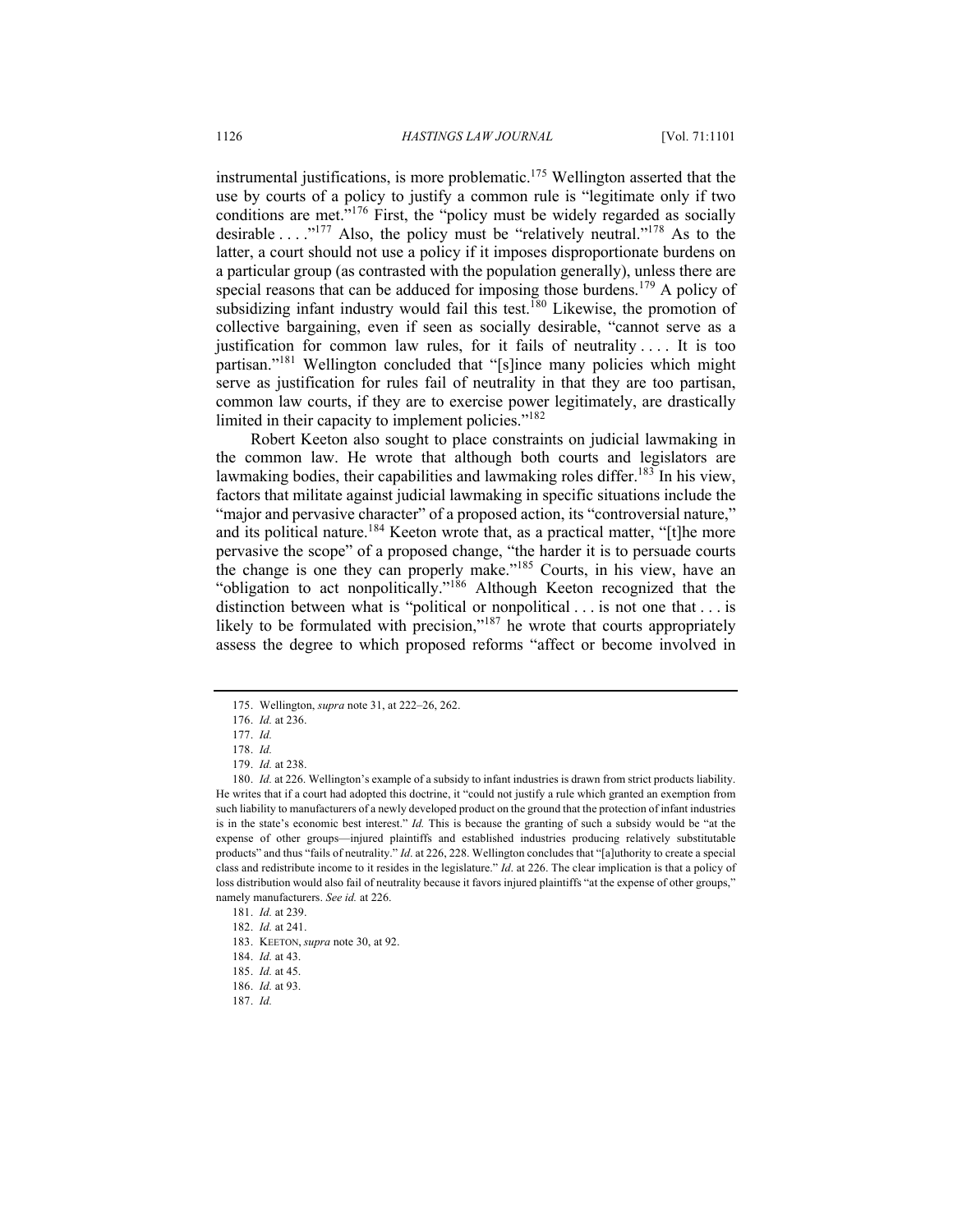current political controversy" and "abstain from initiating reforms that  $\dots$  would be generally regarded as essentially political in nature.<sup> $188$ </sup> Citing Wechsler, Keeton wrote of the "obligation of the court[s] to reach principled decisions—decisions that not only are reasoned but also are grounded on premises of nonpartisan character."<sup>189</sup>

These constraints may seem nebulous and vague. Their purpose, however, was made clear in a pair of articles Keeton published in 1959 and 1962. It was to place jurisprudential obstacles in front of his nemesis, the agenda of the 1956 Harper and James tort treatise. In that treatise, Harper and James had proclaimed that they believed that

in accident cases . . . compensation and some form of social insurance (like workmen's compensation) [is] . . . desirable and that until this can be had, every aspect of the present system which produces some of the benefits of social insurance should be fostered, and every aspect which thwarts those benefits should be minimized.<sup>190</sup>

Keeton recognized that Harper and James were among those who had "urged with increasing vigor that a loss should be shifted from plaintiff to defendant if defendant is a more efficient loss distributor."<sup>191</sup> For Keeton, this raised "the specter of runaway social engineering with ill-considered emphasis on riskspreading capacity."<sup>192</sup> In response, Keeton wrote that "a sharp change in our system of compensation of accidental injuries, shifting from the present system with its premise of liability based on fault to a system based on a premise of loss distribution or insurance, is beyond the sphere of desirable judicial creativity."<sup>193</sup>

The word that bears emphasizing in that last sentence is *judicial*, for Keeton and co-author Jeffrey O'Connell embraced just such a sharp change by legislation. In their 1965 book, *Basic Protection for the Traffic Victim*, Keeton and O'Connell addressed the problem posed by automobile accidents.<sup>194</sup> Here, Keeton embraced the solution whose origins lay in enterprise liability scholarship dating back at least as far as Leon Green. That was the proposal for no-fault automobile compensation plans. Keeton and O'Connell wrote that "the burden of a minimum level of protection against measurable economic loss . . . [should] be treated as a cost of motoring."<sup>195</sup> Absent was the rejection

<sup>188.</sup> *Id.* at 92.

<sup>189.</sup> Robert E. Keeton, *Creative Continuity in the Law of Torts*, 75 HARV. L. REV. 463, 467 (1962) (citing Wechlser, *supra* note 19, at 19).

<sup>190.</sup> 2 HARPER & JAMES, JR., *supra* note 61, at 1069 n.5.

<sup>191.</sup> Keeton, *supra* note 33, at 405. Keeton recognized that risk spreading had some influence on tort law. *Id.* at 407. He argued, however, that notions of "individual blameworthiness" are the basis of tort law developments. *Id.* at 443–44.

<sup>192.</sup> *Id.* at 444.

<sup>193.</sup> Keeton, *supra* note 189, at 508.

<sup>194.</sup> ROBERT E. KEETON & JEFFREY O'CONNELL, BASIC PROTECTION FOR THE TRAFFIC VICTIM: A BLUEPRINT FOR REFORMING AUTOMOBILE INSURANCE 268 (1965).

<sup>195.</sup> *Id*.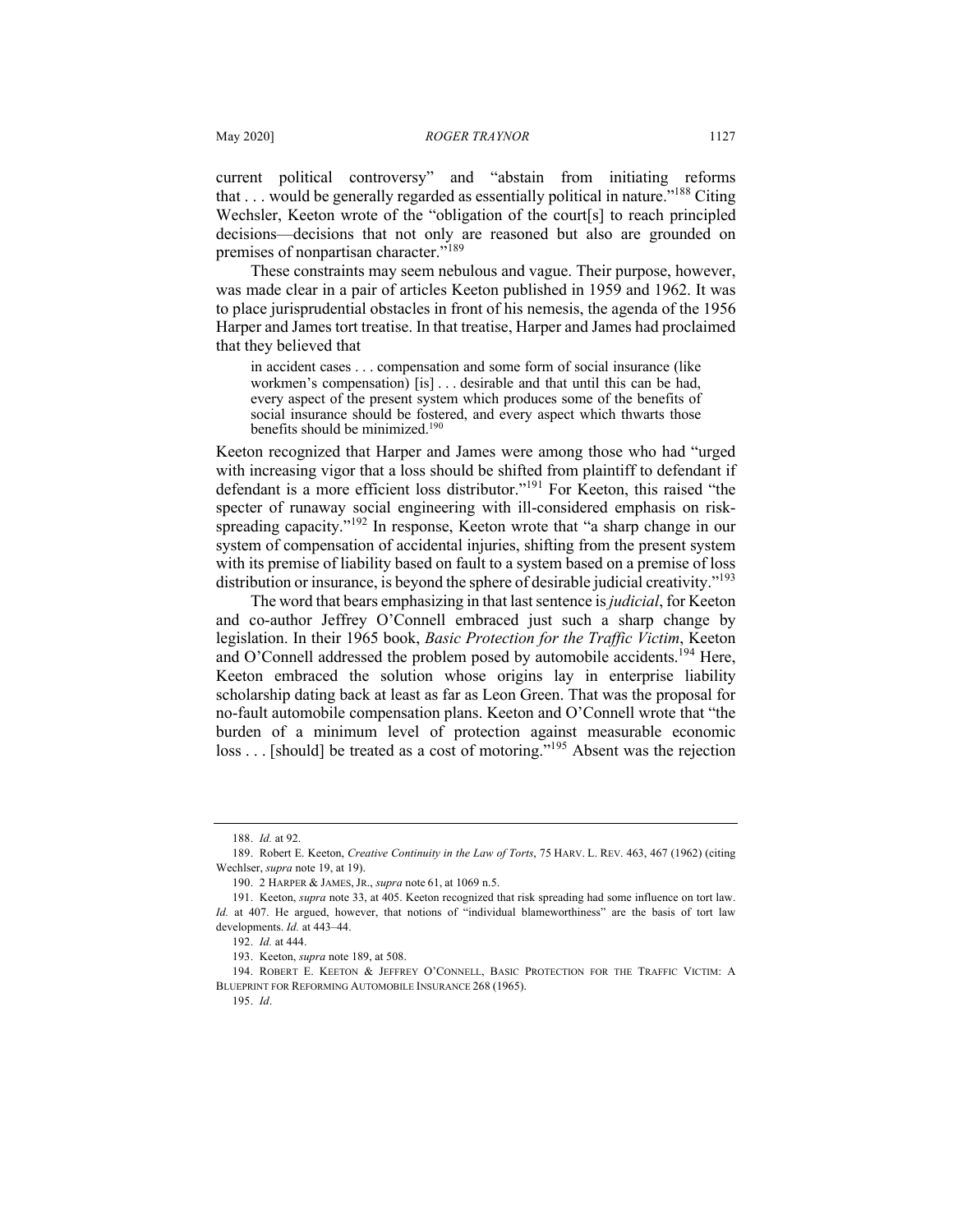of the loss spreading policy, as Keeton and O'Connell wrote that the "cost would be distributed generally . . . without regard to fault."<sup>196</sup>

It was a different story, however, when it came to the enterprise liability proposal for courts to adopt a doctrine of strict products liability, based in part on the loss spreading policy.<sup>197</sup> This was an example of a proposal for *courts* to initiate "a sharp change . . . from the present system . . . [premised] on fault to a system based on a premise of loss distribution or insurance."<sup>198</sup> Thus, Keeton might have explained why, on legal process grounds, such a change "is beyond the sphere of desirable judicial creativity."<sup>199</sup> Instead, Keeton focused on one strand of argument made by enterprise liability scholars, that the food products cases provided the stepping stone to a broader strict products liability premised on the loss spreading policy. Writing in 1959, Keeton rejected the contention "that the grocer's capacity for risk spreading is the basis of his liability [because] such [a similar] liability is not imposed on retailers of other products though a similar and often superior capacity for risk spreading exists."<sup>200</sup> He wrote that he found the "prima facie ground of liability . . . difficult to grasp because of the difficulty of finding material distinctions between selling food and selling some other product which, if defective, is likely to cause harm."<sup>201</sup> He concluded that

sound prediction and sound development of the scope of liability . . . rests less on comparison of the relative capacities of plaintiff and defendant, or classes including them, to insure or otherwise spread the risk, than upon identifying other grounds for liability in [the case of] the sale of food.<sup>202</sup>

The next year, in 1960, however, the New Jersey Supreme Court, in *Henningsen v. Broomfield Motors, Inc*., demonstrated that food was not unique as it extended strict liability to the manufacturers and retailers of automobiles.<sup>203</sup> Keeton's reaction to his own failure of prediction? He all but ignored that landmark case. Writing in 1962, Keeton buried *Henningsen* in a list of fourteen "precedents overruled in decisions of very recent vintage,"<sup>204</sup> such as precedents dealing with immunities, mental suffering, and prenatal injuries, referring to it merely as "extensions of strict liability."<sup>205</sup> A footnote simply cited *Henningsen*. 206

<sup>196.</sup> *Id*.

<sup>197.</sup> *See, e.g.,* Fleming James, Jr., *General Products—Should Manufacturers Be Liable Without Negligence?*, 24 TENN. L. REV. 923, 923–24 (1957).

<sup>198.</sup> Keeton, supra note 189, at 508.

<sup>199.</sup> *Id*.

<sup>200.</sup> Keeton, *supra* note 33, at 443.

<sup>201.</sup> *Id.* at 442.

<sup>202.</sup> *Id*. at 443.

<sup>203.</sup> 161 A.2d 69, 100–01 (N.J. 1960).

<sup>204.</sup> Keeton, *supra* note 189, at 484–86.

<sup>205.</sup> *Id*. at 486.

<sup>206.</sup> *Id*. at 486 n.60. Keeton's list of precedents overruled includes "privity." *Id*. at 486. A footnote cites *Henningsen* with the parenthetical "suit by automobile purchaser's wife against manufacturer and retailer." *Id*. at 486 n.59.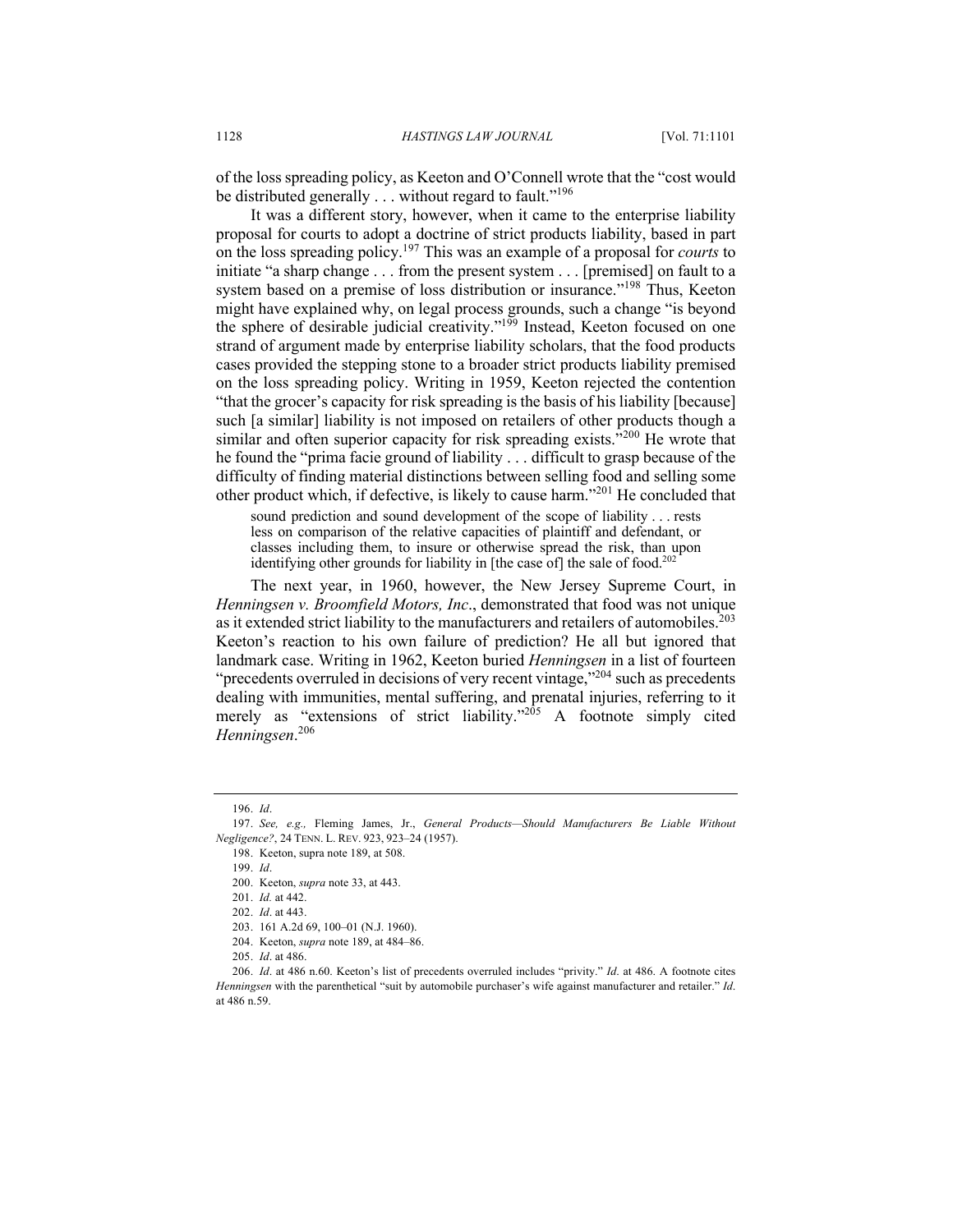A clear example of the application of legal process-like thinking is provided in a 1965 article by Richard Speidel, whose academic specialty was the law of sales. Speidel compared the approach to strict liability under the Uniform Commercial Code with that under tort law. In doing so, he raised objections to judicial adoption of strict products liability which could well have come out of the legal process playbook. "In essence," he wrote, "through 'strict liability' the judicial process achieves a form of regulation over the recurring and nationwide relationship between the more powerful business enterprise and the less powerful individual user or consumer. $v^{207}$  In imposing strict liability, the courts had chosen "to intervene on behalf of the consumer."<sup>208</sup> In doing so, they have "weighed the interest of the enterprise as a legislature would, and found it wanting."<sup>209</sup> However, adoption of this new legal regime "by its nature, requires an elaborate procedure for factual investigation and evaluation," which unlike a legislature, courts are unable to undertake.<sup>210</sup> Thus, he wrote, "one can doubt the long-range feasibility of having the large premises involved in a public law approach to products liability created by common-law judges whose thinking is enmeshed with all the common-law distinctions."<sup>211</sup> "[W]hen courts take the bold step toward imposing and justifying strict products liability without legislative authorization and assistance, a . . . legitimate basis for criticism exists."<sup>212</sup>

As previously discussed, James had launched an "assault on the citadel of fault<sup> $213$ </sup> as he applauded expansive liability doctrines within the fault system and urged the limitation of doctrines, such as assumption of risk, that thwarted recovery even when negligence was present. His goal was to attain the "benefits and values of social insurance . . . under [the fault system]."214 Keeton rejected the view of some (with a footnote to Harper and James) whose preference was for "candid reliance on a principle of loss distribution" but who supported "manipulation of doctrine over adherence both in result and in reasoning to liability based on fault."<sup>215</sup> This approach "often [had] impl[ied] that it is appropriate for a decision reached under the influence of the [loss distribution]... principle to be explained in the judicial opinion solely on another ground, unrelated to that principle save in the coincidence that both lead to the same result in the particular case."<sup>216</sup>

<sup>207.</sup> Richard E. Speidel, *The Virginia "Anti-Privity" Statute: Strict Products Liability Under the Uniform Commercial Code*, 51 VA. L. REV. 804, 845 n.103 (1965).

<sup>208.</sup> *Id.*

<sup>209.</sup> *Id.* 210. *Id*.

<sup>211.</sup> *Id*. at 846 n.103.

<sup>212.</sup> *Id.*

<sup>213.</sup> James, Jr., *supra* note 62, at 374.

<sup>214.</sup> James, Jr., *supra* note 32, at 552; *see also* James, Jr., & Dickinson, *supra* note 32, at 782–94.

<sup>215.</sup> Keeton, *supra* note 189, at 465.

<sup>216.</sup> *Id.* Once again, the position of Harper and James is in sharp contrast. 2 HARPER & JAMES, JR., THE LAW OF TORTS, *supra* note 61, at 1069–70 n.5 ("[I]n accident cases we believe compensation and some form of social insurance (like workman's compensation) to be desirable and that until this can be had, every aspect of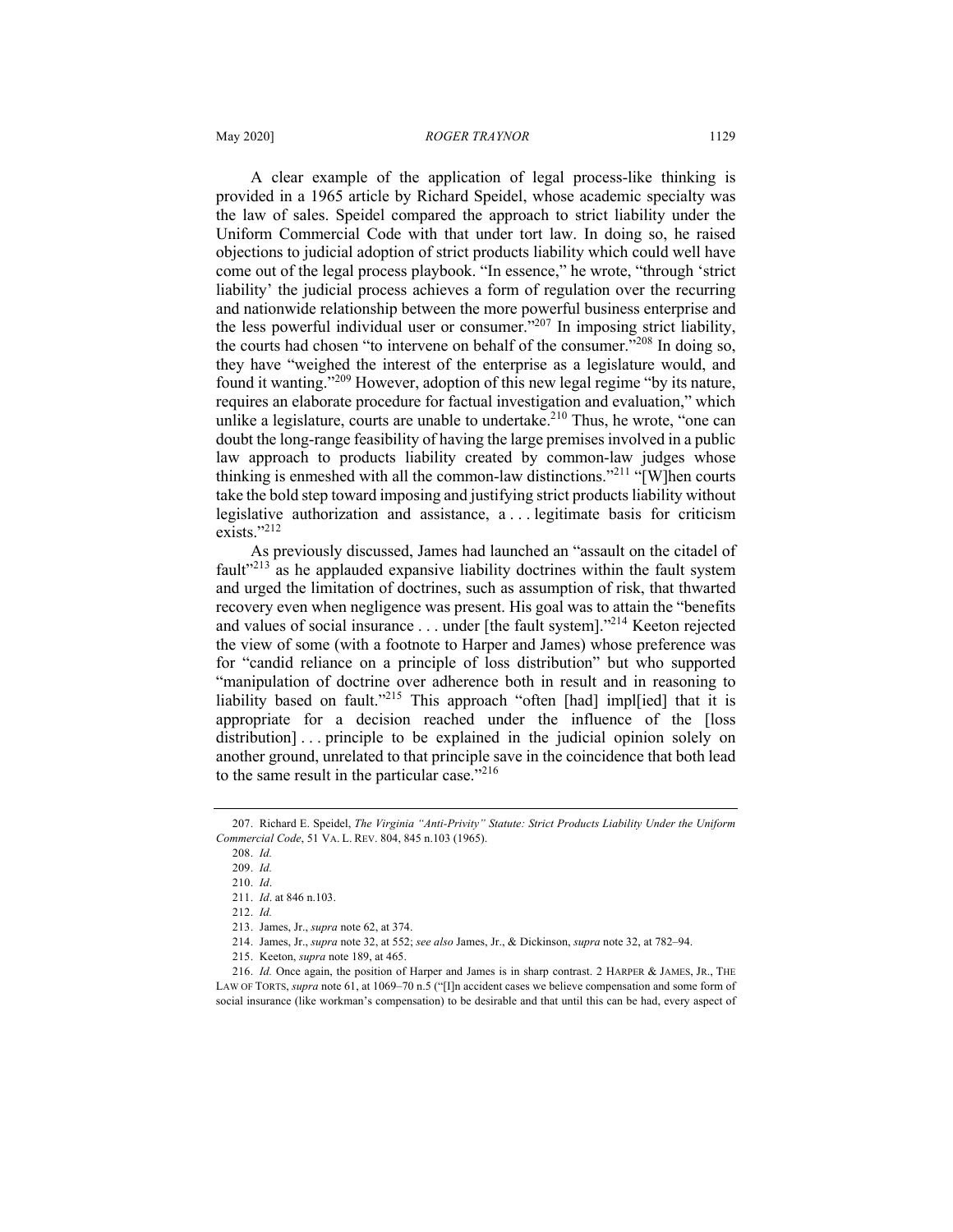# III. JUSTICE ROGER TRAYNOR, ENTERPRISE LIABILITY, AND LEGAL PROCESS **JURISPRUDENCE**

#### A. JUSTICE ROGER TRAYNOR AND ENTERPRISE LIABILITY

As we have seen, Charles Gregory, writing in 1951, had called for a generation of Shaw-like judges to step up to the task of reforming tort law. Perhaps unknown to Gregory, such a judge had been a member of the California Supreme Court for a decade at that point. That judge, of course, was Roger Traynor whose 1944 *Escola* proposal for strict products liability placed him firmly in the enterprise liability camp. $217$ 

In a 1965 article which appeared shortly after his opinion for a unanimous court in *Greenman v. Yuba Power Products Inc*. had written his *Escola* proposal into law,<sup>218</sup> Traynor made clear that strict products liability was part of his broader embrace of the enterprise liability theory.<sup>219</sup> Like James, Traynor saw strict products liability as part of a broader "enterprise liability or social insurance,"220 which included the imposition of strict liability "for industrial injuries covered by workmen's compensation, and for injuries caused by ultrahazardous activities."<sup>221</sup> In Traynor's view, these developments "presage[d] the abandonment of longstanding concepts of fault in accident cases. The significant innovations in products liability may well be carried over to such cases." $222$ Thus, he wrote, "[t]he cases on products liability are emerging as early chapters of a modern history on strict liability that will take long in the writing. There is a wealth of analogy yet to be developed."<sup>223</sup> Of course, this wealth of analogy might be developed by courts as suggested by the products cases. But it might also be developed by legislatures.<sup>224</sup> Thus, Traynor wrote that "in time the

the present system which produces some of the benefits of social insurance should be fostered, and every aspect which thwarts those benefits should be minimized. Further, we believe that fault is an outmoded criterion of liability in this field, so that any attempt to pursue fault more effectively is at best a barking up the wrong tree. And if the more rigorous pursuit of fault tends to block some of the already attainable benefits of social insurance . . . then we think it would be like spending good money for fool's gold.").

<sup>217.</sup> Escola v. Coca Cola Bottling Co., 150 P.2d 436, 440–41 (1944) (Traynor, J., concurring).

<sup>218.</sup> *See* Greenman v. Yuba Power Products Inc., 377 P.2d 897 (Cal. 1963) (adopting strict products liability).

<sup>219.</sup> *See* Traynor, *supra* note 34.

<sup>220.</sup> *Id.* at 376.

<sup>221.</sup> *Id.* at 375.

<sup>222.</sup> *Id*. Looking to the future, Traynor recognized the looming problem of giving content to the defect requirement, writing that "[n]o single definition of defect has proved adequate to define the scope of the manufacturer's strict liability in tort for physical injuries." *Id.* at 373. After surveying the various tests that had been proposed, he wrote that "[t]he complications surrounding the definition of a defect suggest inquiry as to whether defectiveness is the appropriate touchstone of liability. *Id.* at 372.

<sup>223.</sup> *Id.* at 376. Here, also, Traynor's approach resembled that of James who, in 1957, wrote that where existing areas of strict liability "lend themselves to natural and easy extension . . . courts should make the extension." James, Jr., *supra* note 197, at 924.

<sup>224.</sup> Of particular concern to Traynor was the problem of the auto accident where "the need for compensating victims regardless of fault is most urgent." Traynor, *Ways and Meanings*, *supra* note 34, at 375. This urgency was driven by the fact that "[o]n the highways . . . injury and slaughter are not occasional events, but the order of the day . . . sooner or later there is bound to be more rational distribution of their costs than is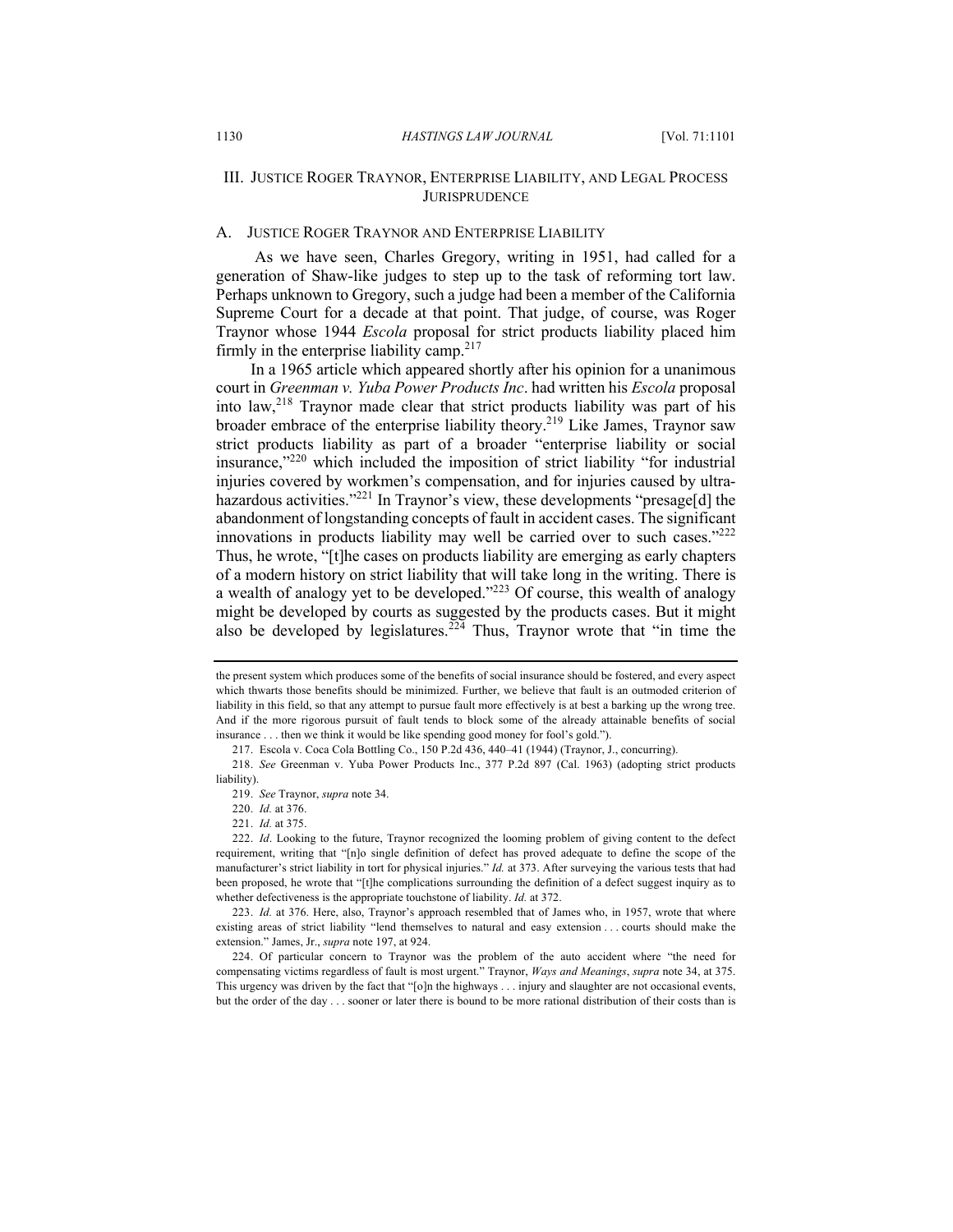accident problem [might be] . . . solved through some compensation scheme that covers the basic economic losses of accident victims  $\ldots$ <sup>5225</sup>

Traynor's focus on basic *economic* losses reflected the fact that he, like James, recognized that the expansion of liability had implications for the damages to be awarded. Thus, Traynor wrote, "Any system of enterprise liability or social insurance designed to replace existing tort law as the means for compensating injured parties should provide adequate but not undue compensation."<sup>226</sup> This meant that "once adequate compensation for economic loss is assured, consideration might well be given to establishing curbs on such potentially inflationary damages as those for pain and suffering. Otherwise the cost of assured compensation could become prohibitive."<sup>227</sup>

If the enterprise liability vision expressed in Traynor's *Escola* opinion and the Harper and James treatise was to be achieved by the rewriting of tort law by courts, jurisprudential obstacles would have to be overcome. Of course, there would be the objections of legal process scholars. But these objections would not surface until the late 1950s. In the real world of judges and lawyers, however, a more formidable obstacle was posed by the firm grip that legal formalism held on the profession. Judges, in this view, are not lawmakers and policy does not and should not play a role in their decision making. This was likely to have been the view of the rank and file of lawyers and judges in the 1950s and 1960s. Indicative of the hold that legal formalism held on the profession was the previously discussed prominence of Warren Seavey's writings in the 1967 edition of the Harvard Law Review's *Essays on the Law of Torts*. <sup>228</sup> Seavey's *Principles of Torts* was selected to be the opening article in the collection.<sup>229</sup> This highly formalistic treatment of "fundamental" tort principles suggested that tort law had by then crystalized and could be restated as immutable principles. The implication was that which Seavey stated in his piece on Cardozo: the task of the lawyer or judges was "to see the plan and pattern underlying the law and to make clear the paths which had been obscured by the undergrowth of illogical reasoning."<sup>230</sup>

now possible under the law of negligence." *Id.* It is likely, however, that Traynor did not see the judicial imposition of strict liability as the answer to this problem. *See* Maloney v. Ruth, 445 P.2d 513 (Cal. 1968) (refusing to apply a strict liability rule in cases of automobile accidents, but holding that a vehicle owner could not delegate the statutory duty to maintain safe breaks). Perhaps coincidentally, the same year that *Ways and Meanings* appeared, the landmark Keeton O'Connell automobile no-fault proposal was published. *See* KEETON & O'CONNELL, *supra* note 194.

<sup>225.</sup> Traynor, *supra* note 34, at 376. Should this occur, Traynor wrote that the question would be "whether the law of negligence as we know it today . . . will atrophy or will survive in a diminished role to afford additional compensation to victims whose injuries are caused by actual fault on the part of others." *Id.*

<sup>226.</sup> *Id.*

<sup>227.</sup> *Id.* (footnote omitted).

<sup>228.</sup> HARV. L. REV. ASS'N, ESSAYS ON THE LAW OF TORTS (1962).

<sup>229.</sup> *Id.* at 1; s*ee* Seavey, *Principles of Torts*, *supra* note 71.

<sup>230.</sup> Seavey, *supra* note 48, at 372.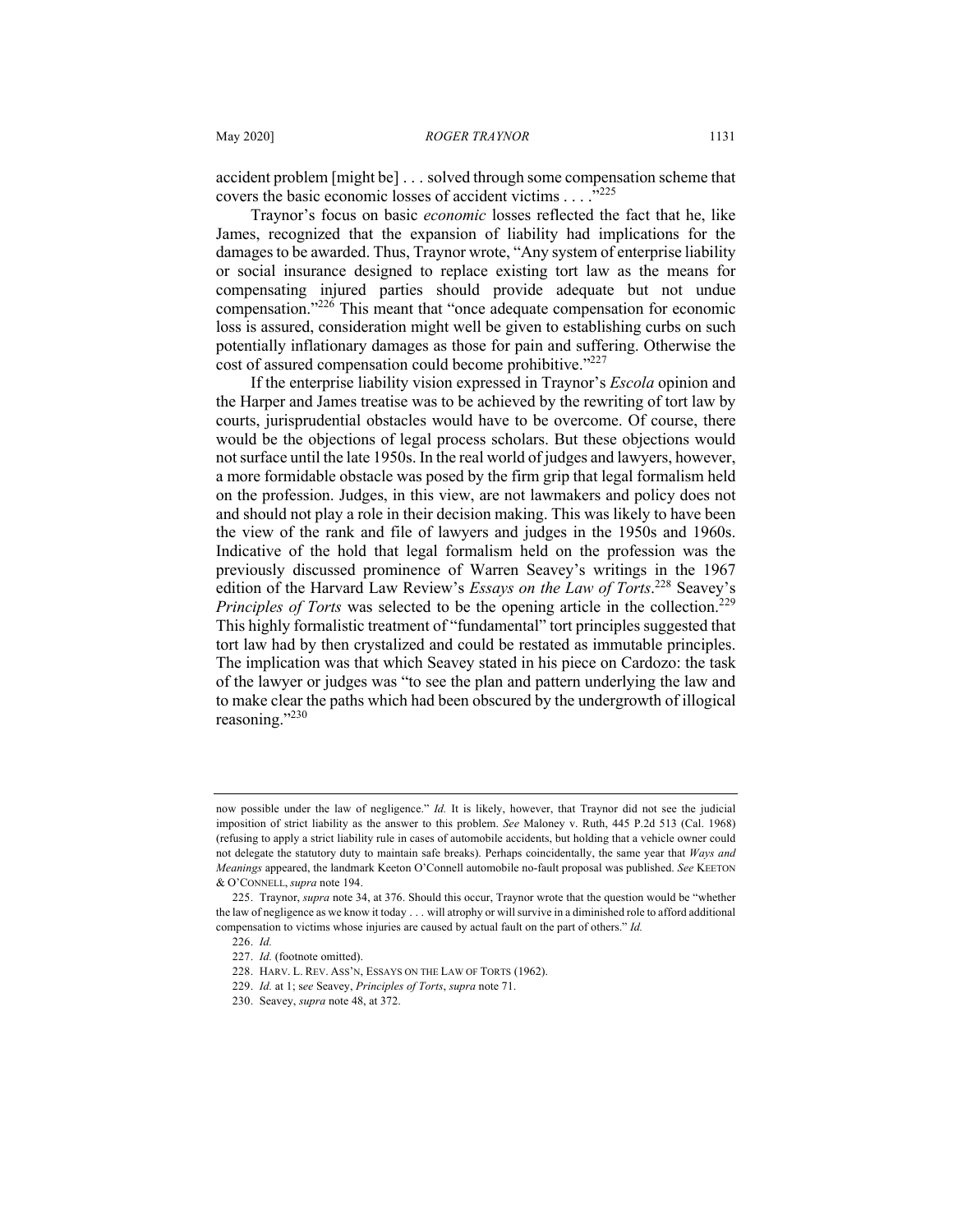#### B. JUSTICE TRAYNOR'S LEGAL PRAGMATISM

Although Traynor's academic career prior to his appointment to the California Supreme Court in 1940 had featured notable scholarship, he had published no extrajudicial works during his first decade and a half on the court. Beginning in 1956, however, Traynor began to publish regularly—with his primary subject being the role of courts in making law. Two articles, in particular, stand out, each apparently a response to an important jurisprudential event.

The first, *Law and Social Change in a Democratic Society*, <sup>231</sup> appeared in 1956, two years after the United States Supreme Court's then-controversial decision in *Brown v. Board of Education*. <sup>232</sup> Surely, this was a time for a prominent judge to address the topic of law, social change, and the lawmaking role of courts in a democratic society. Especially so when that judge was Roger Traynor, author of his court's landmark 1948 decision in *Perez v. Sharp*. <sup>233</sup> This decision overturned his state's anti-miscegenation legislation, a position that the Warren Court would hesitate to take until nearly two decades later.<sup>234</sup>

In all likelihood, when Traynor wrote *Law and Social Change*, he had in mind both formalists and critics of the constitutional decisions of the United States Supreme Court. *Law and Social Change* shows no concern with academic writing on the subject of judicial lawmaking. Indeed, Traynor was probably unaware of the legal process-type thinking that had been developing during the first half of the twentieth century. As previously noted, most of the groundbreaking work in this area had appeared in the form of teaching materials, not in scholarly publications that would have made it widely available. Nevertheless, Traynor's legal pragmatism stands as an implicit rebuttal to the full-blown legal process viewpoint that would soon emerge.

Things changed with the 1959 publication of Hebert Wechsler's *Toward Neutral Principles of Constitutional Law* and Henry Hart's *The Time Chart of the Justices*. <sup>235</sup> The appearance of these cornerstones of legal process jurisprudence appears to have prompted the second of the two articles on which

<sup>231.</sup> Traynor, *supra* note 18.

<sup>232.</sup> Brown v. Bd. of Educ., 347 U.S. 483 (1954).

<sup>233.</sup> 198 P.2d 17 (Cal. 1948). Like Holmes, Traynor believed that courts generally should defer to legislative judgments. He would later write, quoting the United States Supreme Court, that "it is not for [courts] . . . to pass judgement on the wisdom of legislation." Traynor, *supra* note 18, at 240. Traynor, however, lived in a different age than Holmes (or, for that matter, Cardozo and the legal realists), an age of increasing sensitivity to issues of racial justice. And he stood at the forefront of this new age. In 1948, six years before *Brown v. Board of Education*, Traynor wrote the opinion in *Perez v. Sharp* holding California's anti-miscegenation statute unconstitutional, preceding the United States Supreme Court's similar decision by twenty years. *Perez*, 198 P.2d at 29. Just as *Escola* marked the movement of a major enterprise liability theory from the realm of academic writing to the opinions of jurists, so *Perez v. Sharp* hinted at an era in which laws which discriminated on the basis of race would come under constitutional scrutiny. At the time they were written, these opinions were revolutionary—and the revolution would eventually succeed.

<sup>234.</sup> Loving v. Virginia, 388 U.S. 1 (1967).

<sup>235.</sup> Wechsler, *supra* note 19; *see also* Hart, Jr., *supra* note 19.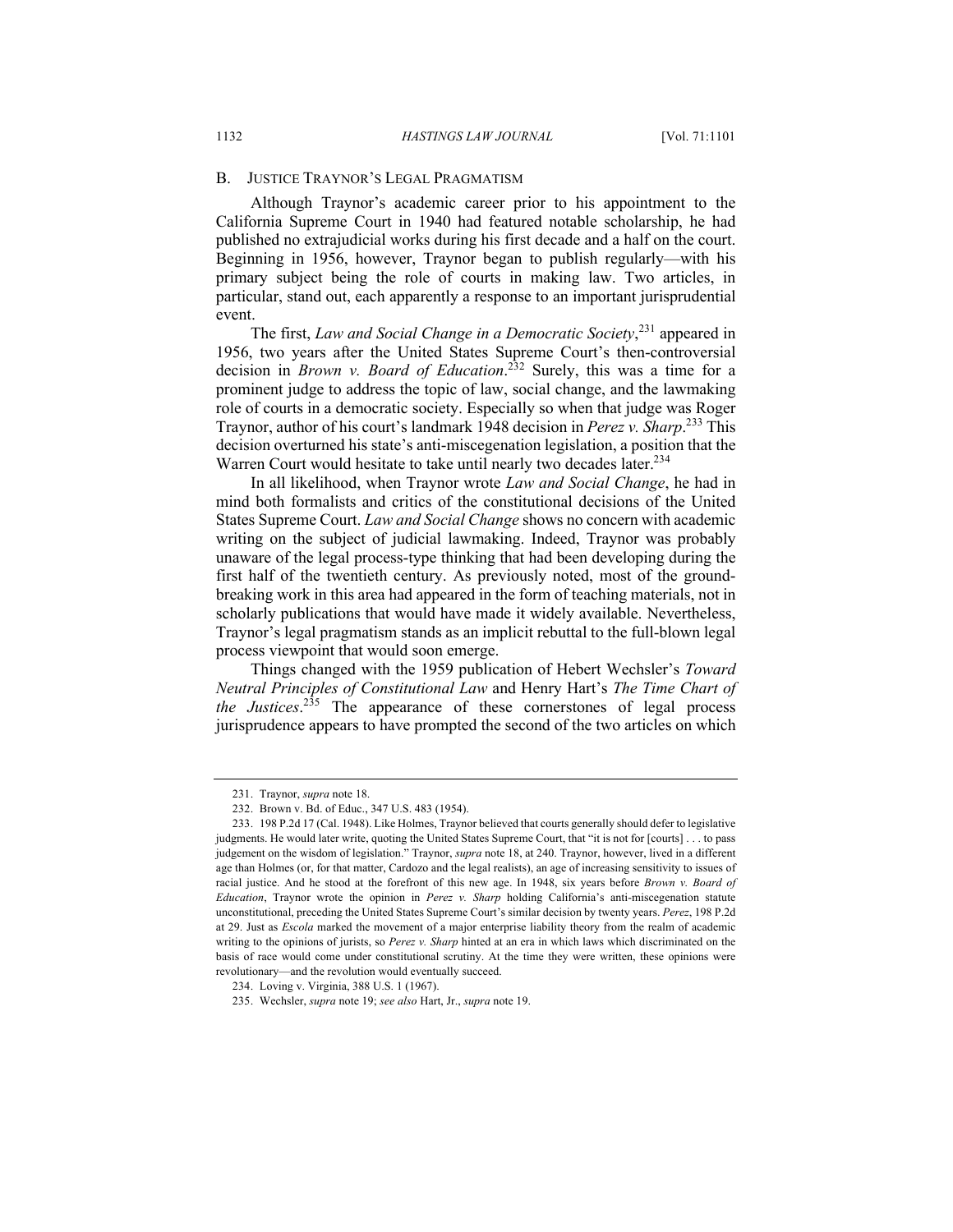I focus: the 1961 *No Magic Words Can Do It Justice*. <sup>236</sup> Unlike *Law and Social Change*, *Magic Words* directly addressed not only the Wechsler and Hart articles, but also other contemporary writings on the subject of judicial lawmaking. $237$ 

Traynor began his 1956 *Law and Social Change* with the theme of social change, writing that we have "left . . . the silent plains of the nineteenth century when *laissez faire* commanded easy acceptance."<sup>238</sup> The social policies of "*laissez faire* had ceased to be acceptable by the [D]epression years."<sup>239</sup> As a consequence of the Great Depression and two World Wars, the nation had been "compelled . . . to realize that each of us has a direct responsibility for the general welfare."240 It was thus inevitable that "some part of that obligation had to be made legally enforceable by a society given the opprobrious term of 'welfare state' by those who would have it remain static."<sup>241</sup> The Great Depression and the New Deal legislation that followed had made clear that "[m]ore than ever social problems [had found] . . . their solution in legislation."<sup>242</sup> Nevertheless, Traynor wrote, "[e]ndless problems remain ... which the courts must resolve without [the] benefit of legislation."<sup>243</sup> It followed that "[c]ourts have a creative job to do when they find that a rule has lost its touch with reality and should be abandoned or reformulated to meet new conditions and new moral values."<sup>244</sup> Their task thus was to "hammer out new rules that will respect whatever values of the past have survived the tests of reason and experience and anticipate what contemporary values will best meet those tests. $1245$  In this embrace of what we would identify today as legal pragmatism, Traynor followed in the footstep of Holmes, Cardozo, Green, and Llewellyn—and anticipated Judge Posner's writing more than three decades later on this subject.<sup>246</sup>

"In the pragmatic search for solutions," Traynor wrote, "the law professor . . . has a special task."247 In Traynor's view, judges could "benefit [from the] . . . seasoned reflection on a particular subject that marks the work of the scholar."248 "The demolition of obsolete theories . . . leaves [courts] . . . free to weigh competing policies without preconceptions that purport to compel the

<sup>236.</sup> Traynor, *supra* note 19.

<sup>237.</sup> *Id.* at 623–25.

<sup>238.</sup> Traynor, *supra* note 18, at 231.

<sup>239.</sup> *Id.*

<sup>240.</sup> *Id.*

<sup>241.</sup> *Id.*

<sup>242.</sup> *Id.* at 232.

<sup>243.</sup> *Id.* 244. *Id.* 

<sup>245.</sup> *Id.* 

<sup>246.</sup> Judge Posner writes that "judges in our system are legislators as well as adjudicators," and policy plays an important role in their lawmaking. *See* POSNER, *supra* note 13, at 118, 238.

<sup>247.</sup> Traynor, *supra* note 18, at 232.

<sup>248.</sup> *Id.* at 233.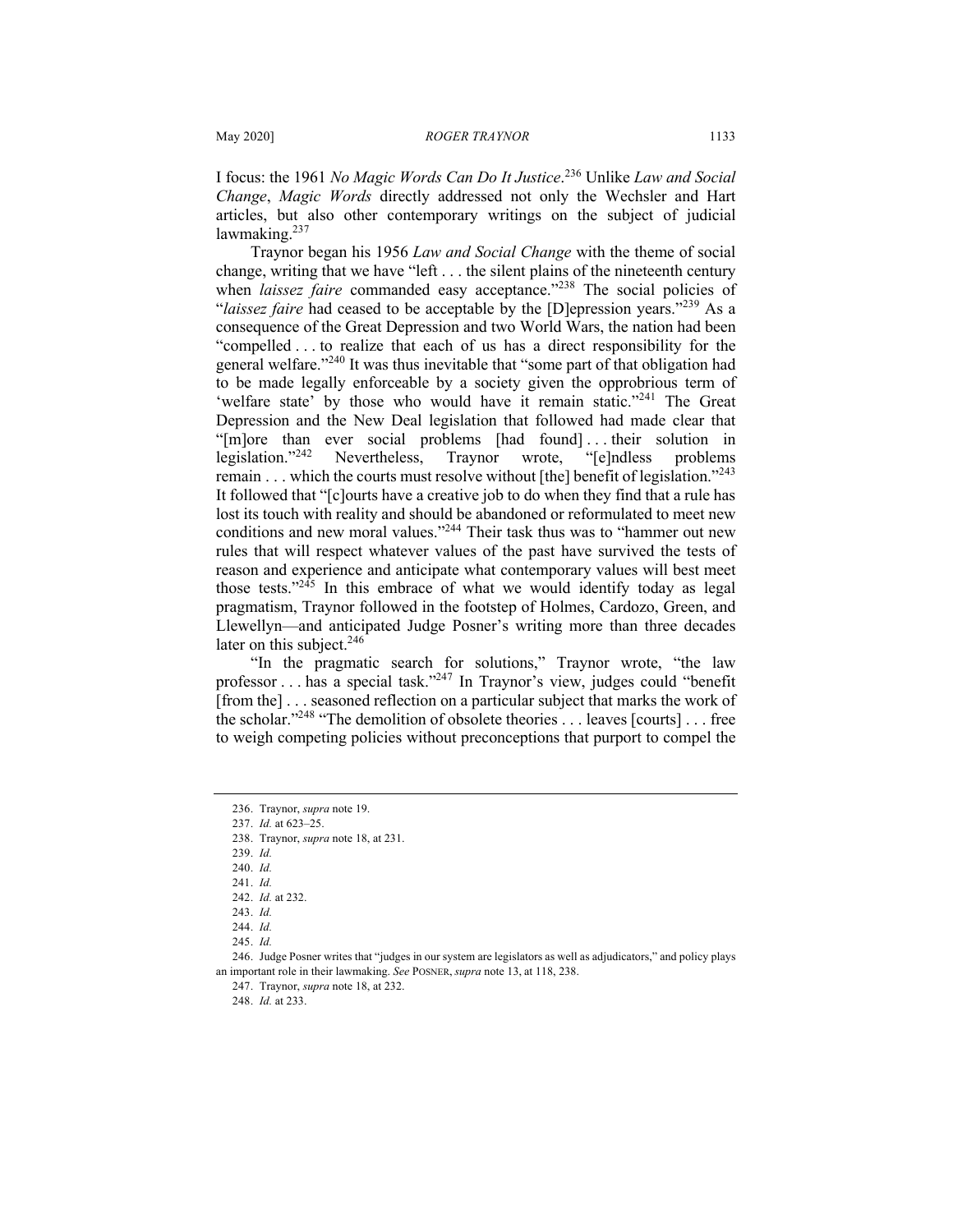decision but in fact do not."<sup>249</sup> A judge, he wrote, "has a better chance to arrive at the least erroneous answer if the scholars have labored in advance to break ground for new paths."<sup>250</sup> The law professor has the privilege of perspective that enables him to make "prophetic generalization from the host of cases . . . to [chart a]  $\ldots$  course" for courts to follow.<sup>251</sup>

As if written to order, the Harper and James tort treatise appeared the same year that *Law and Social Change* was published. Harper and James translated the values of the welfare state into a tort agenda, charting a course for courts to follow—much as Traynor's own *Escola* concurring opinion had done.

With his court's revolutionary tort decisions still a few years in the future,252 Traynor focused on the law of divorce as one example of the need for courts to "hammer out new rules" to meet contemporary values.<sup>253</sup> The "vigorous growth" of the law, he wrote, would be impeded if courts perpetuated "nice rules that fail to meet the problems of real people."<sup>254</sup> Such had been the case in California divorce law in the 1950s. At that time, divorce was governed by the "withered dogma that divorce can be granted only for marital fault," such as adultery.<sup>255</sup> Moreover, the law was "rendered  $\dots$  [even] more irrational by the widespread rule that recrimination," such as adultery on the part of the other party, was "an absolute defense."<sup>256</sup> The consequence of the failure to meet the problems of real people had been that "[r]ules insensitive to reality [had] ... been cynically circumvented by litigants and attorneys with the tacit sanction of the courts."<sup>257</sup> The result, Traynor wrote, was a "discrepancy between law in dogmatic theory and law in action, evading dogma by fiction and subterfuge."258

However, in an opinion by Justice Traynor, the California Supreme Court demonstrated that courts were not completely powerless to replace fiction and subterfuge with overt doctrinal change by a "reinterpretation" of the governing statute. It did so by ruling that divorce courts have discretion to grant or deny a divorce as the public interest indicated.<sup>259</sup> But this was only a first step. As Traynor wrote in *Law and Social Change*, "[e]ven with this major change," fault-based divorce law remained "a formidable antique around which people

<sup>249.</sup> *Id.* at 234.

<sup>250.</sup> *Id.* Long before "law-and" scholarship became fashionable among legal academics, Traynor called on law professors "to draw on pertinent extralegal knowledge of scholars in other fields" so that courts might also draw on such knowledge. *Id.* Traynor noted that "[m]edicine and business [had] . . . . long since put to good use our growing knowledge of human behavior," but he lamented the fact that "many of the rules of evidence still rest on lay assumptions of how people react under various circumstances." *Id.* at 235.

<sup>251.</sup> *Id.* at 232.

<sup>252.</sup> *But see* Malloy v. Fong, 232 P.2d 241 (1951) (abolishing charitable immunity).

<sup>253.</sup> Traynor, *supra* note 18, at 232.

<sup>254.</sup> *Id.* at 236.

<sup>255.</sup> *Id.*

<sup>256.</sup> *Id.*

<sup>257.</sup> *Id.*

<sup>258.</sup> *Id.*

<sup>259.</sup> De Burgh v. De Burgh, 250 P.2d 598, 603–08 (Cal. 1952).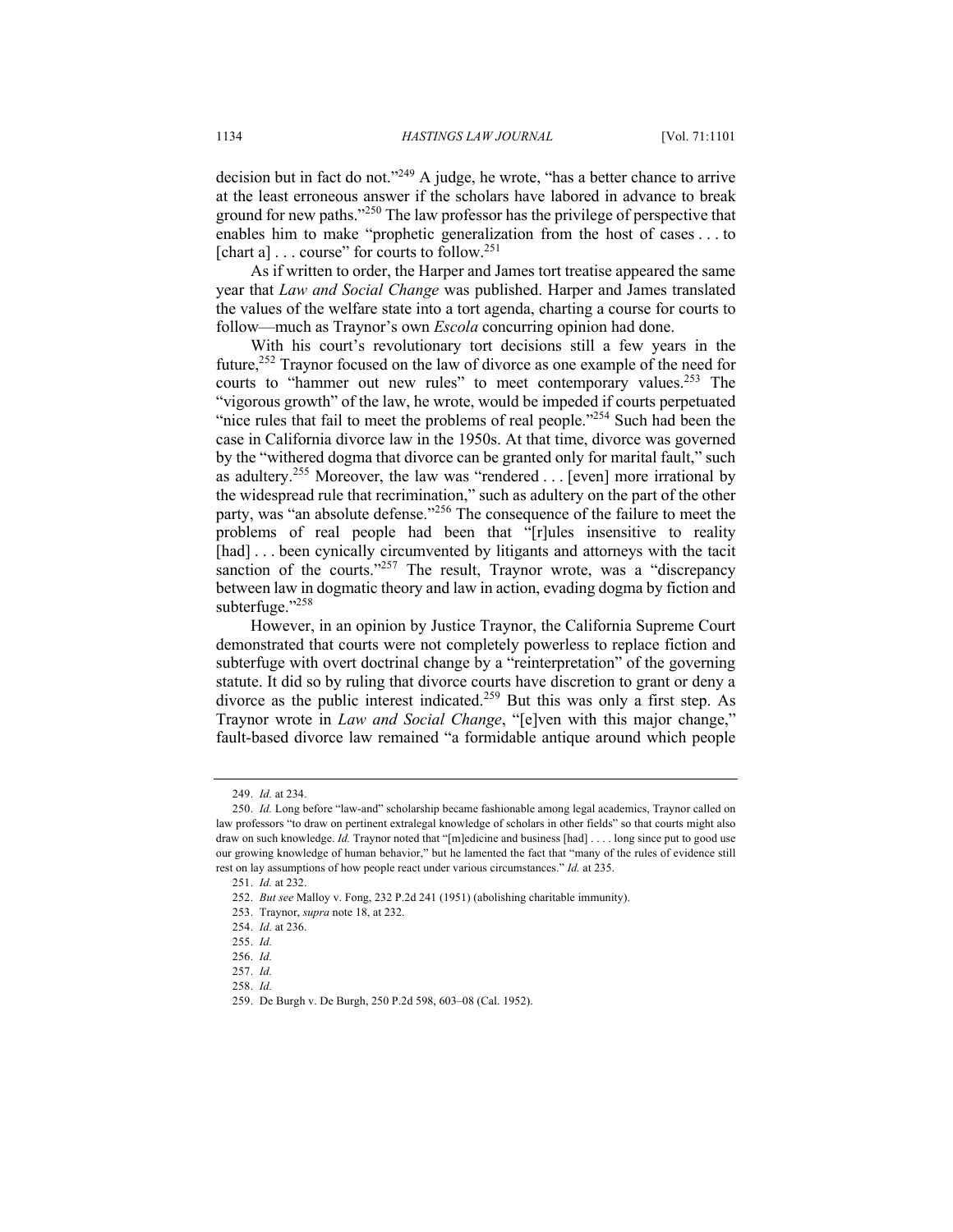step warily."<sup>260</sup> Thus, Traynor asked rhetorically, "Is it not time for lawyers to rouse themselves from their inertia and work actively for legislation in this field that will make the integrity of the law a meaningful phrase? $2^{261}$  Following Traynor's lead, the California legislature, in fact, enacted the nation's first nofault divorce law. Traynor's recrimination opinion has been widely credited with laying the foundation for this legislation. $262$ 

Halfway through *Law and Social Change*, Traynor turned to issues of constitutional law, and while judicial lawmaking in the area of constitutional law is not the focus of the present Article, discussion of this subject is essential to an understanding of Traynor's relationship to legal process thinking. In *Law and Social Change*, Traynor wrote that judges are "bound . . . to recognize that the task of law reform is that of the legislators, which is to say that it is primarily that of the people."<sup>263</sup> Thus, "[h]owever sensitive judges become to the need for law reform to match our spectacular growth, they must necessarily keep their dispassionate distance from that ball of fire that is the living law, and hope for wisdom to give it coherent direction when it spins their way."<sup>264</sup> The last phrase in that credo is the key one because courts at the time had found that the ball of fire often spun their way.

Traynor thus wrote that he was "bound to be aware of the signs that we may cross new frontiers in constitutional law."265 Prominent among these new frontiers, of course, was *Brown v. Board of Education*, <sup>266</sup> which was being denounced at the time as unprincipled judicial activism. Especially strident were white Southerners who "charged the Court with ignoring precedent, transgressing original intent, indulging in sociology, infringing on the reserved rights of states, and usurping legislative authority."<sup>267</sup> A particularly notable critic was a prominent Southern newspaper editor, James J. Kilpatrick, who wrote that

in May of 1954, that inept fraternity of politicians and professors known as the United States Supreme Court chose to throw away the established law. These nine men repudiated the Constitution, sp[a]t upon the [T]enth [A]mendment, and rewrote the fundamental law of this land to suit their own gauzy concepts of sociology.268

Similarly, the conservative *National Review* denounced *Brown*, calling it "an act of judicial usurpation," one that ran "patently counter to the intent of the

<sup>260.</sup> Traynor, *supra* note 18, at 236.

<sup>261.</sup> *Id.*

<sup>262.</sup> FIELD, *supra* note 13, at xiv, 64–65.

<sup>263.</sup> Traynor, *supra* note 18, at 239.

<sup>264.</sup> *Id.*

<sup>265.</sup> *Id.* at 237.

<sup>266.</sup> Brown v. Bd. of Educ.*,* 347 U.S. 483 (1954).

<sup>267.</sup> Michael J. Klarman, Brown *and* Lawrence *(and* Goodridge*)*, 104 MICH. L. REV. 431, 487 (2005).

<sup>268.</sup> *Id.* (quoting *Court Order Gets Varied Reaction from Region's Newspaper*, SO. SCH. NEWS (Nashville), June 8, 1955, at 8, 9).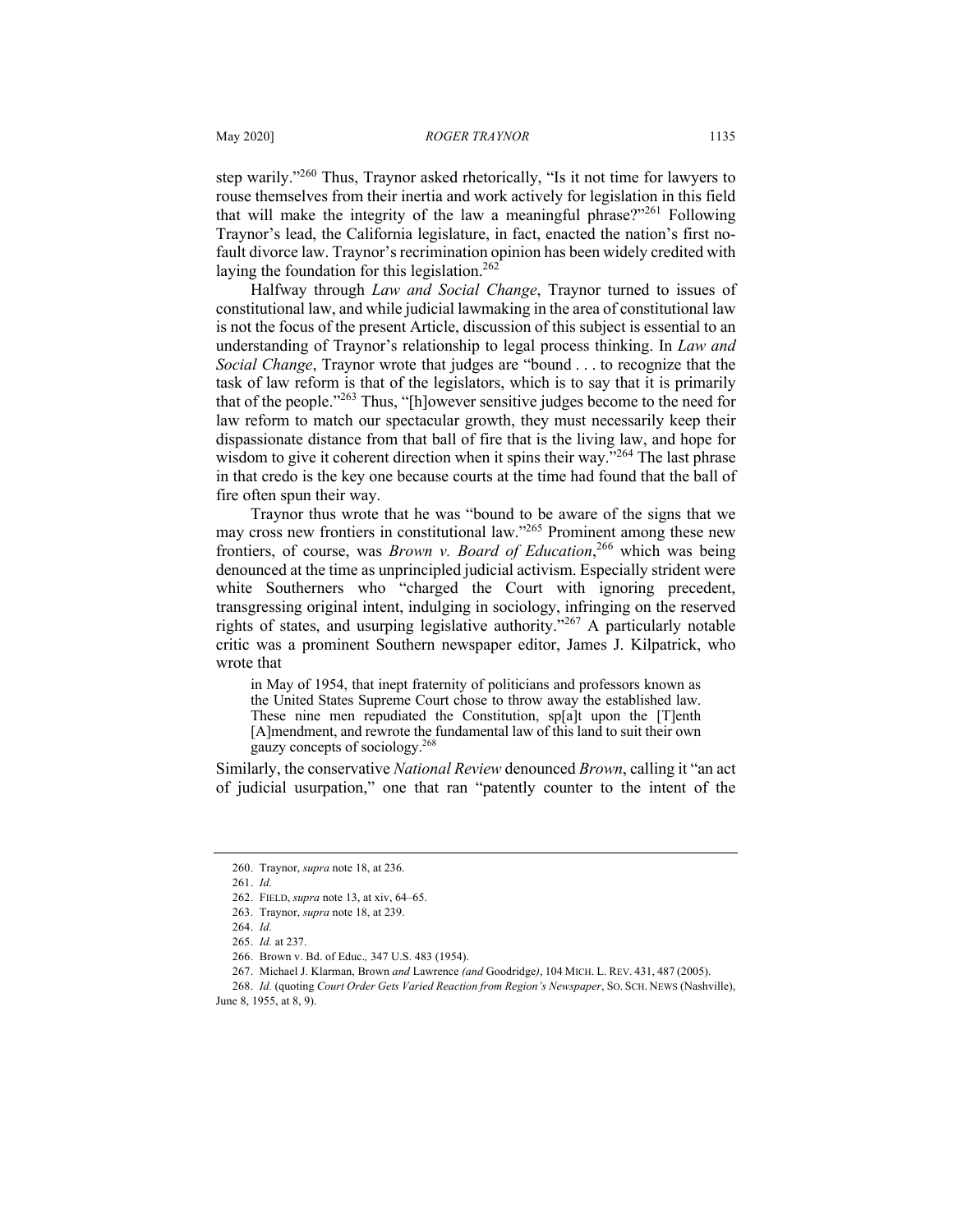Constitution," and was "shoddy and illegal in analysis, and invalid as sociology."269

In contrast to this heated rhetoric, Traynor reported in a matter-of-fact tone that "changes in public opinion on race discrimination have compelled reinterpretation of the [F]ourteenth [A]mendment, itself a product of violent social change."<sup>270</sup> Moreover, he continued, "[i]t is now widely, if not universally, accepted that there is no rational basis in any law for race discrimination, that it is an insidiously evil thing that deprives the community of the best of all its people as it deprives individuals and groups to give of their best." Thus, "[i]t has long been accepted that discriminatory state action [such as segregation in public schools] must yield to the [F]ourteenth [A]mendment."<sup>271</sup> So, what was a "shoddy and illegal analysis" for the *National Review* editors was, for Traynor, simply a statement by the Supreme Court of the "widely, if not universally, accepted [view] that there is no rational basis in any law for  $\dots$  the insidiously evil thing" of race discrimination.<sup>272</sup>

Noting, however, that the United States Supreme Court had "stated that it is not for them to pass judgment on the wisdom of legislation," Traynor wrote that the California Supreme Court had "accepted that thesis."<sup>273</sup> Of course, there was a

qualification to this general thesis articulated by Justice Jackson in *Board of Education v. Barnette*: "The very purpose of the Bill of Rights was to withdraw certain subjects from the vicissitudes of political controversy, to place them beyond the reach of majorities and officials and to establish them as legal principles to be applied by the courts."<sup>274</sup>

Thus, Traynor wrote, courts have an "active responsibility in the safeguard of those civil liberties that are the sum and substance of citizenship."<sup>275</sup>

Here, Traynor parted company with Judge Learned Hand, perhaps the most respected judge of the time, who in his essay, *The Spirit of Liberty*, had suggested that "we . . . rest our hopes too much upon constitutions, upon laws, and upon courts." <sup>276</sup> "These are false hopes," Hand wrote.

Liberty lies in the hearts of men and women; when it dies there, no constitution, no law, no court can save it; no constitution, no law, no court can even do much to help it. While it lies there it needs no constitution, no law, no court to save it. $2<sup>7</sup>$ 

<sup>269.</sup> *See* William Voegeli, *Civil Rights and the Conservative Movement*, *in* LIFE, LIBERTY, *AND THE* PURSUIT OF HAPPINESS: TEN YEARS OF THE CLAREMONT REVIEW OF BOOKS 96 (2012) (quoting National Review following the *Brown* decision).

<sup>270.</sup> Traynor, *supra* note 18, at 237.

<sup>271.</sup> *Id.*

<sup>272.</sup> *Id.*

<sup>273.</sup> *Id.* at 240.

<sup>274.</sup> *Id.* at 241 (footnote omitted); *see also* W. Va. State Bd. of Educ. v. Barnette, 319 U.S. 624 (1943).

<sup>275.</sup> Traynor, *supra* note 18, at 241.

<sup>276.</sup> THE SPIRIT OF LIBERTY: PAPERS AND ADDRESSES OF LEARNED HAND 189–190 (Alfred A. Knopf, Inc., 1st ed. 1952).

<sup>277.</sup> *Id.* at 190.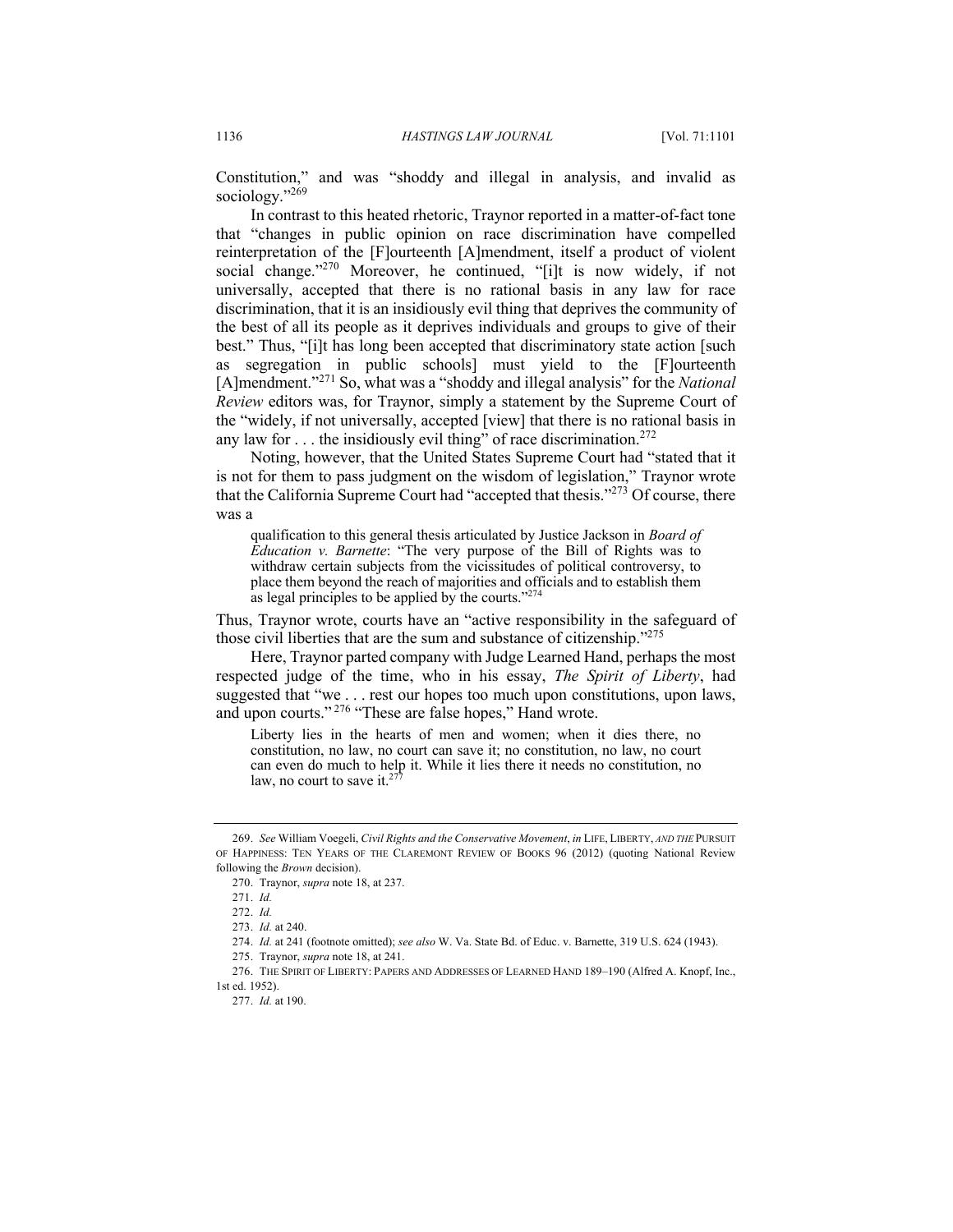But, Traynor countered:

Is it not precisely because it lies there that it has declared itself in a constitution to be invoked by the courts insistently, unfailingly, against those in power, in legislatures or out of them? . . . The judges whose job it is to apply [the Constitution] must carry liberty in their hearts even when other men have ceased to."278

#### C. JUSTICE TRAYNOR'S REJECTION OF THE "MAGIC WORDS" OF LEGAL PROCESS JURISPRUDENCE

*Law and Social Change* appears to have been addressed to judges and lawyers, and to academics who might offer substantive suggestions to courts to improve areas of law in which they specialized. It shows no real concern with academic writing on the subject of judicial lawmaking. Traynor's focus changed in his 1961 *No Magic Words Can Do It Justice*, <sup>279</sup> which was written in response to the now-famous 1959 articles by two iconic legal process scholars: Herbert Wechsler's *Neutral Principles*, <sup>280</sup> and Henry Hart's *The Time Chart* articles.<sup>281</sup> An examination of *Magic Words* thus offers the best way to understand Traynor's relationship to legal process jurisprudence. Here, Traynor's focus was legal scholarship on the subject of judicial lawmaking—and not just the articles by Hart and Wechsler, but also articles by two of their (and Traynor's) contemporaries, Thurman Arnold, <sup>282</sup> and Kenneth Culp Davis, <sup>283</sup> plus an article by Kenneth Karst,<sup>284</sup> a member of a younger generation and, indeed, a former student of Hart's.

Traynor can be seen as dividing this scholarship into two camps. The first, consisting of Arnold, Davis, and Karst, recognized that courts are lawmakers, encouraged them to be more active on this front, and suggested ways of improving the process of judicial lawmaking. The second camp, consisting of Hart and Wechsler, wrung their hands over judicial lawmaking and questioned rulings of the United States Supreme Court, including *Brown v. Board of Education* in Wechlser's case. More generally, these scholars sought to impose limitations on judicial lawmaking, such as an insistence that lawmaking must satisfy criteria such as being be based on "neutral principles."

Traynor quickly signaled which camp he sympathized with by beginning his analysis with the assertion that there had "been too much idle disputation" over whether the judiciary or the legislature "is the primary or ultimate . . . or most appropriate  $\left[ \right]$ ... source of law ...."<sup>285</sup> This question, of course, was a

<sup>278.</sup> Traynor, *supra* note 18, at 241.

<sup>279.</sup> Traynor, *supra* note 19.

<sup>280.</sup> Wechsler, *supra* note 19.

<sup>281.</sup> Hart, Jr., *supra* note 19.

<sup>282.</sup> Thurman Arnold, *Professor Hart's Theology*, 73 HARV. L. REV. 1298 (1960).

<sup>283.</sup> Kenneth Culp Davis, *The Future of Judge-Made Public Law in England: A Problem of Practical Jurisprudence*, 61 COLUM. L. REV. 201 (1961).

<sup>284.</sup> Kenneth L. Karst, *Legislative Facts in Constitutional Litigation*, 1960 SUP. CT. REV. 75 (1960).

<sup>285.</sup> Traynor, *supra* note 19, at 616.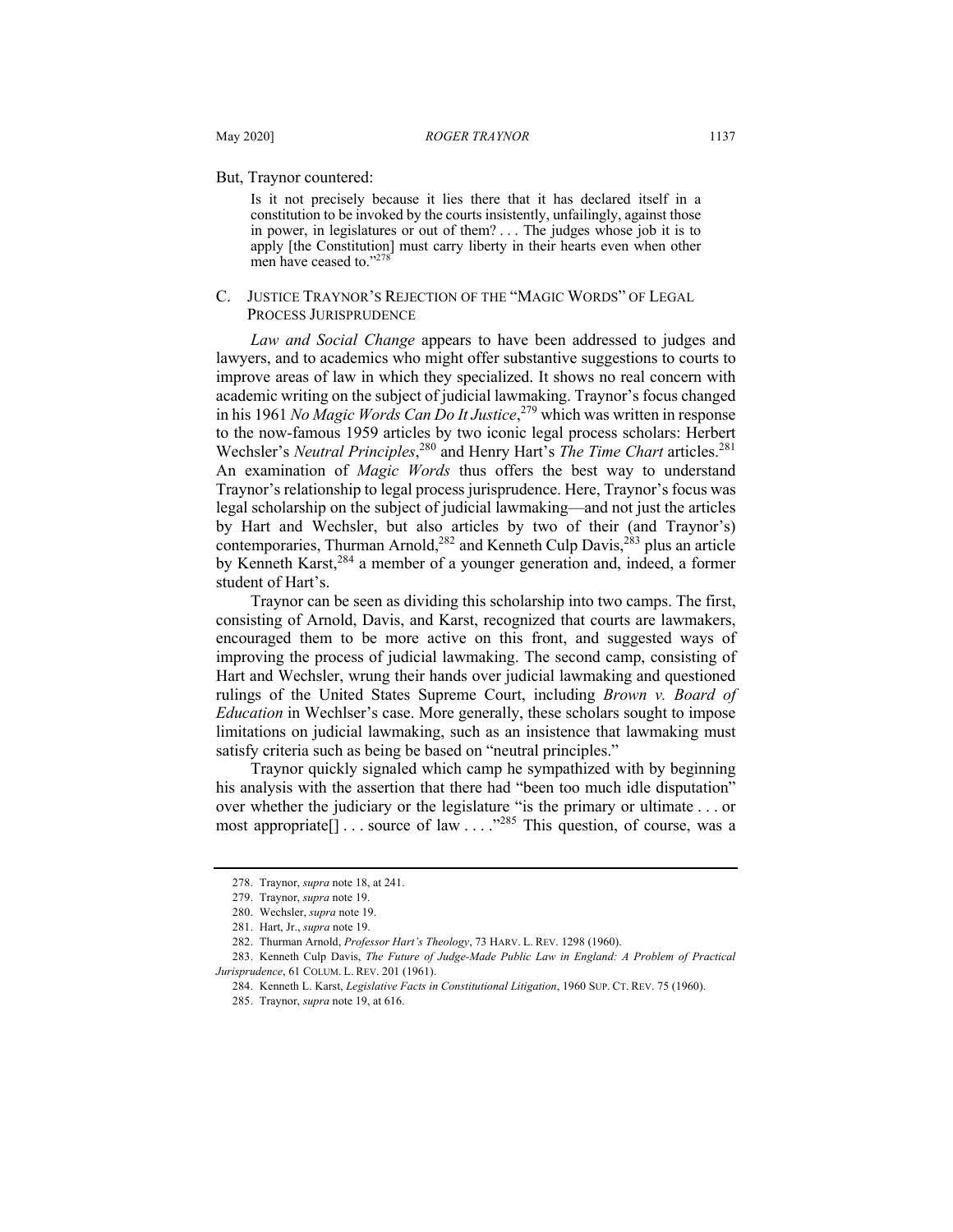central concern of the legal process scholars. In contrast, Traynor was scornful of those who were "wont to view with alarm any judicial lawmaking, such as has gone on for centuries, as an encroachment on the legislative function" and whose "curious reasoning" asserted that "judicial lawmaking must now atrophy because statutory lawmaking is growing apace."<sup>286</sup>

To drive home this view, Traynor next focused on what American courts should *not* do, drawing on Davis's examination of the state of judicial lawmaking in England. "The prevailing belief," Davis had written, was "that the task of judges is limited to the application of previously existing law, and does not extend either to a reexamination of case law with a view to improving it or to the making of policy choices in giving meaning to silent or unclear statutes."<sup>287</sup> Taking issue with Lord Justice Devlin and Sir Arthur Goodhart, two prominent English authorities, Davis had bemoaned this "counterrevolution against all that was accomplished" by the great Lord Mansfield, the renowned Eighteenth century English judge who modernized that country's commercial law.<sup>288</sup> At least, Traynor wrote, we in America have moved beyond this "'lawis-law' formalism." But in Traynor's view, not far enough.<sup>289</sup>

Judges, Traynor wrote, have "the major responsibility for lawmaking in the basic common-law subjects."<sup>290</sup> As to the idea that overhauls in the common law should be left to the legislature, he insisted that courts "[o]ften . . . have no choice but to undertake [this lawmaking] . . . in view of legislative indifference or . . . legislative involvement in investigation and lawmaking on other fronts."291 Indeed, courts should undertake this task, in part because of "legislative sensitivity to political considerations . . . . [The] very situation [of the legislature] compels expedient compromises that have a way of showing [up] even in laws that are euphemistically labelled as model."<sup>292</sup> So much for the idealized legislative process of the legal process scholars.

But what of the fear that overly zealous judicial lawmaking requires the articulation of limits, lest courts stray into territory best left to the legislature? For Traynor, this specter raised the "riddle [of] . . . what should be the outer limits of judicial lawmaking, whether with regard to constitutional questions, statutory interpretation, or the traditional common-law subjects."<sup>293</sup> Traynor wrote that if we can agree that judicial lawmaking "should not shrink too much, as it is apparently doing in England, and that it should not stretch too much, as it seems far from doing anywhere, how should we establish its appropriate range?" $^{294}$ 

<sup>286.</sup> *Id.*

<sup>287.</sup> Davis, *supra* note 283, at 202.

<sup>288.</sup> *Id.* at 213.

<sup>289.</sup> Traynor, *supra* note 19, at 617 (quoting Davis, *supra* note 283, at 213).

<sup>290.</sup> *Id.* at 618.

<sup>291.</sup> *Id.*

<sup>292.</sup> *Id.*

<sup>293.</sup> *Id.* at 620.

<sup>294.</sup> *Id.*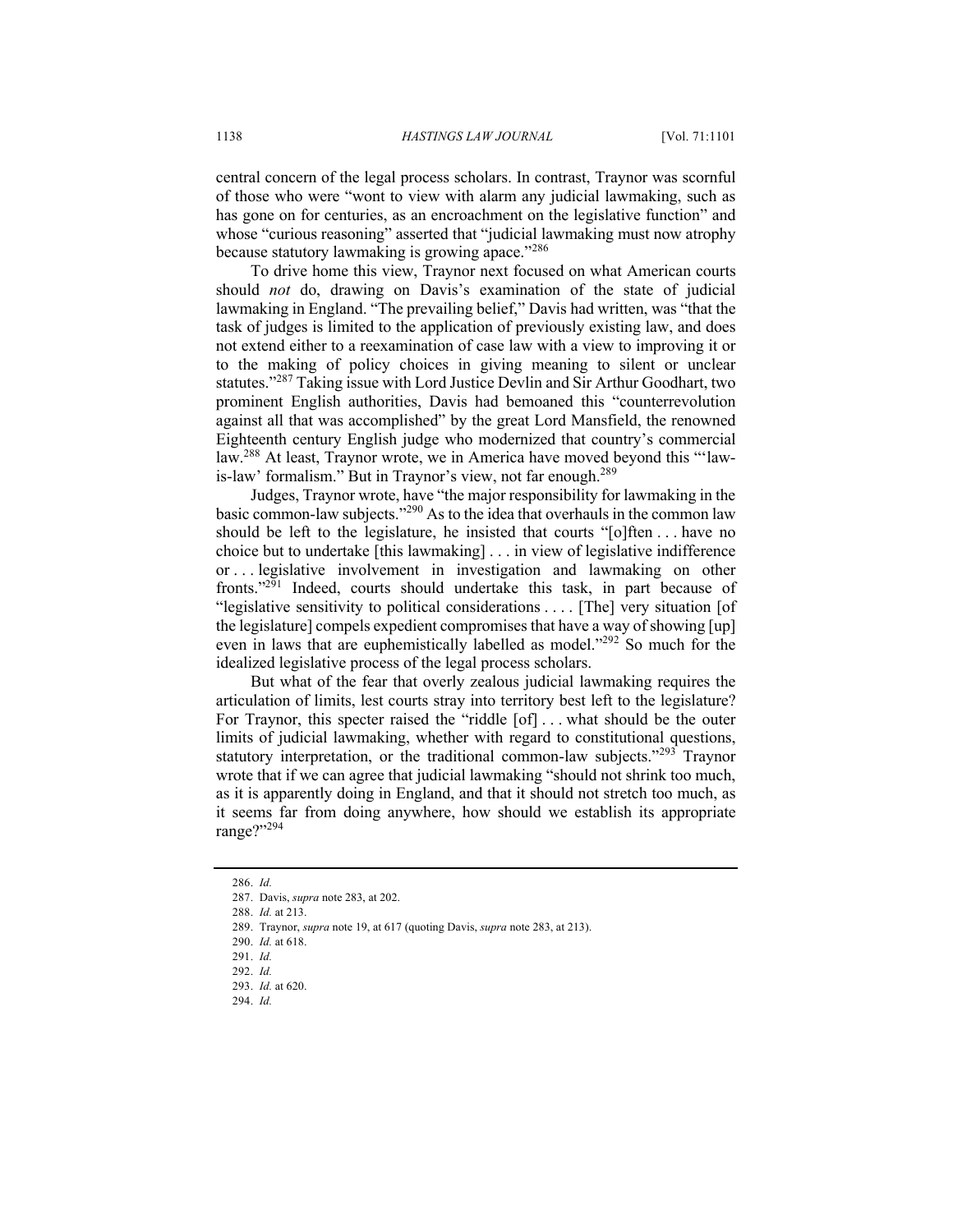Since judicial lawmaking was far from stretching too much, it followed that expending scholarly energy to develop formulas to limit that lawmaking resulted only in the sort of "idle disputation"<sup>295</sup> that Traynor deplored. It was *idle* disputation because "[a]fter some twenty years on the bench, [Traynor had found] . . . little ground for worry that judges . . . will become zealous to reach out for more responsibility than they now have."296 This is because "[j]udicial office has way of deepening caution, not diminishing it."<sup>297</sup> In Traynor's view, the "danger is not that [judges] . . . will exceed their power, but that they will fall short of their obligation."<sup>298</sup>

Too many courts, in fact, had fallen short of this obligation. The real danger, Traynor wrote, was "not that judges might take off onward and upward, but that all too many of them have long since stopped dead in [their]  $\ldots$  tracks."<sup>299</sup> These judges spoke in "the appealing language of stability in justification of specious formulas."<sup>300</sup> These formulas, Traynor wrote, were nothing more than "a cover . . . for the sin the Bible calls sloth and associates with ignorance."301

In a transition fraught with implications about his view of legal process scholarship, Traynor then turned his attention to the "Magic Words" of his title. Traynor first wrote that the "age-old search for magic words becomes increasingly desperate, particularly among students at examination time who search for them in anguish among the mounting stacks . . . . . . 302 With no intervening text, Traynor then wrote that "[m]odern equivalents decorate the law journals, such as Professor Herbert Wechsler's 'neutral principles.'"303 Traynor seems to invite the reader to view Wechsler as the adult equivalent of a desperate law student at examination time, hopelessly searching among the stacks for magic words.

In his *Neutral Principles* article, Wechsler had demanded that in deciding on the constitutionality of legislation, courts issue "principled decision[s]," decisions "that rest[] on reasons . . . that in their generality and their neutrality transcend any immediate result that is involved."<sup>304</sup> Where no such reasons "can be assigned for overturning value choices of the other branches . . . those choices must [stand]."<sup>305</sup> So could an opinion based on neutral principles be written to strike down the school segregation legislation involved in *Brown v. Board of Education*? Wechsler wrote—five years after *Brown*—"I should like to think

305. *Id.*

<sup>295.</sup> *Id.* at 616.

<sup>296.</sup> *Id.* at 620. 297. *Id.*

<sup>298.</sup> *Id.*

<sup>299.</sup> *Id.* at 621.

<sup>300.</sup> *Id.*

<sup>301.</sup> *Id.*

<sup>302.</sup> *Id.* at 623.

<sup>303.</sup> *Id.*

<sup>304.</sup> Wechsler, *supra* note 19, at 19.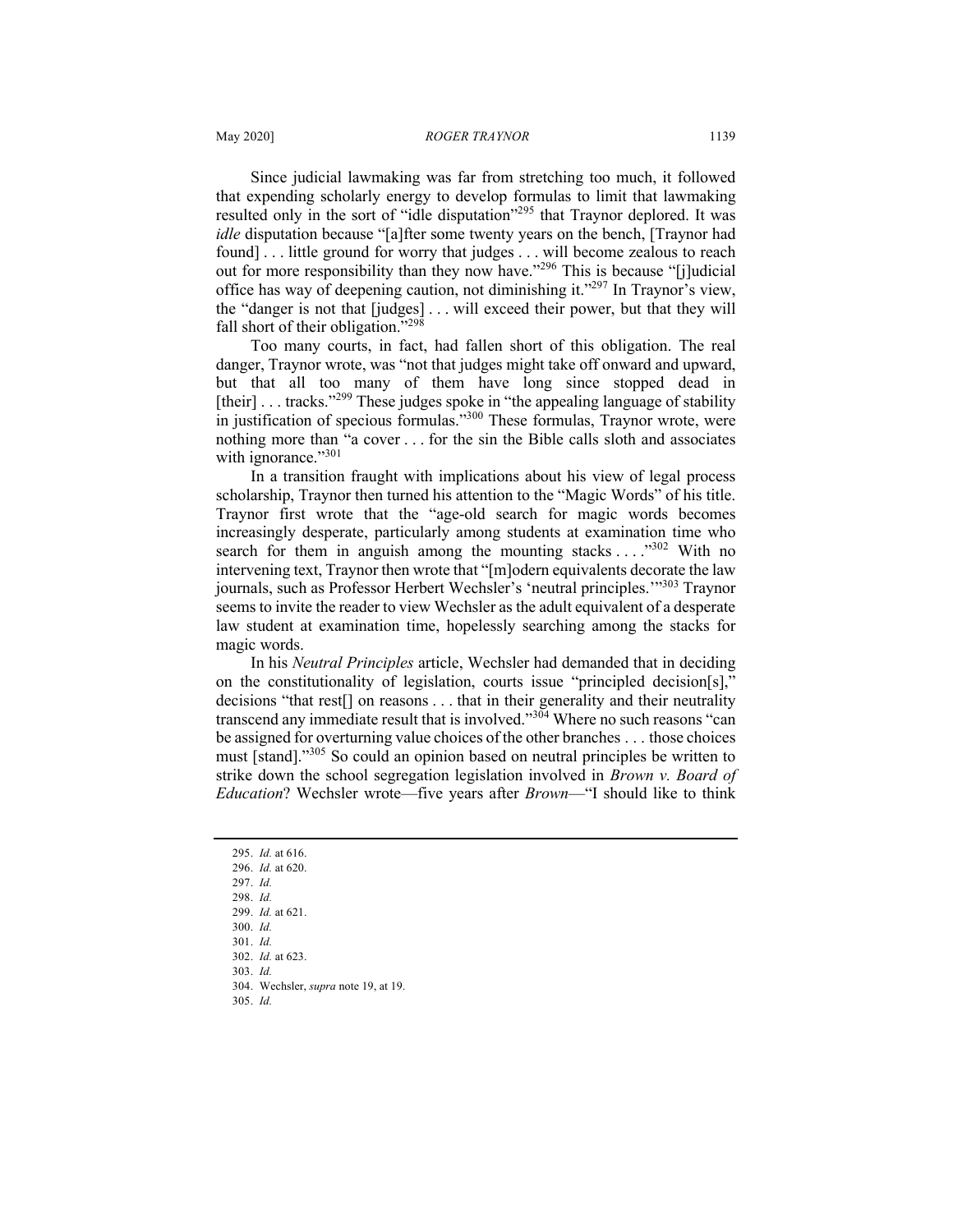[so] . . . but I confess that I have not yet written the opinion."<sup>306</sup> This stands in stark contrast to what Traynor had written three years prior to *Neutral Principles*. In *Law and Social Change*, Traynor had written that it had "long been accepted" that discriminatory state action such as school segregation laws "must yield to the [F]ourteenth [A]mendment."<sup>307</sup> Indeed, Traynor wrote, "It is now widely, if not universally, accepted that there is no rational basis" for the "insidiously evil thing" that is "any law for race discrimination."<sup>308</sup>

In *Magic Words*, Traynor wrote, "What Professor Wechsler wants, as most of us do, is a principled decision 'that rests on reasons with respect to all the issues in the case, reasons that in their generality and their neutrality transcend any immediate result that is involved."<sup>309</sup> As thus stated, "[n]eutral principles sound pure and simple."<sup>310</sup> However, for Traynor, that is not a virtue but a vice because "a judge . . . confronts problems ridden with impurities and complications."<sup>311</sup> And thus, Traynor asked, "What did Professor Wechsler have in mind beyond magic words?"312

Traynor proposed two answers to this question, each suggesting that Wechsler's quest for neutral principles was a bunch of academic nonsense. First, Traynor asked, "Is [Wechsler's] . . . vision of sweet reasonableness a pictorial one, in which judges make deft transitions from the past through the instant case to the future perfect along the curvy, narrow path that artful or clumsy adversaries trace out in a bog of facts?"<sup>313</sup> Or, in the alternative, "[i]s it an abstraction of embryonic syllogisms about adversary values that swirl in the judicial mind until at last, all values have disappeared but one contained within the luminous logic that lawyers and judges describe as inescapable when at last, it no longer escapes them?"<sup>314</sup> Obviously, neither of these suggestions were meant to be taken seriously. And, in this vein, Traynor wrote that "[t]wo scholars

308. *Id.*

310. *Id.* at 624.

. . . .

311. *Id.*

313. *Id.*

Judges must somehow walk out of themselves into thin air and record a distilled impersonal judgment yet stay close enough to common people to gain their acceptance and hence its own durability.

The composite ideal of the professors, if I abstract it aright, is a judge who, after marshalling an impressive array of relevant facts, can write an opinion that gives promise of more than a three-year lease on life by accurately anticipating the near future, who respects established folk patterns by not anticipating the too distant future, and who walks a tightrope of logic to the satisfaction of a team of collective thinkers as well as to the plaudits of the philosophers.

*Id*. at 624–25.

<sup>306.</sup> *Id.* at 34.

<sup>307.</sup> Traynor, *supra* note 18, at 237.

<sup>309.</sup> Traynor, *supra* note 19, at 623–24 (quoting Wechsler, *supra* note 19, at 19).

<sup>312.</sup> *Id.*

<sup>314.</sup> *Id.*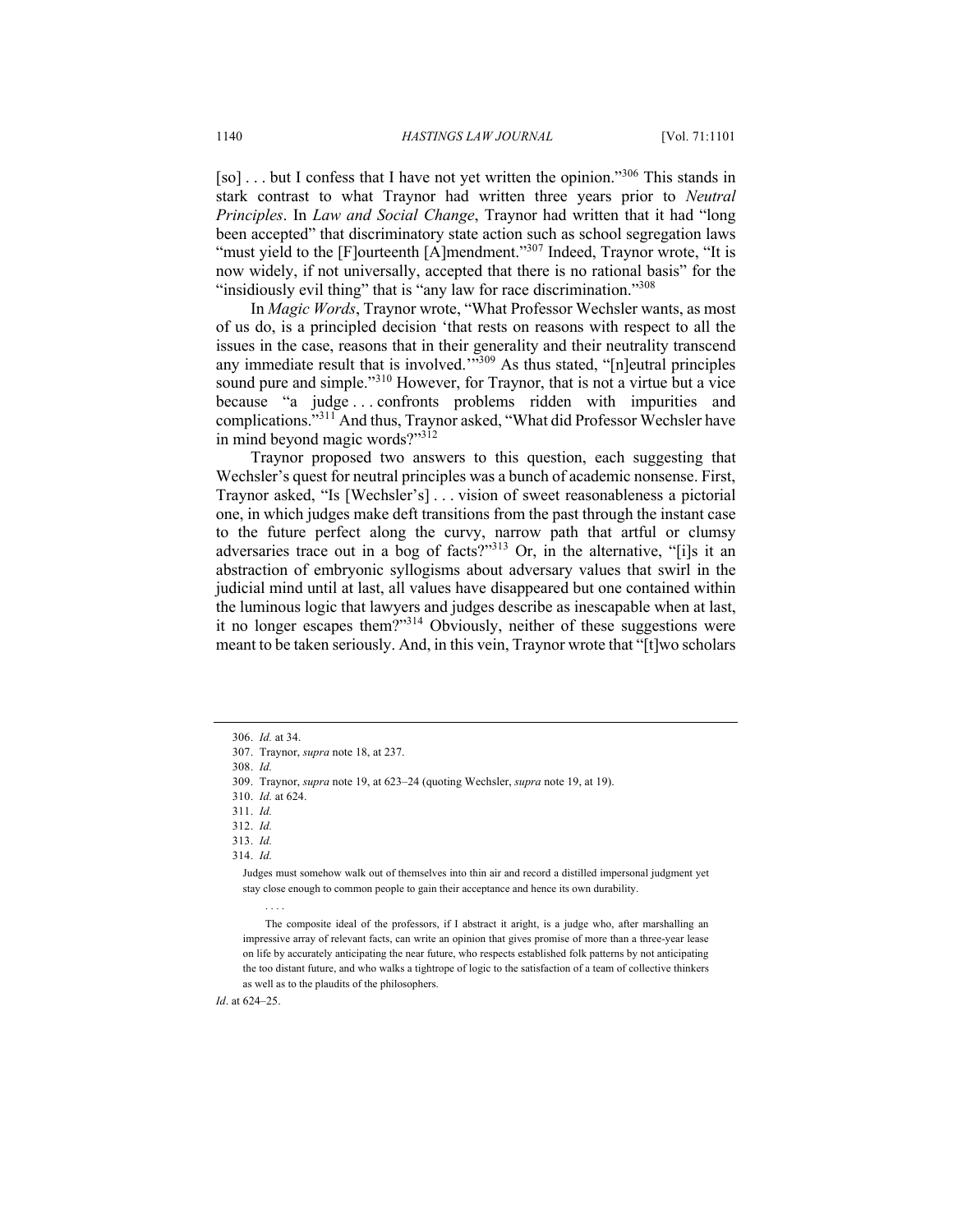roundly declare that the proposed standard for judicial review is an illusion, cruelly adding that 'it merely restates the question.""315

Traynor's dissatisfaction with Wechsler's search for magic words was matched by his impatience with Henry Hart's *Time Chart of the Justices.*<sup>316</sup> Hart, Traynor wrote, was "disturbed to find upon painstaking analysis that Supreme Court opinions fall short of optimum workmanship and that too often a case falls into the limbo of a per curiam decision."317 Hart "charitably [laid] some blame [on] . . . 'The Time Chart of the Justices.'"<sup>318</sup> His remedy thus "call[ed] for an easier schedule that would promote the articulation of what he calls 'impersonal and durable principles."<sup>319</sup>

Once again, Traynor seems to have viewed this as academic nonsense, writing that "Thurman Arnold storms at what he called 'Professor Hart's Theology,' gleefully chewing up such phrases as 'fully focused and functioning intellectual effort' and deriding as unrealistic any vision of pearly unanimous decisions that purportedly would emerge from the 'maturing of collective thought.'"<sup>320</sup> Arnold had "[d]eplor[ed] uniformity as unbefitting times of revolutionary change, [and had] . . . unkindly suggest[ed] that it might lamentably ensue 'if the Supreme Court were selected from a single law school whose faculty was recruited from like-minded dialecticians."<sup>321</sup> Reinforcing Arnold's point, Traynor observed that "[a] mere judge listening in on such persuasive adversaries is bound to speculate on how collective thought about neutral principles would mature were they ever to be brothers on the bench."<sup>322</sup>

Traynor's fundamental objection to what he called the "academic tintinnabulation of enduring principles $12323$  was not only that such a preoccupation would stifle needed judicial creativity, but that it did nothing to improve the substance or process of judicial lawmaking. On the substantive front, Traynor wrote that "[j]udges hospitable to the idea of being reasonable would welcome also some usable standards."<sup>324</sup> Wechsler (and Hart), however, had "ignored the abundant opportunities available to a scholar with hindsight to compose a symphony of neutral principles that would improve on [judicial efforts that lack] . . . adequate transcendental shine."<sup>325</sup> Thus, the judge "is usually the gem-cutter of enduring principles by default."<sup>326</sup> Such principles will seldom be found in briefs submitted by "lawyers [who] rarely make their fees

<sup>315.</sup> *Id.* at 624 (quoting Arthur S. Miller & Ronald F. Howell, *The Myth of Neutrality in Constitutional Adjudication*, 27 U. CHI. L. REV. 661, 663 (1960)).

<sup>316.</sup> Hart, Jr., *supra* note 19.

<sup>317.</sup> Traynor, *supra* note 19, at 624.

<sup>318.</sup> *Id.* (quoting Hart, Jr., *supra* note 19).

<sup>319.</sup> *Id.* (quoting Hart, Jr., *supra* note 19, at 99).

<sup>320.</sup> *Id.* at 624–25 (footnote omitted) (quoting Arnold, *supra* note 282, at 1313).

<sup>321.</sup> *Id.* at 625 (quoting Arnold, *supra* note 282, at 1313).

<sup>322.</sup> *Id.*

<sup>323.</sup> *Id.* at 627.

<sup>324.</sup> *Id.* at 624.

<sup>325.</sup> *Id.*

<sup>326.</sup> *Id.* at 625.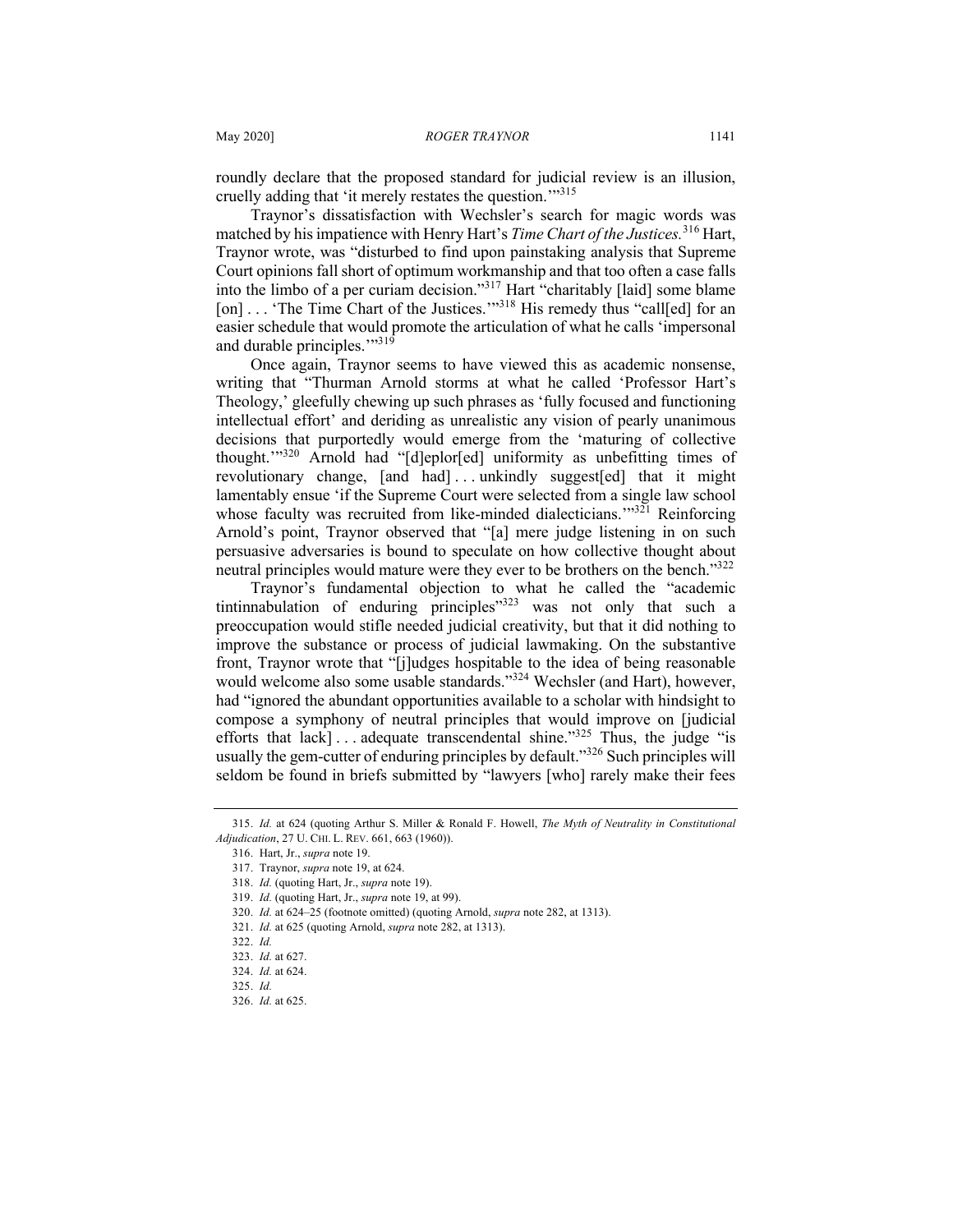contingent upon finding them . . . ."<sup>327</sup> Moreover, "they are not always to be found in textbooks, for the scholars who long for them are under no urgency to declare what they are."328

Moving beyond the quest for the "ideal decision," Traynor wrote that he, and other judges, were "sharply aware of how much need there is to improve the effectiveness of the judicial process."<sup>329</sup> And here, Traynor reported that there *had* been useful scholarly work, much of it pioneered by Kenneth Culp Davis. An example, Traynor wrote, was the work of Kenneth Karst, who had "advanced beyond the academic tintinnabulation of enduring principles to the concrete suggestion that . . . courts must sometimes 'be informed on matters far beyond the facts of the particular case.'"<sup>330</sup> An examination of a pair of Supreme Court decisions had led Karst to conclude that greater consensus might emerge on the court by "intensifying [the] . . . examination of data surrounding a controversy that may be essential to its understanding."<sup>331</sup>

To resolve a hard case, Traynor wrote, why should courts "not inquire . . . into what Professor Kenneth Davis calls 'legislative facts,' or what we might call the environmental data, as distinguished from . . . litigated facts presented to the court."<sup>332</sup> And, Traynor asked rhetorically, "When hard cases make good law, is it not usually because the judges had before them the data requisite for an informed judgment?"333 Of course, "only a small fraction of cases are of a complexity that calls for inquiry beyond the facts about the parties and available precedents," but these cases "may be of major significance in the development of the law."334

Traynor's message, in a nutshell, was that there had "been too much idle disputation" over whether the courts or legislatures are "the primary or ultimate . . . or most appropriate<sup>[]</sup> . . . source of law."<sup>335</sup> Legal scholars should turn away from the "academic tintinnabulation of enduring principles."<sup>336</sup> Instead, they should focus, as Harper and James had done, on "[t]he demolition of obsolete theories," in order to "break ground for new paths,"<sup>337</sup> and, when necessary, follow Davis's advice to "inquire . . . [into] 'legislative facts'" to inform their lawmaking.<sup>338</sup>

331. *Id.* at 626.

<sup>327.</sup> *Id.*

<sup>328.</sup> *Id.*

<sup>329.</sup> *Id.*

<sup>330.</sup> *Id.* at 627 (quoting Karst, *supra* note 284, at 77).

<sup>332.</sup> *Id.* at 627 (citing KENNETH C. DAVIS, 2 ADMINISTRATIVE LAW TREATISE § 15.03 (1958)).

<sup>333.</sup> *Id.*

<sup>334.</sup> *Id.*

<sup>335.</sup> *Id.* at 616.

<sup>336.</sup> *Id.* at 627.

<sup>337.</sup> Traynor, *supra* note 18, at 234. 338. Traynor, *supra* note 19, at 627.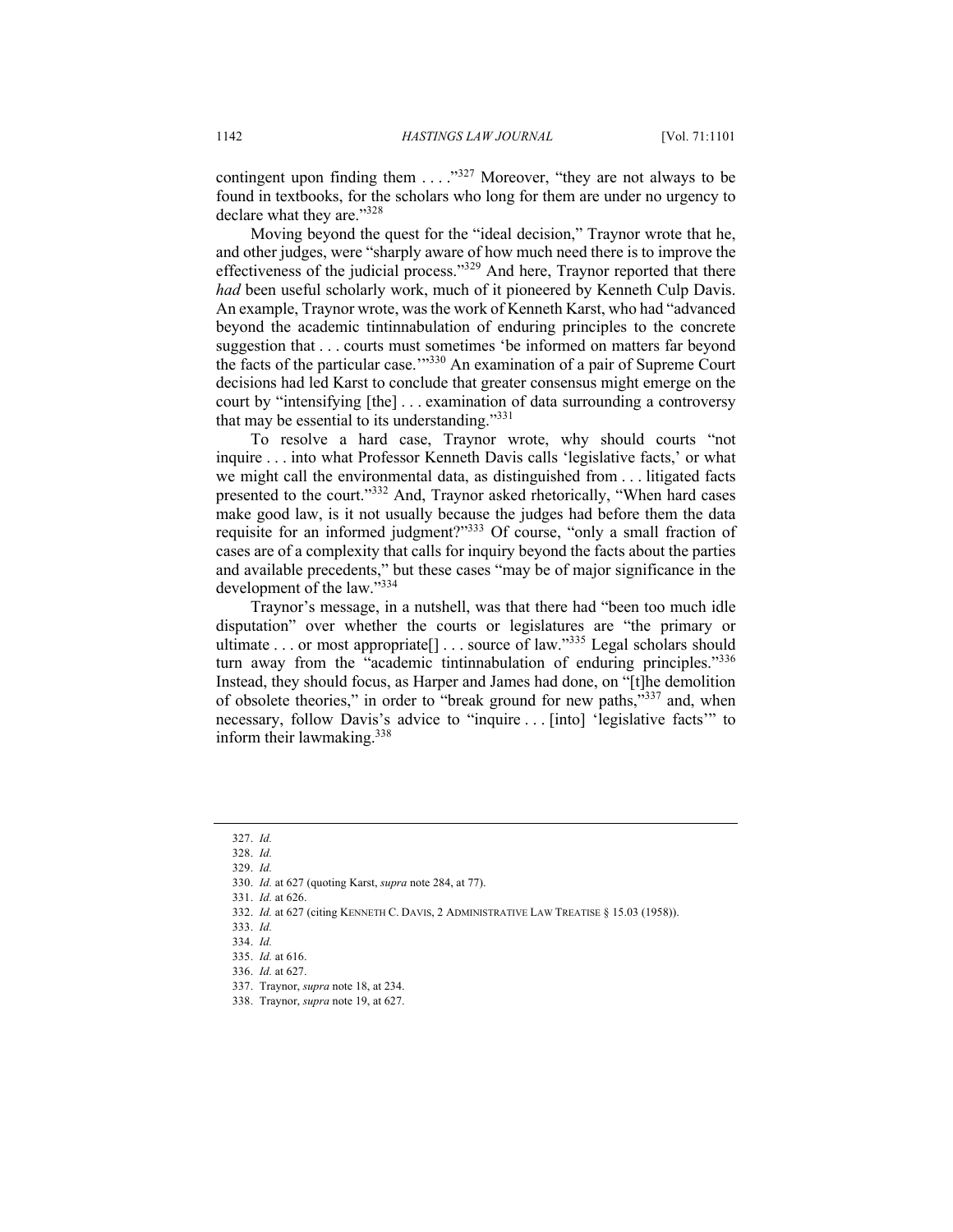For Traynor, the "real concern [was] . . . not the remote possibility of too many creative opinions but their continuing scarcity."<sup>339</sup> In his view, the "growth of the law, far from being unduly accelerated by judicial boldness, is unduly hampered by a judicial lethargy that masks itself as judicial dignity with the tacit approval of an equally lethargic bar."<sup>340</sup> "[J]udicial responsibility . . . . [entails] the recurring formulation of new rules to supplement or displace the old [and the] choice of one policy over another."<sup>341</sup> Thus, Traynor called on courts to rewrite the law "to meet new conditions and new moral values," which he linked to the New Deal response to the Great Depression, in a "society given the opprobrious term 'welfare state' by those who would have it remain static."<sup>342</sup> In tort law, these were the values expressed in the Harper and James treatise, and thus an affront to legal process jurisprudence.

# IV. ENTERPRISE LIABILITY AND LEGAL PRAGMATISM IN THE CALIFORNIA SUPREME COURT

#### A. ALTERED NORMS OF JUDICIAL LAWMAKING

When Justice Traynor was appointed to the California Supreme Court in 1940, the idea that courts could rewrite the law to reflect the policies and agenda of the enterprise liability scholars would have seemed fanciful at best. At the time, arguments for the loss distribution policy and the enterprise liability agenda would have been seen as not only substantively undesirable, but even inappropriate for judicial consideration. They would have been derided as "sentimental," as opposed to "legal justice," inconsistent with the very concept of "a court of law." $343$  A quarter century later, legal formalism still exerted its hold on many lawyers and judges, buttressed by then with concerns over the lack of political accountability of courts and their lack of competence to engage in large-scale, policy-based reform of tort law.

Attitudes toward the possibility that courts might adopt a doctrine of comparative negligence illustrate the firm grip that such thinking had in mainstream legal thought well into the 1960s.<sup>344</sup> The contributory negligence doctrine, which was the law in most states, deprived an injured plaintiff of recovery from a negligent defendant if the plaintiff also had been negligent. The harsh effect of this rule had long been apparent.<sup>345</sup> It left the entire loss on an

<sup>339.</sup> Roger J. Traynor, Comment, *Comment on Courts and Lawmaking*, *in* LEGAL INSTITUTIONS TODAY AND TOMORROW: THE CENTENNIAL CONFERENCE VOLUME 48, 52 (Monrad G. Paulsen ed., 1959).

<sup>340.</sup> *Id.*

<sup>341.</sup> R. J. Traynor, *The Courts: Interweavers in the Reformation of Law*, 32 SASK. L. REV. 201, 213 (1967).

<sup>342.</sup> Traynor, *supra* note 18, at 231–32.

<sup>343.</sup> *See* Seavey, *supra* note 48, at 373.

<sup>344.</sup> *See* Ursin, *supra* note 70, at 238–42.

<sup>345.</sup> *See* 2 HARPER & JAMES,JR., THE LAW OF TORTS,*supra* note 61, at 1193–1209, 1236–41; Leon Green, *Illinois Negligence Law*, 39 ILL. L. REV. 36, 36 (1944); Wex S. Malone, *The Formative Era of Contributory Negligence*, 41 ILL. L.REV. 151, 164–77 (1946); A. Chalmers Mole & Lyman P. Wilson, *A Study of Comparative Negligence*, 17 CORNELL L.Q. 333, 333, 604, 606–07, 621, 643–45, 651–52 (1932); Cornelius J. Peck,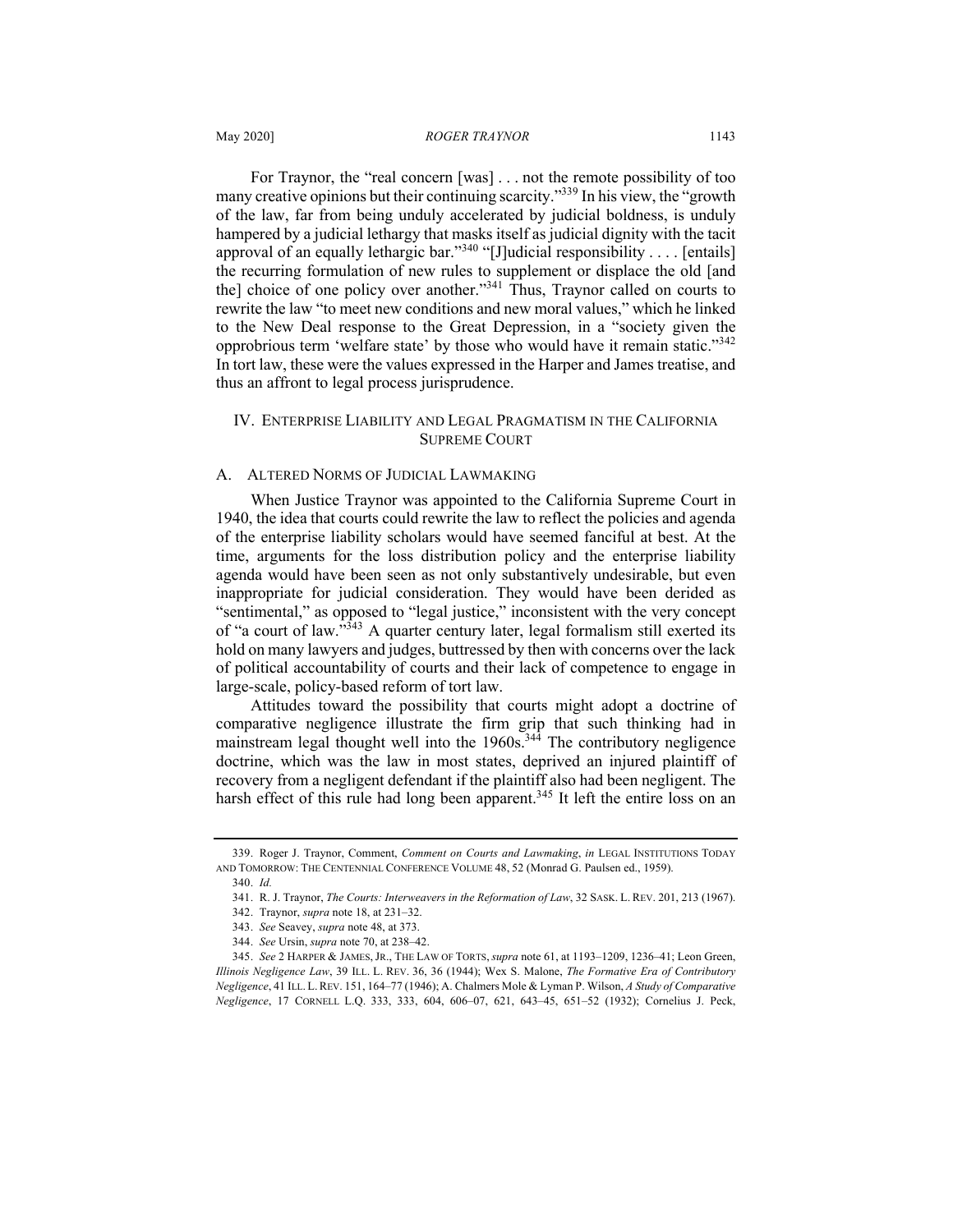injured party, even though he was only slightly negligent, and relieved a negligent defendant of liability however much he may have contributed to the injury. A rule of comparative negligence, in contrast, would apportion damages according to the relative negligence of the two parties. Moreover, where insurance is common, as in the case of automobile accidents or accidents associated with business enterprises, a rule of comparative negligence would better serve the goals of compensating negligently injured persons and widely distributing accident losses.

The prospect of judicial adoption of a comparative negligence rule could, however, be seen to raise concerns over the lack of competence and political accountability of courts. First, reform would involve more than merely replacing contributory negligence with a comparative negligence rule. Adoption of the comparative negligence principle would leave numerous unresolved problems, including problems concerning set-offs, joint and several liability, and the status of doctrines such as last clear chance and assumption of risk.<sup>346</sup> Moreover, as was observed at the time, because insurance companies would initially bear liability costs in the majority of instances, "[j]udicial reform would . . . affect the whole complicated—and partly regulated—structure of insurance rates."347 In addition, comparative negligence is precisely the sort of issue that is certain to "affect or become involved in current political controversy" and thus beyond the reach of judicial action.<sup>348</sup> Harry Kalven described the situation in 1968: "[B]ills have been introduced without success in many state legislatures. We have then a situation in which legislation is possible, and has indeed been tried, but in which there is clearly no legislative consensus in favor of the reform."<sup>349</sup> The issue of comparative negligence can thus be seen as dragging politics into the judicial system by requiring courts to decide the sort of issue that legal process writers would eschew.

Writing from the legal process perspective,  $350$  and reflecting these concerns, Paul Mishkin and Clarence Morris wrote in 1965 that it should come as no surprise that "there is no substantial likelihood that any court will act today . . . to [adopt] . . . comparative negligence." Mishkin and Morris went even further, observing that "lawyers will not even consider arguing this possibility to a court."351

*Comparative Negligence and Automobile Liability Insurance*, 58 MICH. L. REV. 689, 690 (1953); William L. Prosser, *Comparative Negligence*, 51 MICH. L. REV. 465, 469 (1953).

<sup>346.</sup> Robert A. Leflar, Comment, *Comments on* Maki v. Frelk*—Comparative v. Contributory Negligence: Should the Court or Legislature Decide*, 21 VAND. L. REV. 918, 920–21 (1968).

<sup>347.</sup> Wolfgang Friedmann, *Legal Philosophy and Judicial Lawmaking*, 61 COLUM. L. REV. 821, 841 (1961). 348. *See* KEETON, *supra* note 30, at 92.

<sup>349.</sup> Harry Kalven, Jr., Comment, *Comments on Maki v. Frelk–Comparative v. Contributory Negligence: Should the Court or Legislature Decide*, 21 VAND. L. REV. 897, 899 (1968).

<sup>350.</sup> Mishkin and Morris wrote that their "explicit references to Professors Hart and Sack's book fall far short of how much we learned from them. . . . [H]aving once traveled over much ground with them as guides, we can no longer see the landscape free from their influence." PAUL J. MISHKIN & CLARENCE MORRIS, ON LAW IN COURTS: AN INTRODUCTION TO JUDICIAL DEVELOPMENT OF CASE AND STATUTE LAW xii (1965).

<sup>351.</sup> *Id.* at 256.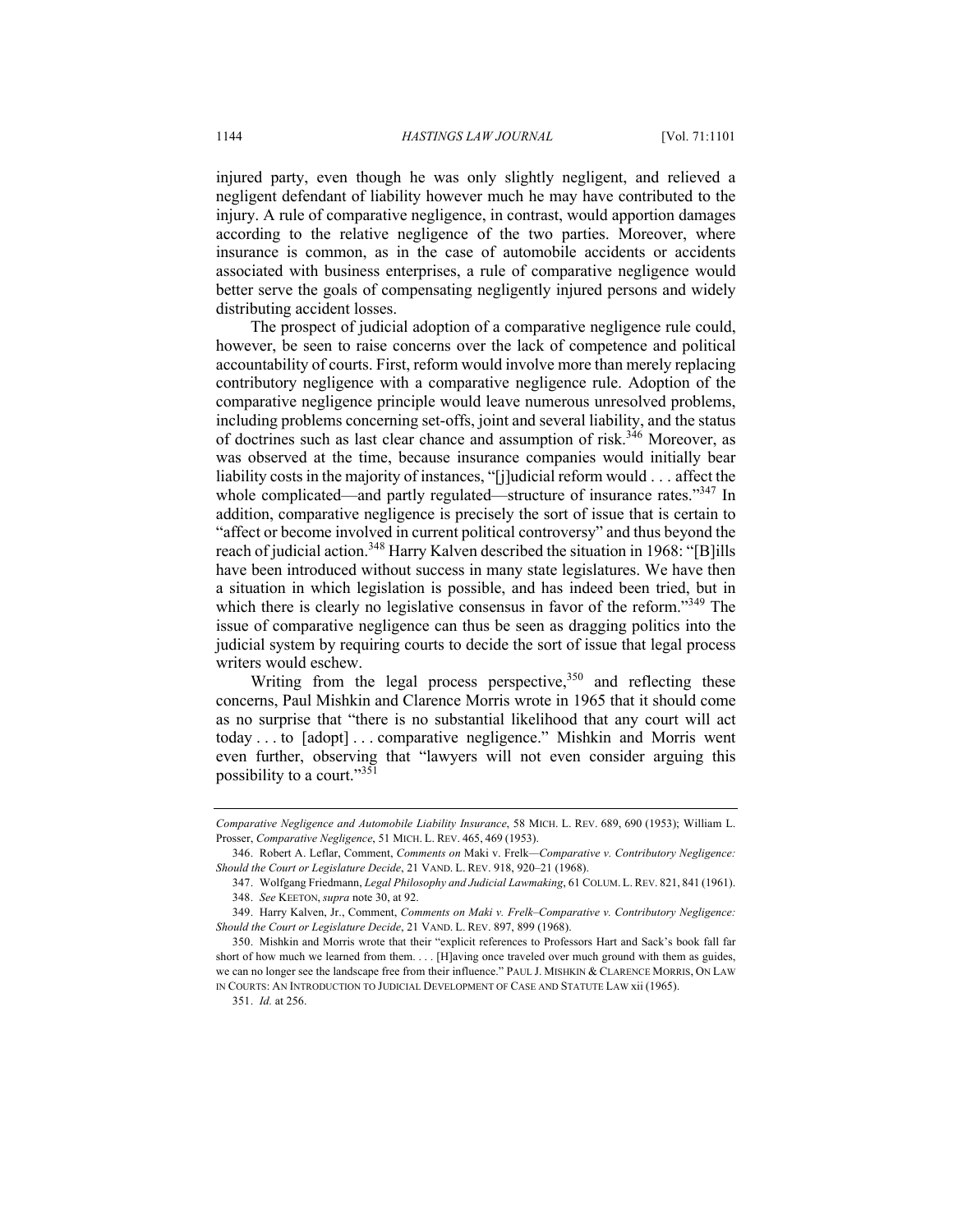Nevertheless, lawyers in 1968 did ask the Illinois Supreme Court to adopt a doctrine of comparative negligence. The court, however, responded in the manner predicted by Mishkin and Morris, refusing in *Maki v. Frelk* to adopt that doctrine.<sup>352</sup> This refusal was not because the court favored the contributory negligence rule on the merits, but because the court believed that such a change was not within the appropriate role of the courts: "After full consideration we think . . . that such a far-reaching change, if desirable, should be made by the legislature rather than by the court."<sup>353</sup> The court's reasons echoed the concerns of the legal process writers over political accountability and competence. The court wrote, "The General Assembly is the department of government to which the constitution has entrusted the power of changing the laws."354 Because it found contributory negligence mentioned in several legislative enactments, the court concluded that "the legislative branch is manifestly in a better position than is this court to consider the numerous problems involved."<sup>355</sup>

*Maki* might suggest that the legal process thinking had a firm hold on the American judiciary; indeed, scholars saw the *Maki* result as no surprise. As Kalven wrote:

[N]o technological or sociological change . . . made the doctrine now look different than it had in prior years . . . . [N]othing was producing any new insight about the rule nor was there any new reason for changing it that had not been fully evident to all those courts which for all those years had refused to make the change.<sup>356</sup>

And as late as 1971, William Prosser concluded that there was little likelihood of judicial adoption of comparative negligence.<sup>357</sup>

Kalven may have been correct that there had been no technological or sociological change or new insight about the rule that "had not been fully evident to all those courts which for all those years had refused to make the change."<sup>358</sup> Overlooked by Kalven, however, was the fact that there had been a *jurisprudential* change.

Judge Posner writes that the accepted norms of judging are an important influence on judges. He suggests that "the biggest internal constraints on . . . judging," typically are "the desire for self-respect and for respect from other judges and legal professionals generally, which a judge earns by being a good judge."<sup>359</sup> Most judges "derive considerable intrinsic satisfaction from

<sup>352.</sup> Maki v. Frelk, 239 N.E. 2d 445, 447 (1968).

<sup>353.</sup> *Id.* 354. *Id.*

<sup>355.</sup> *Id.* at 448.

<sup>356.</sup> Kalven, *supra* note 349, at 898–99 (footnote omitted).

<sup>357.</sup> WILLIAM L. PROSSER, HANDBOOK OF THE LAW OF TORTS § 67, at 435 (4th ed. 1971). Prosser's 1971 prognosis was based in part on the fact that most state legislatures at that date had refused to adopt comparative negligence. *Id.* A surge of legislative adoptions occurred during and after the late 1960's. *See* John G. Fleming, *The Supreme Court of California 1974–1975*—*Foreword: Comparative Negligence at Last—By Judicial Choice*, 64 CALIF. L. REV. 239, 239–40 (1976).

<sup>358.</sup> Kalven, *supra* note 349, at 898.

<sup>359.</sup> POSNER, *supra* note 13, at 371.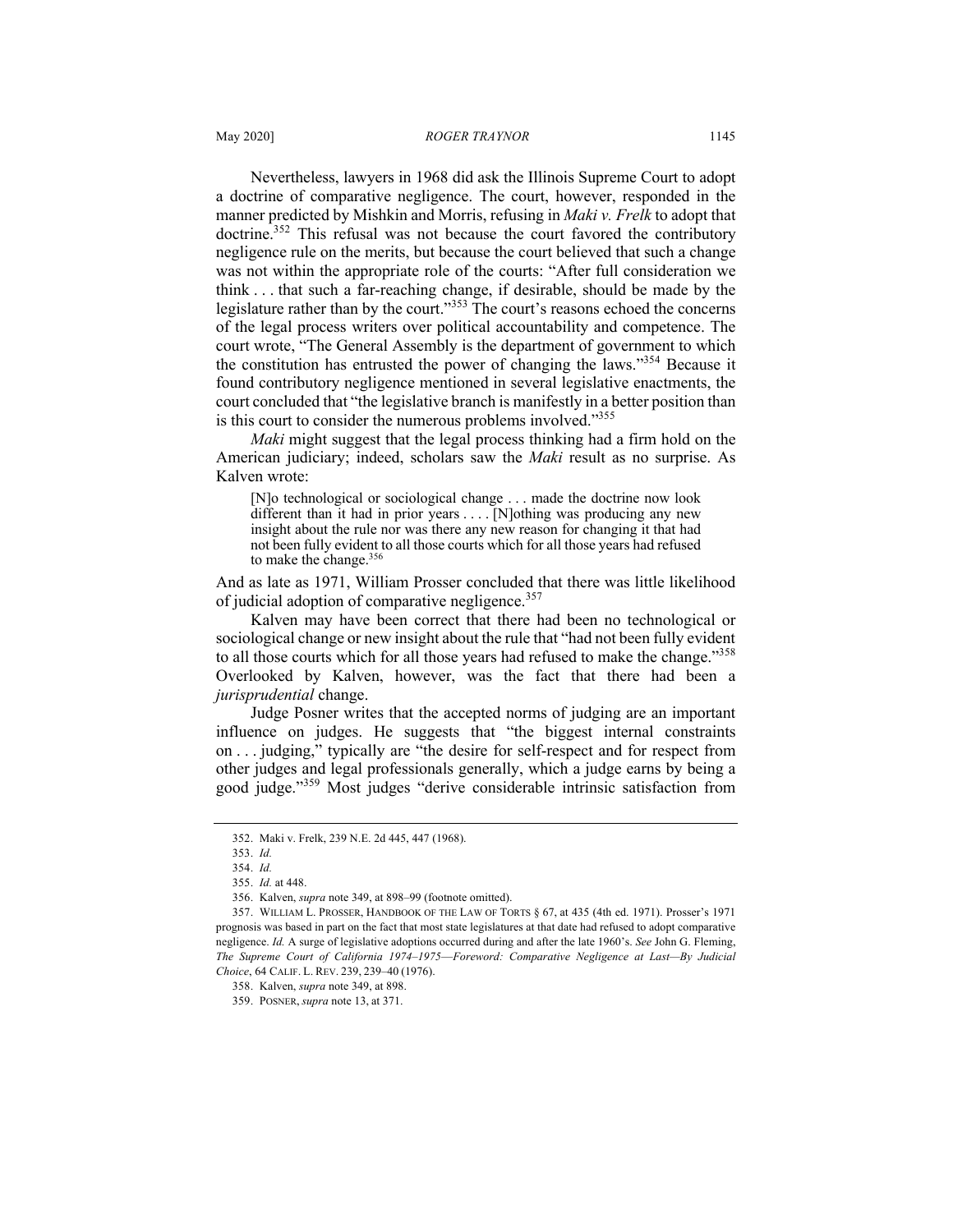their work and want to be able to regard themselves and be regarded by others as good judges."<sup>360</sup> And to be regarded "as a good judge requires conformity to the accepted norms of judging." $361$ 

The *Maki* decision and the assessments by Kalven and Prosser no doubt accurately reflected the norms of judging that dominated the first six decades of the twentieth century. But something jurisprudential had changed, although mainstream scholars—comfortable in their legal process assumptions—failed to recognize that change: the California Supreme Court, led by Justice Traynor, was marching to a different drummer.

Posner also writes that, in judging, "norms are contestable,"<sup>362</sup> and "[r]apid norm shifts are possible . . . because the products of th[is] activit[y] cannot be evaluated objectively."<sup>363</sup> In law it is the "innovative judges [who] challenge the accepted standards of their art . . . . [And these] innovators have the greater influence on the evolution of their field."364 Posner cites Holmes, Brandeis, Cardozo, and Hand as "examples of judges who succeeded by their example in altering the norms of opinion writing."365

Just that had happened in California. Led by Justice Traynor's example and extrajudicial writings, by the early 1960s, the California Supreme Court had returned to the pragmatic jurisprudence of Holmes, Cardozo, and the Legal Realists—and many other state supreme courts soon would follow. In fact, two years after Prosser's prognosis, the Florida Supreme Court instituted comparative negligence,<sup>366</sup> and was quickly followed by the supreme courts of California and Alaska<sup>367</sup>—and then eventually by the Illinois Supreme Court itself.<sup>368</sup>

### B. THE CALIFORNIA SUPREME COURT: THE LIBERAL ERA (1960–1985)

Beginning in the 1960s, the California Supreme Court left legal formalism and legal process jurisprudence in the rearview mirror as it embraced the jurisprudence of legal pragmatism and the agenda of the enterprise liability scholars.<sup>369</sup> Under Traynor's guidance, the California Supreme Court became an occasional—and in some fields frequent—legislator, with policy at the heart of its lawmaking. By the 1970s, Grant Gilmore wrote, the court had become "the

<sup>360.</sup> *Id.* at 62 (footnote omitted).

<sup>361.</sup> *Id.* at 61.

<sup>362.</sup> *Id.* at 63.

<sup>363.</sup> *Id.* at 64.

<sup>364.</sup> *Id.* at 12–13.

<sup>365.</sup> *Id.* at 63.

<sup>366.</sup> Hoffman v. Jones, 280 So.2d 431, 436–37 (Fla. 1973).

<sup>367.</sup> *See* Kaatz v. State, 540 P.2d 1037, 1049 (Alaska 1975); Li v. Yellow Cab Co., 532 P.2d 1226, 1242 (Cal. 1975).

<sup>368.</sup> *See* Alvis v. Ribar, 421 N.E.2d 886, 897 (Ill. 1981).

<sup>369.</sup> The court had also issued important decisions in the 1940s and 1950s. *See e.g.*, Summers v. Tice, 199 P.2d 1, 4 (Cal. 1948) (shifting burden of proof in cause in fact); and 1950s; De Burgh v. De Burgh, 250 P.2d 598, 601–03 (Cal. 1952) (bringing fault-based divorce in line with the values of the time and paving the way for the nation's first non-fault divorce law); *see also infra* notes 259–262 and accompanying text).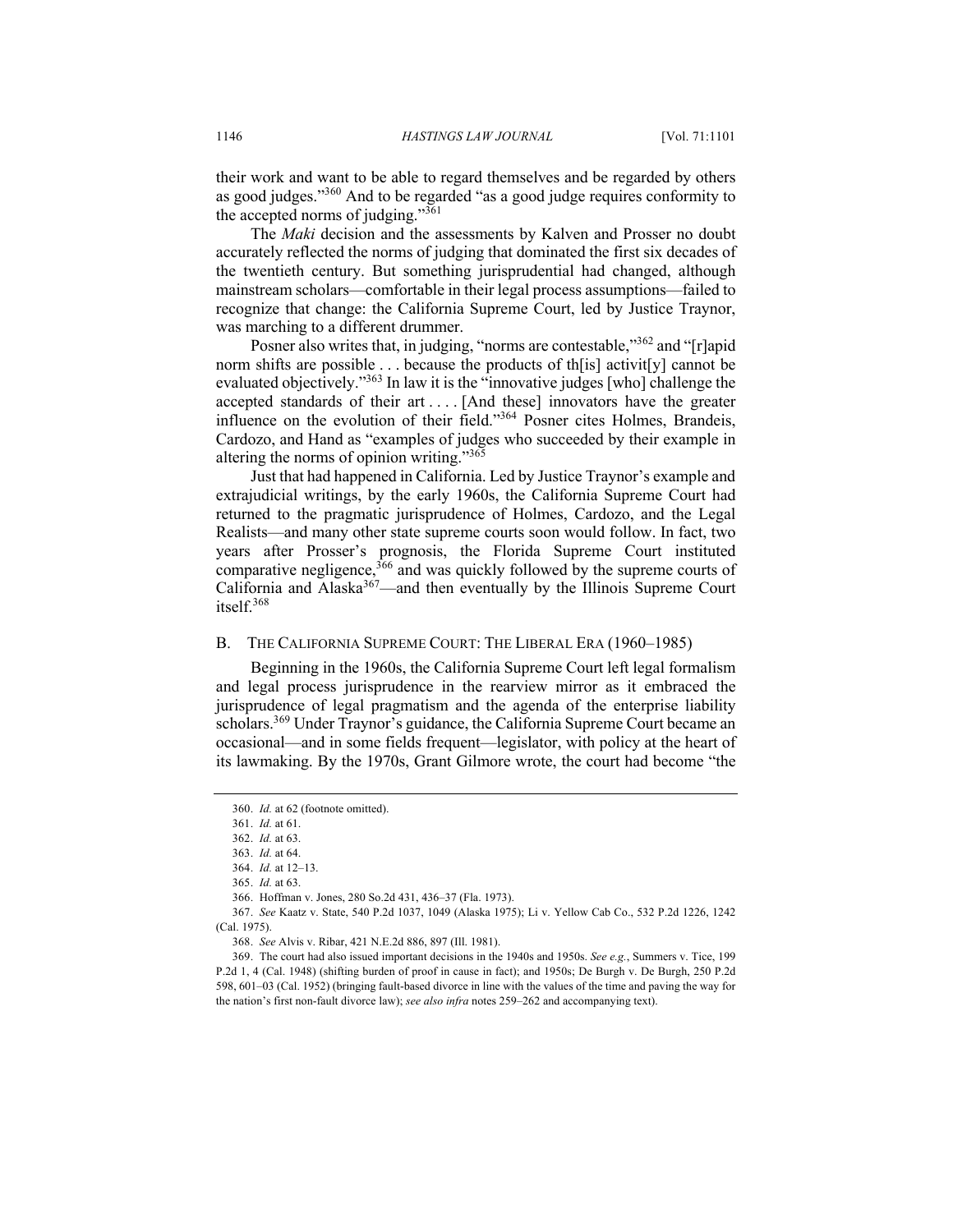most innovative court in the country."<sup>370</sup> The consequence of that innovation was, as the editors of the *Harvard Law Review* reported in 1970, a "dramatic renaissance of the common law,"<sup>371</sup> most notably in tort law.

The strict liability doctrine and its underlying policies were written into California law in the 1960s and 1970s. In its unanimous 1963 decision in *Greenman v. Yuba Power Products, Inc.*, <sup>372</sup> the court, in an opinion written by Justice Traynor, adopted the doctrine of strict tort liability of manufacturers for defective products. Then, guided by the policies of loss spreading and the creation of incentives for safety, the Court rapidly extended strict liability beyond manufacturers to include retailers,  $373 \frac{1}{100}$  wholesalers,  $374 \text{ and }$  lessors.  $375 \text{ m}$ These rulings, which were quickly followed by courts across the nation, represented "the most rapid and altogether spectacular overturn of an established rule in the entire history of the law of torts. $\cdot^{3376}$ 

The agenda of the enterprise liability scholars met with similar success within negligence law.<sup>377</sup> In 1968, for example, the California Supreme Court, in its landmark decision in *Rowland v. Christian,* wrote policy factors that can be traced to Leon Green into California tort law as it discarded the traditional landowner rules and replaced them with a general duty of due care.<sup>378</sup>

In deciding whether to retain, discard, or modify traditional no-duty rules in the future, the court would consider:

[T]he foreseeability of harm to the plaintiff, the degree of certainty that the plaintiff suffered injury, the closeness of the connection between the defendant's conduct and the injury suffered, the moral blame attached to the defendant's conduct, the policy of preventing future harm, the extent of the burden to the defendant and consequences to the community of imposing a duty to exercise care with resulting liability for breach, and the availability, cost, and prevalence of insurance for the risk involved.<sup>379</sup>

378. Rowland v. Christian, 443 P.2d 561, 564, 567 (Cal. 1968). *Rowland* adopted and augmented factors first articulated by the court in *Biakanja v. Irving*, 320 P.2d 16, 19 (Cal. 1958). *Biakanja*, in turn, drew on and augmented factors found in Prosser's hornbook, *see* PROSSER*, supra* note 357, § 30, at 164–68, and the Harper and James treatise, *see* 2 HARPER & JAMES, JR., *supra* note 61, § 18.6, at 1052. Prosser's factors were an adaptation of the duty factors Green had articulated in his *Duty Problem* articles. *See* Edmund Ursin, *The Missing Normative Dimension in Brian Leiter's "Reconstructed" Legal Realism*, 49 SAN DIEGO L. REV. 1, 14, 34 n.280 (2012). *Rowland*'s duty factors would provide the framework for California decisions expanding the concept of duty in later years, and with a more conservative court in the past quarter century, they also provided the framework for cutting back liability. *Compare* Isaacs v. Huntington Mem'l Hosp., 695 P.2d 653, 658–59, 661– 63 (Cal. 1985) (emphasizing foreseeability and expanding landowner duty to protect against crime by third parties), *with* Ann M. v. Pac. Plaza Shopping Ctr., 863 P.2d 207, 214–15 (Cal. 1993) (limiting *Isaacs*).

379. *Rowland*, 443 P.2d at 564.

<sup>370.</sup> GILMORE, *supra* note 2, at 91.

<sup>371.</sup> *Editors' Dedication*, *supra* note 6, at 1769.

<sup>372.</sup> *See* Greenman v. Yuba Power Products, Inc., 377 P.2d 897, 900–01 (Cal. 1963); Ursin, *Great Judges*, *supra* note 16, at 1336.

<sup>373.</sup> *See* Vandermark v. Ford Motor Co., 391 P.2d 168, 171–72 (Cal. 1964).

<sup>374</sup>*. See* Canifax v. Hercules Powder Co., 46 Cal. Rptr. 552, 557 (Cal. Ct. App. 1965).

<sup>375.</sup> *See* Price v. Shell Oil Co., 466 P.2d 722, 723, 726–27 (Cal. 1970).

<sup>376.</sup> PROSSER, *supra* note 357, § 97, at 654.

<sup>377.</sup> *See* Ursin, *supra* note 16, at 1337.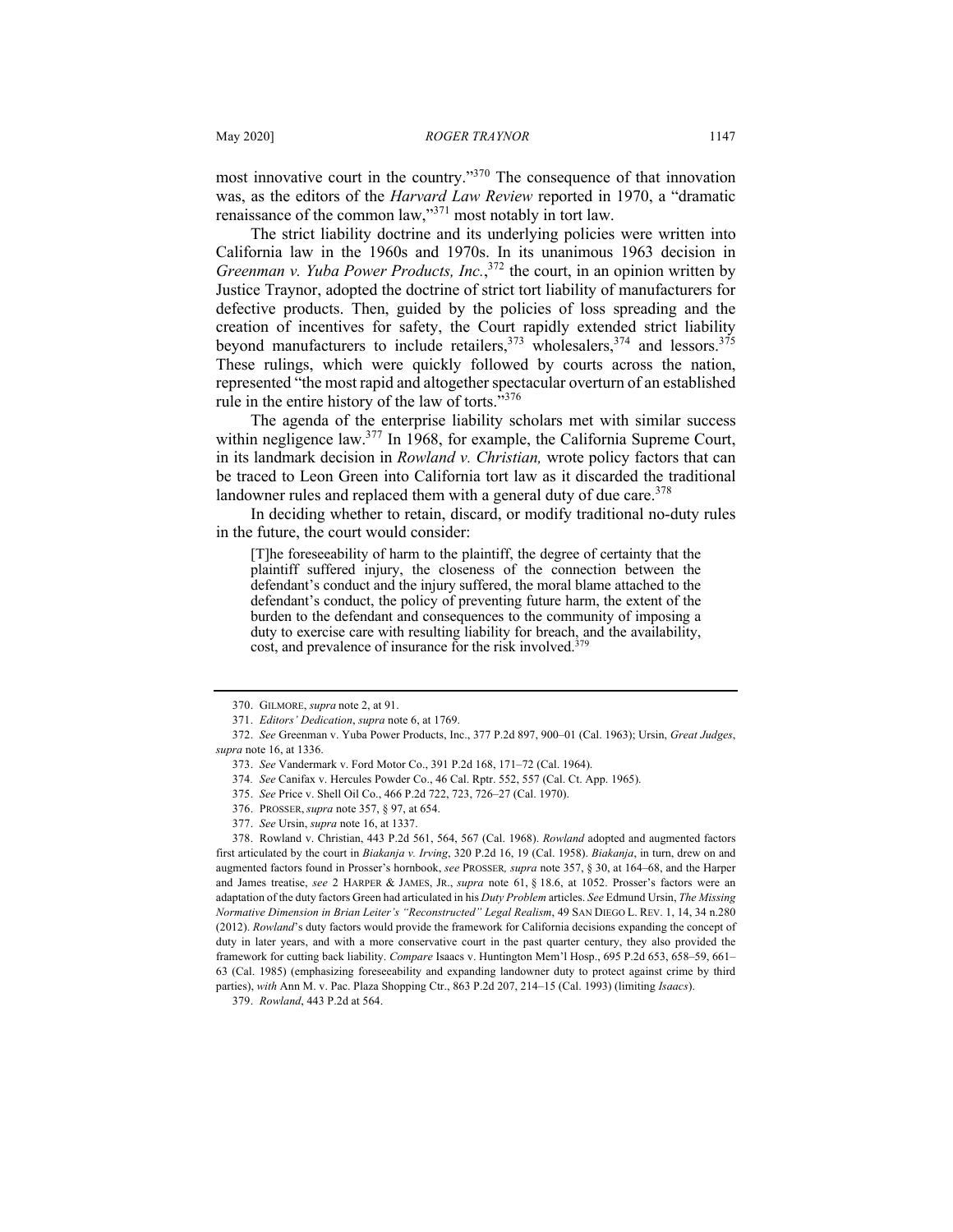The "fundamental principle," the court wrote, is that liability generally should be imposed "for an injury occasioned to another by  $[a]$ ... want of ordinary care or skill."380

As with its landmark strict products liability rulings, the California Supreme Court's approach to duty has proved influential with the nation's courts, as illustrated by the *Restatement (Third) of Torts.*<sup>381</sup> Like California, the *Third Restatement* embraces a default rule that defendants owe a duty of reasonable care to avoid physical injury.<sup>382</sup> Also, like California, the decision that a no-duty rule should be adopted is a determination of policy. In the words of the *Third Restatement*, "[a] principle or policy [which] warrants denying or limiting liability."383 About half of the nation's courts have followed *Rowland* in establishing a unitary standard of care in premises cases, at least with respect to invitees and licensees.384 Moreover, the *Third Restatement* would adopt a unitary standard of care for all persons injured on a defendant's premises, except for "flagrant trespassers."<sup>385</sup>

## C. THE CALIFORNIA SUPREME COURT: THE CONSERVATIVE ERA (1986– 2019)

As a consequence of judicial appointments by Republican governors in the mid-1980s, the California Supreme Court became a conservative court. Yet the jurisprudence of this court remained that of its predecessor. It also was an avowedly lawmaking court, with (conservative) policies at the heart of its lawmaking. This court refined or cut back on—but in most cases did not abandon<sup>386</sup>—the enterprise liability doctrines put in place by its predecessor, while at times adopting new policy-based doctrines limiting defendant liability.<sup>387</sup>

<sup>380.</sup> *Id.* at 563–64.

<sup>381.</sup> 1 RESTATEMENT (THIRD) OF TORTS: LIAB. FOR PHYSICAL AND EMOTIONAL HARM § 7 (AM. LAW INST. 2005).

<sup>382.</sup> *Id.*

<sup>383.</sup> *Id.* at 77.

<sup>384.</sup> *See* W. Jonathan Cardi & Michael D. Green, *Duty Wars*, 81 S. CALIF. L. REV. 671, 676 n.27 (2008) (citing RESTATEMENT (THIRD) OF TORTS; LIABILITY FOR PHYSICAL AND EMOTIONAL HARM § 51 reporters' note to cmt. a (Council Draft No. 7, 2007)).

<sup>385.</sup> *See* 2 RESTATEMENT (THIRD) OF TORTS §§ 51–52 (AM. LAW INST. 2012). This exception can also be seen to resemble California law. Following *Rowland*, the California legislature enacted a limited number of exceptions to *Rowland*'s general duty of care, most notably for persons committing one or more enumerated felonies. *See* CAL. CIV. CODE § 847 (West 2020).

<sup>386.</sup> *But see* Becker v. IRM Corp., 698 P.2d 116, 124 (Cal. 1985).

<sup>387.</sup> *See, e.g*., Ann M. v. Pac. Plaza Shopping Ctr., 863 P.2d 207, 215–16 (Cal. 1993) (limiting duty of business premises owner to protect persons against violent third-party crime); Knight v. Jewett, 834 P.2d 696, 712 (Cal. 1992) (abolishing traditional consent-based defense of assumption of risk and establishing a new noduty rule for co-participants in recreational sports); Thing v. La Chusa, 771 P.2d 814, 815 (Cal. 1989) (restricting recovery for negligent infliction of emotional distress). In 1999, Stephen Sugarman described the shift in the court's posture in the post-1986 era by examining decisions for the fifteen years between 1984 and 1998. *See* Stephen D. Sugarman, *Judges as Tort Law Un-Makers: Recent California Experience with "New" Torts*, 49 DEPAUL L. REV. 455, 456 (1999).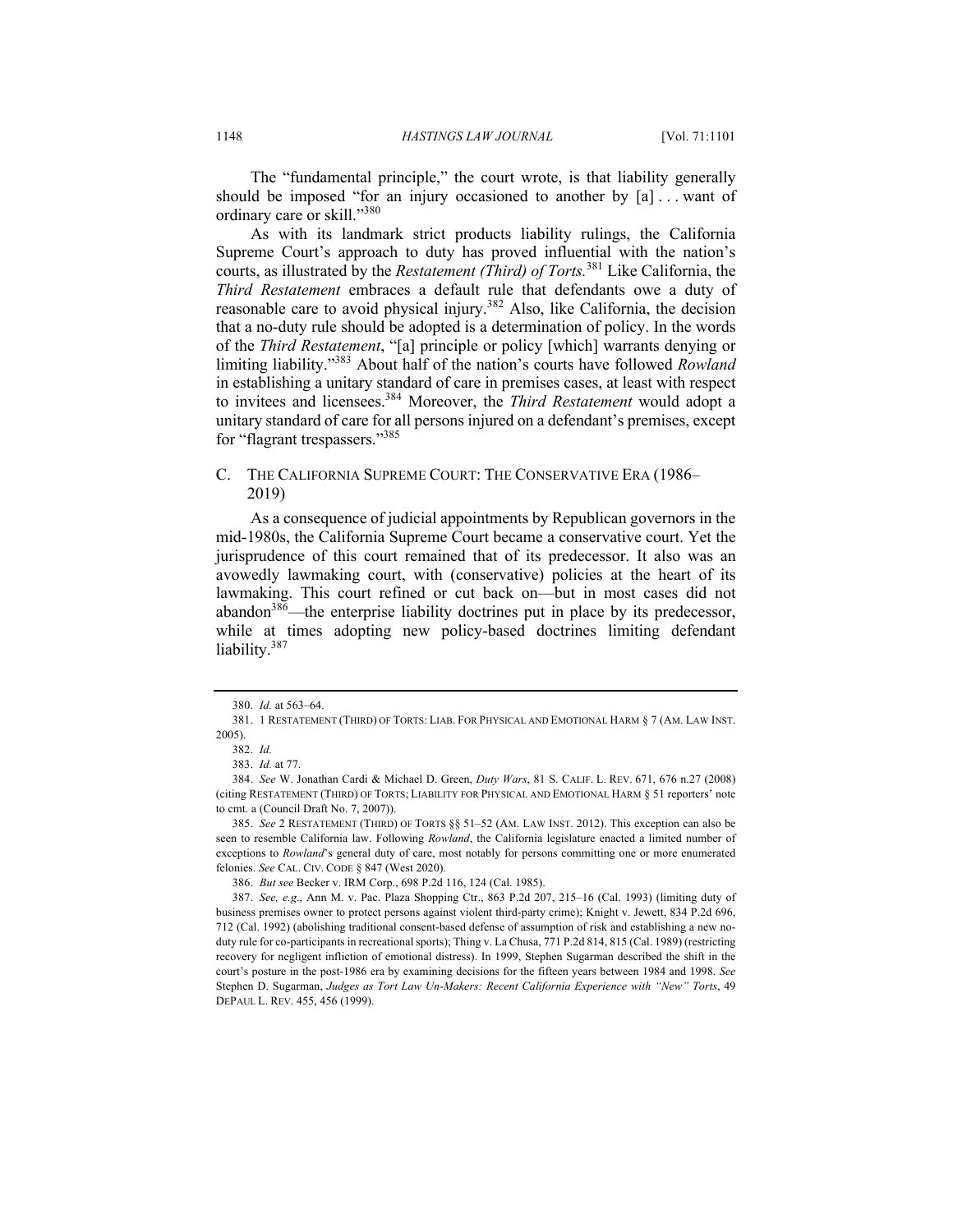An example of the conservative court creating a *new* policy-based no-duty rule is provided by the court's decisions involving participants and others involved in sporting activities.<sup>388</sup> In 1975, five years after Traynor's retirement, the still-liberal California Supreme Court, in *Li v. Yellow Cab Co. of California*, abolished the doctrine of contributory negligence and adopted a system of pure comparative negligence.<sup>389</sup> After *Li*, plaintiff negligence would no longer completely bar recovery in negligence suits; rather, damages would only be "diminished in proportion to the amount of negligence attributable to the person recovering."390

*Li* also had a second holding, this one involving the doctrine of assumption of risk. Prior to *Li*, a person who voluntarily encountered a specific known and appreciated risk (whether reasonably or unreasonably) would not recover when injured by a negligent defendant.391 *Li* held that the assumption of risk defense is merged into the general scheme of assessment of liability in proportion to fault in instances in which the plaintiff unreasonably encountered a specific known risk created by a defendant's negligence.<sup>392</sup> Thus, it appeared, counterintuitively, that a non-negligent plaintiff might still be totally barred from recovery.

In his 1992 plurality opinion in *Knight v. Jewett,* which he later reaffirmed in a majority opinion for the court,<sup>393</sup> Justice Ronald George, who later became the court's Chief Justice, effectively abolished the traditional defense of assumption of risk.<sup>394</sup> In doing so, he also created a new policy-based limited duty doctrine favorable to defendants who are participants in sports. As his later majority opinion explained, to "impose liability on a coparticipant for 'normal energetic conduct' while playing—even careless conduct—could chill vigorous participation in the sport" and could "alter fundamentally the nature of the sport by deterring participants from vigorously engaging in activity."<sup>395</sup> As "a matter of policy, it would not be appropriate to recognize a duty of care when to do so would require that an integral part of the sport be abandoned, or would discourage vigorous participation in sporting events."<sup>396</sup> Accordingly, the court held that "a participant breaches a duty of care to a co-participant only if he or she 'intentionally injures another player or engages in conduct that is so reckless as to be totally outside the range of the ordinary activity involved in the

<sup>388.</sup> *See* Edmund Ursin, *The California Supreme Court and Judicial Lawmaking—The Jurisprudence of the California Supreme Court*, 9 CAL. LEGAL HIST. 383, 387–88 (2014).

<sup>389.</sup> Li v. Yellow Cab Co., 532 P.2d 1226, 1243 (Cal. 1975); Ursin, *supra* note 70, at 254–59.

<sup>390.</sup> *Li*, 532 P.2d at 1243.

<sup>391.</sup> *Id.* at 1240.

<sup>392.</sup> *Id.* at 1240–41.

<sup>393.</sup> Knight v. Jewett, 834 P.2d 696, 697 (Cal. 1992). The views expressed in George's plurality *Knight*  opinion were subsequently embraced by a majority of the court. *See* Kahn v. East Side Union High School District, 75 P.3d 30, 38 (Cal. 2003).

<sup>394.</sup> *Knight*, 834 P.2d at 714 (Kennard, J., dissenting). To maintain continuity with its *Li* decision, however, the *Knight* court retained the terminology of assumption of the risk. *See* Edmund Ursin & John N. Carter, *Clarifying Duty: California's No-Duty-for-Sports Regime*, 45 SAN DIEGO L. REV. 383, 390–91 (2008).

<sup>395.</sup> *Kahn,* 75 P.3d at 38 (citation omitted) (quoting *Knight*, 834 P.2d at 710).

<sup>396.</sup> *Id.*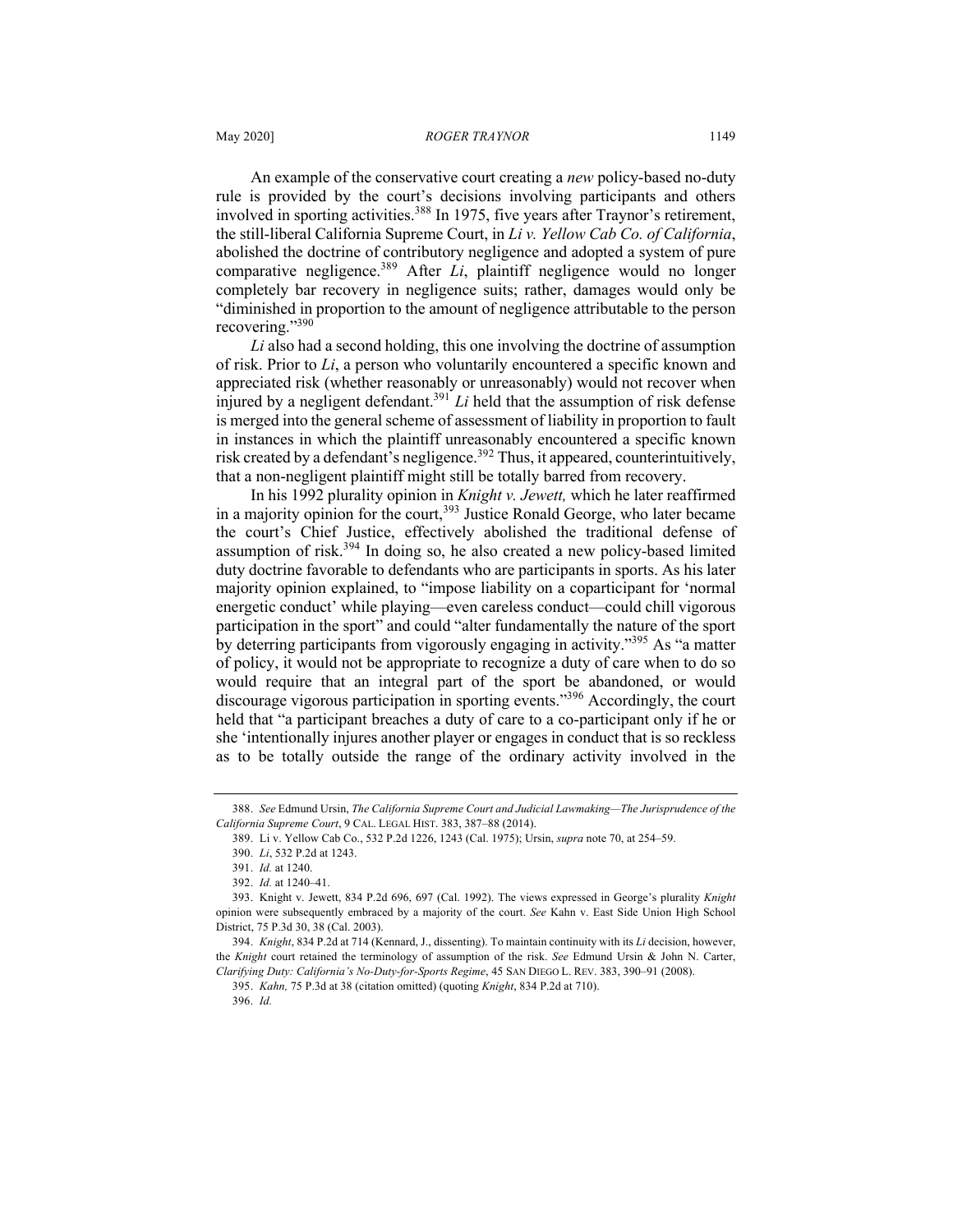sport.'"397 Just as *Greenman* led to extensions of strict products liability beyond manufacturers, so *Knight* launched extensions of its no-duty rule beyond participants and sports.<sup>398</sup>

#### **POSTSCRIPT**

In 2011, California Governor Jerry Brown took office and would serve until 2019. During his tenure, Brown, a Democrat, made four appointments to the California Supreme Court, with the last appointee joining the court in 2019. Thus, today we have a "third iteration" of the court. The seven-member court consists of the four Brown appointees and three justices appointed by Republican governors. There is every reason to believe that the jurisprudence of the "Brown Court" will remain that of legal pragmatism. Evidence of this can be seen in *Kesner v. Superior Court*, a 2016 decision of a unanimous court consisting of three Brown appointees and four justices appointed by Republican governors.<sup>399</sup> The court's opinion in *Kesner* was written by Justice Goodwin Liu, a Brown appointee.

*Kesner* involved two cases alleging wrongful death and personal injury, with the court holding that employers and premises owners who use asbestos on their property owe members of a worker's household a duty of care to prevent secondary exposure to asbestos caused when a worker who is directly exposed to the toxin carries it home on his or her person or clothing.<sup>400</sup>

The court's opinion offered an insightful analysis and application of the *Rowland* factors. First, the court noted that the factors could be placed in two categories: foreseeability and public policy concerns.<sup>401</sup> The first "[t]hree factors—foreseeability, certainty, and connection between the plaintiff and the defendant—address the foreseeability of the relevant injury." $402$  The last four factors, "moral blame, preventing future harm, burden, and availability of insurance . . . take into account public policy concerns that might support excluding certain kinds of plaintiffs or injuries from relief."<sup>403</sup>

As in past cases, the court noted that "[t]he most important factor to consider in determining whether to create an exception to the general duty to exercise ordinary care ... is whether the injury in question exercise ordinary care ... is whether the injury in question [is]  $\ldots$  foreseeable."<sup>404</sup> The court concluded that this factor was met.<sup>405</sup> In a helpful observation, the court wrote that "the second *Rowland* factor, the degree

<sup>397.</sup> *Id.* at 32 (quoting *Knight*, 834 P.2d at 711).

<sup>398.</sup> *See e.g.*, *Kahn*, 75 P.3d at 32 (expanding tort law to also include the relationship of coaches and players); s*ee also* Gregory v. Cott, 331 P.3d 179, 181 (Cal. 2014) (expanding the rule to apply to in-home caregivers of Alzheimer's patients).

<sup>399.</sup> Kesner v. Superior Court, 384 P.3d 283 (Cal. 2016).

<sup>400</sup>*. Id.* at 305.

<sup>401</sup>*. Id.* at 291.

<sup>402</sup>*. Id.*

<sup>403</sup>*. Id.*

<sup>404</sup>*. Id.* 405*. Id.*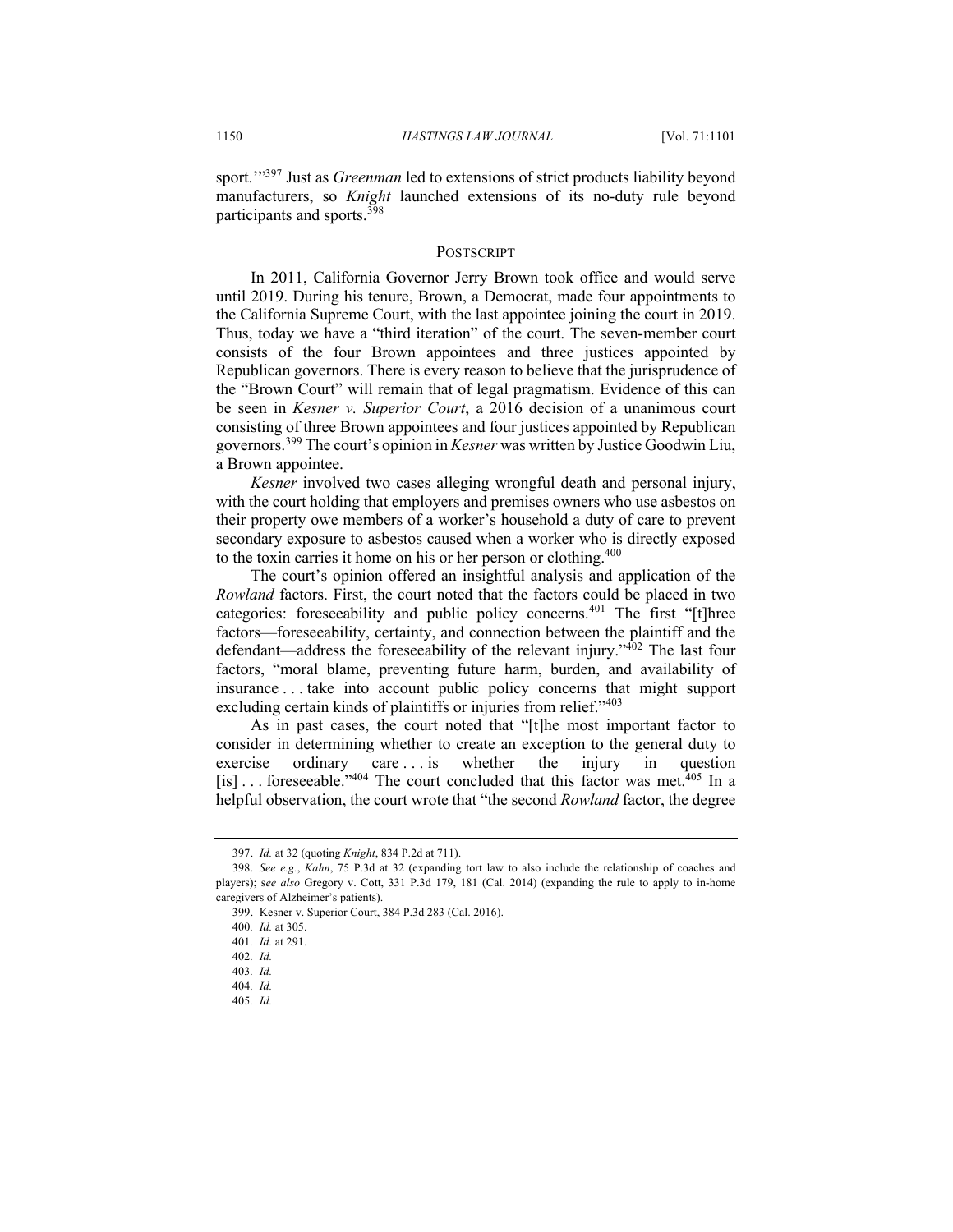of certainty that the plaintiff suffered injury, 'has been noted primarily, if not exclusively, when the only claimed injury is an intangible harm such as emotional distress."<sup>406</sup> In any event, the court concluded that the deaths in these cases were "certain and compensable under the law."<sup>407</sup> As to "the third *Rowland*  factor, 'the closeness of the connection between the defendant's conduct and the injury suffered,'" the court wrote that this factor "is strongly related to the question of foreseeability."<sup>408</sup> Again, this factor was met.<sup>409</sup>

As to the public policy concerns, the court wrote that "[n]egligence in [the] use of asbestos is morally blameworthy  $\dots$ <sup>,410</sup> Regarding the burden factor, the defendants had argued that "[a]llowing tort liability for take-home asbestos exposure would dramatically increase the volume of asbestos litigation . . . and create enormous costs for the courts and community."<sup>411</sup> The court pointed out, however, that "the relevant burden in the analysis of duty is not the cost of compensating individuals for past negligence. . . . Rather, . . . duty analysis is forward-looking, and the most relevant burden is the cost to the defendants of upholding, not violating, the duty of ordinary care.<sup> $3412$ </sup> In this regard, defendants did not "suggest that preventing ... exposure to asbestos [would have been] . . . unreasonably expensive to defendants . . . . "413

"Defendants [had] further argue[d] that a finding of duty here [would] . . . result in increased insurance costs and tort damages, and ultimately impose a burden on consumers and the community." $414}$  Quoting Justice Traynor's *Escola* concurring opinion, the court countered that "the tort system contemplates that the cost of an injury, instead of amounting to a 'needless' and 'overwhelming misfortune to the person injured' will instead 'be insured by the [defendant] and distributed among the public as a cost of doing business."<sup>415</sup> Then, turning to the policy of preventing future harms, the court wrote that the allocation of the cost of injuries contemplated by *Escola* "serves to ensure that those 'best situated' to prevent such injuries are incentivized to do so."416 In this regard, "[e]mployers and premises owners are generally better positioned than their employees or members of their employees' households to know of the dangers of asbestos and its transmission pathways, and to take reasonable precautions to avoid injuries that may result from on-site and take-home

407*. Id.*

<sup>406</sup>*. Id.* at 293 (quoting Bily v. Arthur Young & Co., 834 P.2d 745, 777 (Cal. 1992) (Kennard, J., dissenting)).

<sup>408</sup>*. Id.* (quoting Cabral v. Ralphs Grocery Co., 248 P.3d 1170, 1174 (Cal. 2011)).

<sup>409.</sup> *Id.* at 294.

<sup>410</sup>*. Id.* at 296.

<sup>411</sup>*. Id.*

<sup>412</sup>*. Id.*

<sup>413</sup>*. Id.* at 297.

<sup>414</sup>*. Id.*

<sup>415</sup>*. Id.* (alteration in original) (quoting Escola v. Coca Cola Bottling Co., 150 P.2d 436, 441 (Cal. 1944) (Traynor, J., concurring)).

<sup>416</sup>*. Id.* (quoting *Escola*, 150 P.2d at 441 (Traynor, J., concurring)).